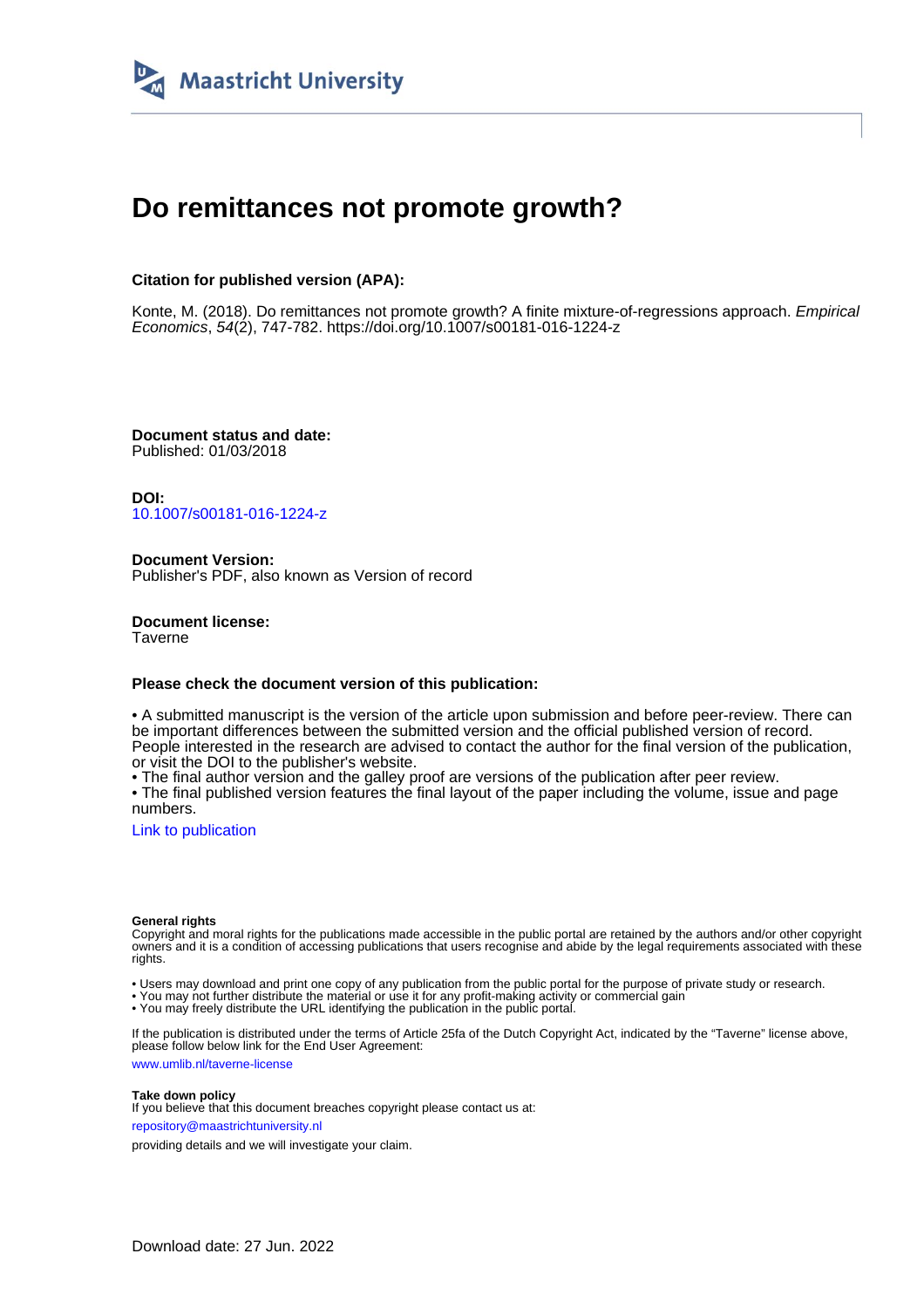

# **Do remittances not promote growth? A finite mixture-of-regressions approach**

**Maty Konte1**

Received: 23 June 2015 / Accepted: 6 December 2016 / Published online: 4 January 2017 © Springer-Verlag Berlin Heidelberg 2017

**Abstract** This paper re-examines the impact of remittance inflows on growth using data for developing countries over the period 1970–2010. We relax the hypothesis that all countries follow the same unique growth regime in favor of multiple regimes, and test whether the impact of remittances on growth depends on the growth regime to which an economy belongs. We follow the recent literature that has applied the finite-mixture-of-regressions method in other circumstances to endogenously identify growth regimes, correcting for unobserved heterogeneity. We find that our data are best described by an econometric model with two different growth regimes: one in which remittances have a positive and significant marginal impact on growth; and another in which the impact of remittances is insignificant. The analysis of the determinants of the probability of being in the remittances growth-enhancing regime shows that being a Sub-Saharan African country increases significantly this probability, while financial development moderately reduces this probability but with strong reservations on the statistical significance of the estimates on the different indicators of financial development.

**Keywords** Remittances · Growth regimes · Finite-mixture-of-regressions approach

**JEL Classification** F24 · O47

 $\boxtimes$  Maty Konte konte@merit.unu.edu

<sup>&</sup>lt;sup>1</sup> United-Nations University (UNU-MERIT), Maastricht, The Netherlands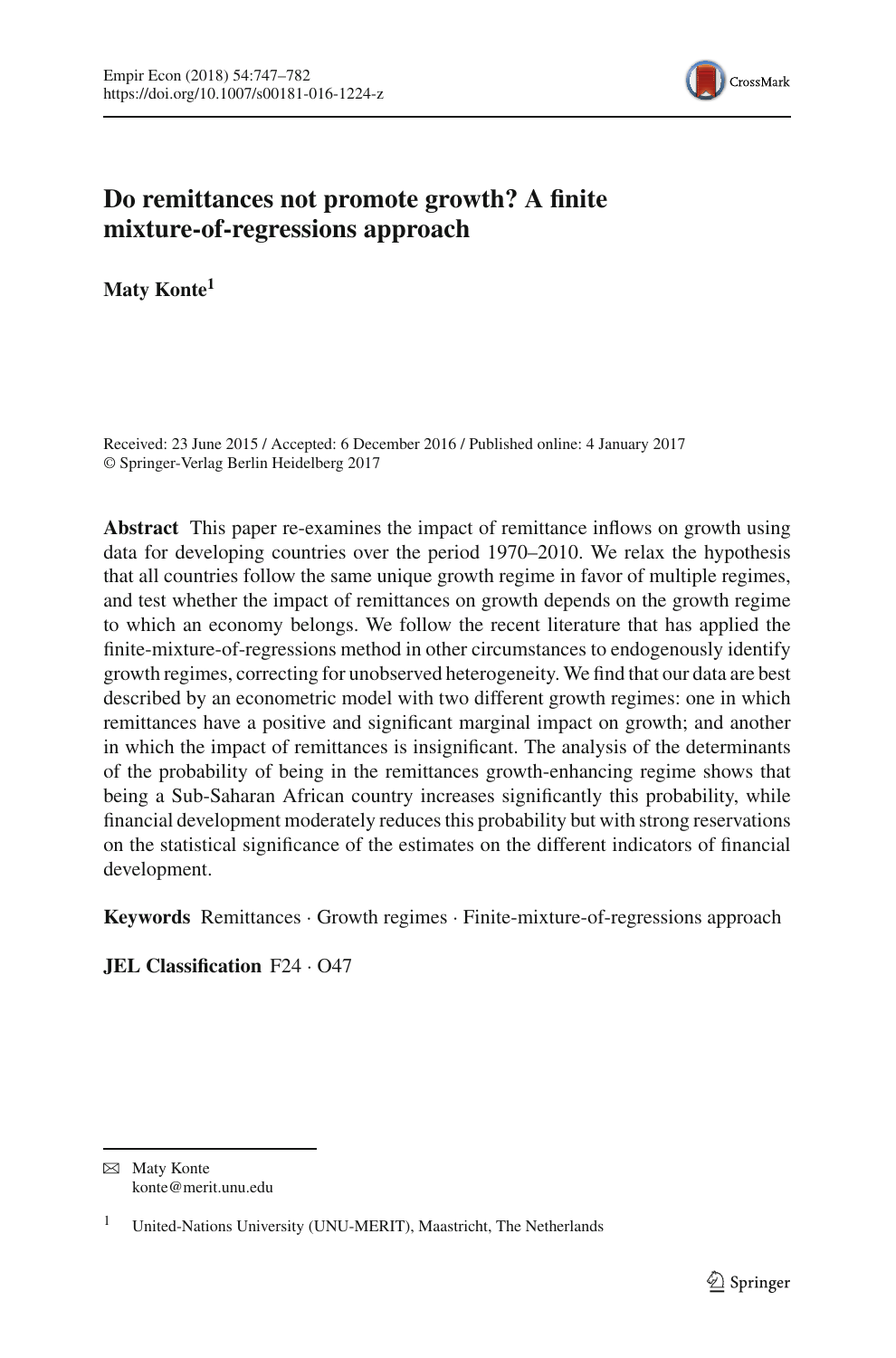### **1 Introduction**

Remittance inflows have significantly increased in many developing countries during last years, surpassing the international official aid inflows, and they are currently ranked as the second-largest external capital flows after foreign direct investment. Remittances lead to desirable development features by boosting human and physical capital, by alleviating poverty and inequality , and by smoothing the consumption of the recipients.<sup>1</sup> At the same time, a heated debate has taken place over the effect of remittances on economic growth. While some evidences support the view that remittances have a positive direct impact on countries' growth rate, the more skeptical view argues that remittances are a curse for the growth rate, or at best have no effect on  $it<sup>2</sup>$  $it<sup>2</sup>$  $it<sup>2</sup>$ . There are different arguments that explain the remittance curse thesis, including the altruistic effect that points out the fact that remittances are mainly oriented to consumption rather than productive activities. It is also noted that remittances have a moral hazard effect by increasing recipients' incentive to switch from labor activities to leisure. At this stage, there is no consensus on whether remittances are beneficial for economic growth, and the debate on the effect of remittance inflows on growth remains inconclusive.

Surprisingly, in this part of the literature, the possibility that countries may follow different growth regimes or growth paths has received very little attention, despite the recent influential literature that has rejected the hypothesis of a single, unique growth regi[me](#page-35-0) [that](#page-35-0) [is](#page-35-0) [identical](#page-35-0) [for](#page-35-0) [all](#page-35-0) [countries](#page-35-0) [in](#page-35-0) [growth](#page-35-0) [regressions](#page-35-0) [\(e.g.,](#page-35-0) Durlauf and Johnson [1995;](#page-35-0) [Owen et al. 2009;](#page-36-0) [Bos et al. 2010\)](#page-35-1). This paper reconsiders the effect of remittances on economic growth in developing countries and postulates that the question of whether remittances enhance growth or not depend on the growth regime to which a given country belongs. We relax the hypothesis that all countries follow a single, unique growth regime in favor of multiple growth regimes such that the marginal impacts of our explanatory variables, $3$  including remittances, on growth differ across regimes. This enables us to test whether remittances have a positive effect on growth in some growth regimes and a negative or neutral effect in others. We further investigate the determinants of the probability of a country being in the remittances growth-promoting regime, controlling for instance for geographical location and for financial development.

Although some scholars have tried to divide their samples based on a-priori imposed variables, such as financial development, institutions or geographical location (e.g., [Giuliano and Ruiz-Arranz 2009](#page-35-2) and [Bettin and Zazzaro 2011](#page-35-3)), and to allow for heterogeneity in the effect of remittances on growth, the possible heterogeneity that may exist in any other explanatory variables included in the estimations are ignored and not

<sup>&</sup>lt;sup>1</sup> See for instance, [Edwards and Ureta](#page-35-4) [\(2003\)](#page-35-4), [Glytos](#page-35-5) [\(2002\)](#page-35-5), [Adams and Page](#page-35-6) [\(2005](#page-35-6)), [Gupta et al.](#page-35-7) [\(2009](#page-35-7)).

<span id="page-2-1"></span><span id="page-2-0"></span><sup>&</sup>lt;sup>2</sup> See for instance [Catrinescu et al.](#page-35-8) [\(2009\)](#page-35-8), [World Bank](#page-36-1) [\(2006\)](#page-36-1) for evidence on the positive effect of remitta[nces](#page-36-3) [on](#page-36-3) [economic](#page-36-3) [growth](#page-36-3) [Chami et al.](#page-35-9) [\(2003](#page-35-9)) and [Singh et al.](#page-36-2) [\(2011\)](#page-36-2), [Barajas et al.](#page-35-10) [\(2009\)](#page-35-10), Rao and Hassan [\(2011\)](#page-36-3) for evidence on the negative association between remittances and economic growth and ; and [Senbeta](#page-36-4) [\(2012](#page-36-4)) and [Ahamada and Coulibaly](#page-35-11) [\(2013\)](#page-35-11) for recent findings on the neutral impact of remittances on growth.

<span id="page-2-2"></span><sup>3</sup> The variables are all presented in Sect. [3](#page-6-0) below.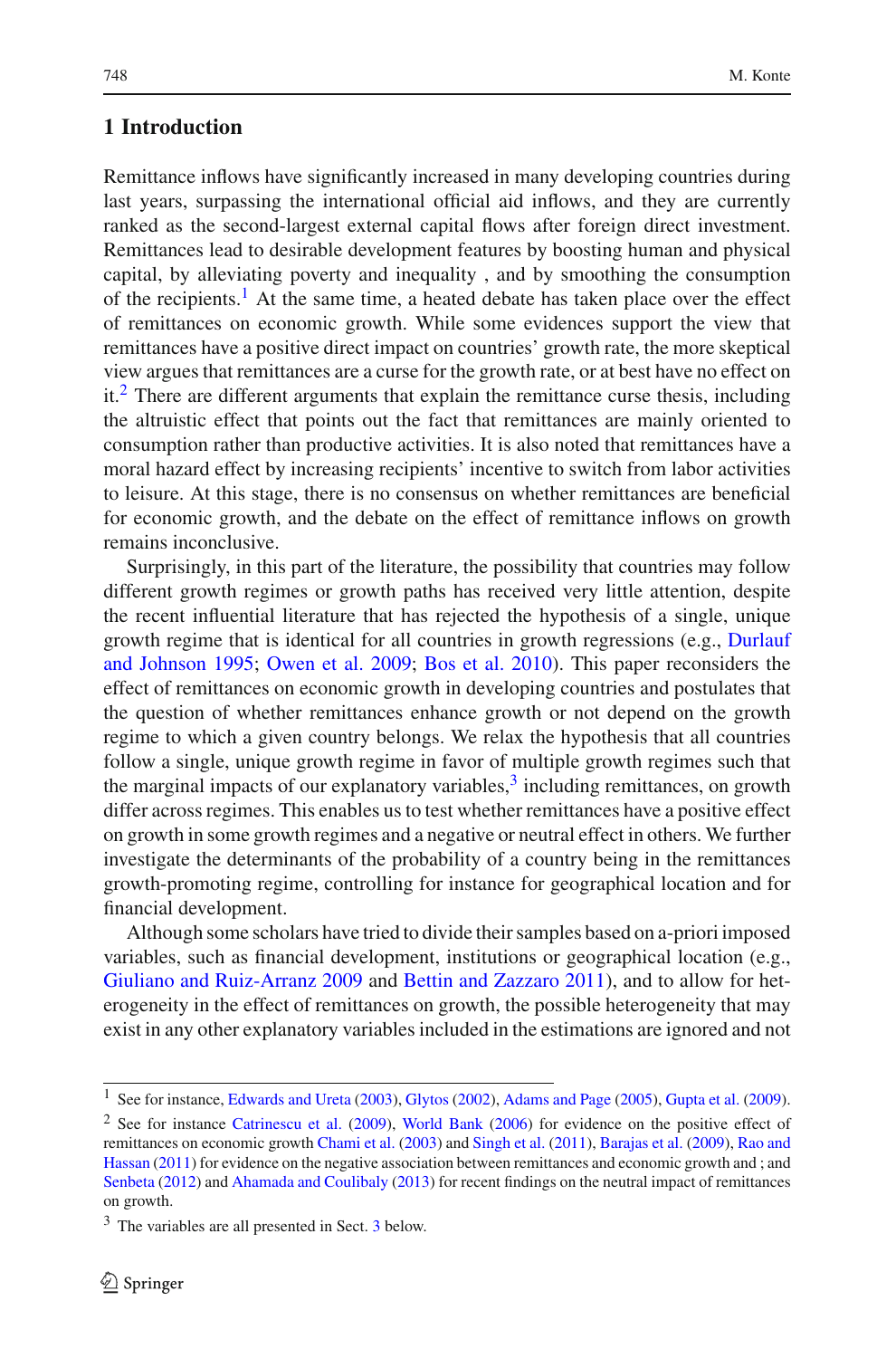tested. We apply an endogenous and flexible method to examine heterogeneity, similar to that recently applied in determining the existence of multiple growth regimes in other circumstances[.4](#page-3-0) Our strategy consists in applying the finite-mixture-of-regressions method, a semi-parametric approach suited to model unobserved heterogeneity without any *a-priori* grouping of countries based on observed characteristics such as high or low income, geographical location or financial development, as suggested in previous studies. Instead, we leave the data to speak for themselves, and as such countries are classified into growth regimes depending on the similarity of the distribution of their growth rates over time, after controlling for a number of explanatory variables described later in Sect. [3.](#page-6-0)

This approach has several desirable features and brings new light to bear on the effect of remittances on economic growth in developing countries. First, we leave the data to identify endogenously the optimal number of growth regimes/paths that have generated our data, enabling the marginal effects of remittances and the other control variables on economic growth to vary across the identified regimes. Second, for each country we are able to compute its posterior probabilities of belonging to the different identified growth regimes using the Bayes rule based on the estimated parameters of our model. This allows us to classify countries into different growth regimes based on these estimated probabilities. We also run an analysis of the determinants of these probabilities, testing whether geographical location, financial development and to some extent the quality of the institutions determine the classification of the countries into the remittances growth-enhancing regime.

For our analysis, we use a sample of 120 developing countries, covering the period 1970–2010. Our mixture-of-regressions findings show that our data are best fitted by an econometric model of two different growth regimes. In the first regime, the marginal impact of remittances on growth remains insignificant, while in the second regime, remittances have a positive and significant impact on the growth rate. Roughly 60% of the countries are in the first group, and the remaining 40% are in the second. There is substantial heterogeneity of countries within growth regimes, in terms of their level of development and their amount of remittances received, as well as in terms of their geographical location, indicating that our classification does not coincide with those obtained by ad hoc ex ante classifications.

Our analysis of the determinants of the probability of being in the remittances growth-enhancing regime shows that being a Sub-Saharan African (hereafter SSA) country increases significantly the probability for a given country to be classified in the remittances growth-enhancing regime. In contrast, the level of financial development is not statistically significant regardless on the indicator of financial development that we use. We argue that, in SSA where the financial sector lags behind, remittance inflows are important sources of investments and funding for good and talented entrepreneurs who do not have the much-needed access and use of finance in order to fully realize their economic potential. As such, the positive effect of remittances on investment may boost the growth rate. An additional finding in this paper is that political institutions measured as the level of democracy remains an important determinant of the classification of

<span id="page-3-0"></span><sup>&</sup>lt;sup>4</sup> See for instance [Konte](#page-35-12) [\(2013\)](#page-35-12) for studies on natural resources and economic growth, and [Flachaire et al.](#page-35-13) [\(2014](#page-35-13)) for evidence on institutions and economic growth.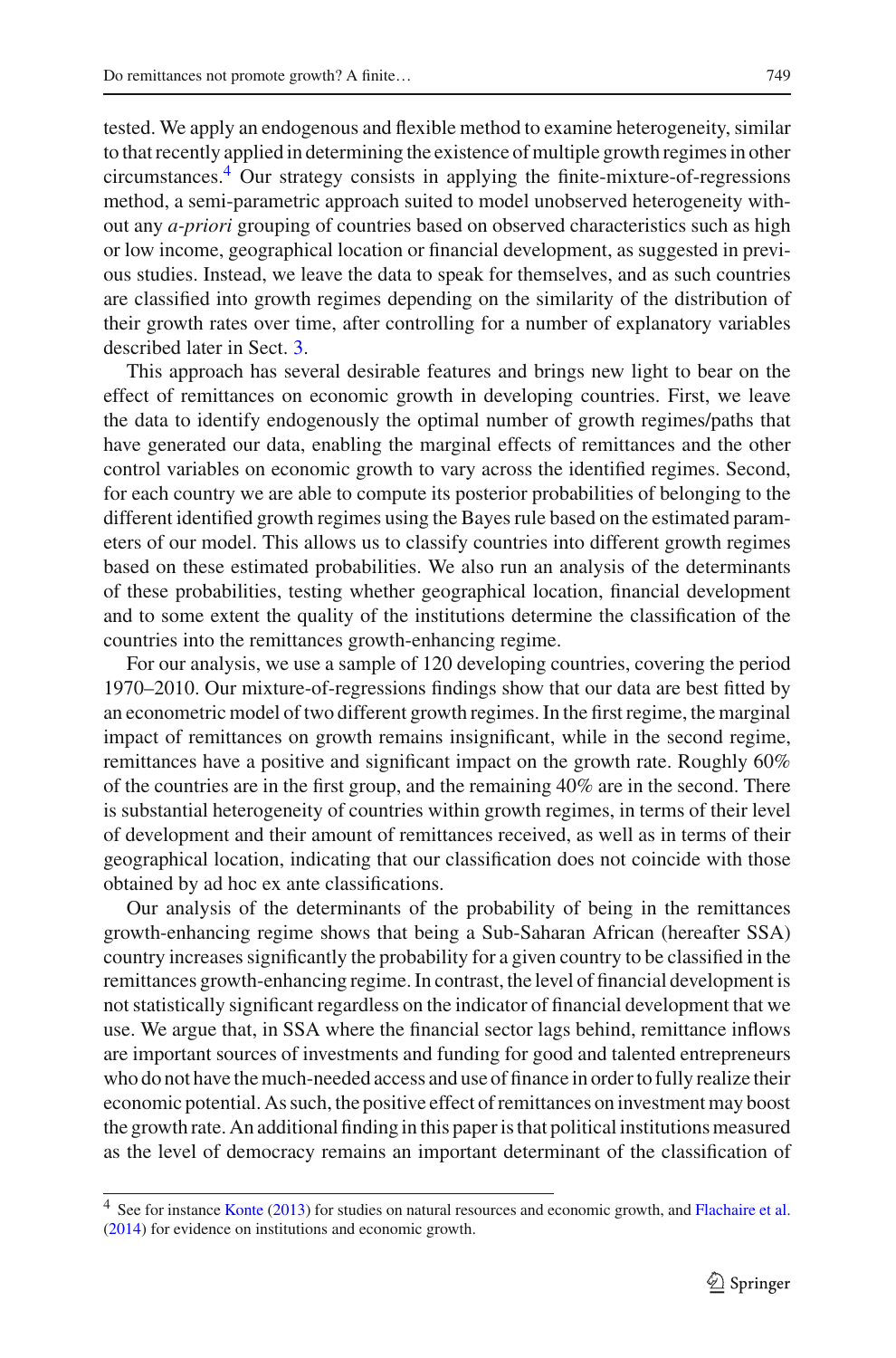countries into the identified growth regimes, confirming the results in [Flachaire et al.](#page-35-13) [\(2014\)](#page-35-13), who argue that political institutions are one of the deep causes of economic growth, setting the stage in which economic institutions and the determinants of growth operate.

#### <span id="page-4-0"></span>**2 Review of the literature**

#### **2.1 Remittances and economic growth**

This paper is first in line with the empirical literature on the impact of remittances on the growth rate. The results are mixed, and the debate remains open-ended. While some scholars have argued that remittances have a negative impact on growth, others have supported the optimistic view, arguing that remittances have a positive impact on the growth rate. [Singh et al.](#page-36-2) [\(2011\)](#page-36-2), in a sample of SSA countries, found that remittances have on average a negative impact on the growth rate of African countries. [Catrinescu et al.](#page-35-8) [\(2009](#page-35-8)) reconsidered the relationship between remittances and longrun economic growth, and extended the framework of Chami et al. (2003) by addressing the heterogeneity issue, which may be a source of inconsistent conclusions. Employing dynamic panel regression techniques, they found that remittances have a positive and robust effect on the long-run growth rate.

Another part of this literature has instead supported a different opinion in this debate, and has argued that the different results from the previous studies may be subject to some econometric issues, and that overall the effect of remittances on growth is not statistically significant. For instance, [Ruiz et al.](#page-36-5) [\(2009](#page-36-5)) pointed to the nonlinearity in the relationship between remittances and economic growth, something that may be a source of bias. The authors applied a nonparametric strategy that does not impose any *a-priori* functional form on the relationship between economic growth and remittances. Their results showed a positive and significant effect of remittances on growth, which, however, turned insignificant once the nonlinearity was accounted for. [Senbeta](#page-36-4) [\(2012\)](#page-36-4), in a sample of developing countries, analyzed the effect of remittances on key important factors for growth: capital accumulation and total factor productivity (TFP). They found a positive impact of remittances on the former but a nonsignificant effect on the latter, a result that enabled them to argue that remittances do not generate growth because of the neutral effect of remittances on TFP, an important factor in the growth process; see [Catrinescu et al.](#page-35-8) [\(2009\)](#page-35-8), [World Bank](#page-36-1) [\(2006\)](#page-36-1) among others. Our current paper extends this literature and proposes a new econometric method, the finite-mixture-method, a semi-parametric method that helps to correct possible unobserved heterogeneity. This approach has received increasing attention in the literature on empirical growth, but it has not yet been applied to this part of the literature on the effect of remittances on economic growth.

There are different possible mechanisms through which remittances may enhance or reduce economic growth. On the one hand, remittance inflows may stimulate investment in human capital by raising school expenditures and the incentives of recipient households [\(Edwards and Ureta 2003\)](#page-35-4). They may also increase the stock of physical capital [\(Lucas 2005;](#page-36-6) [Glytos 2002\)](#page-35-5), which is a good source of investment for small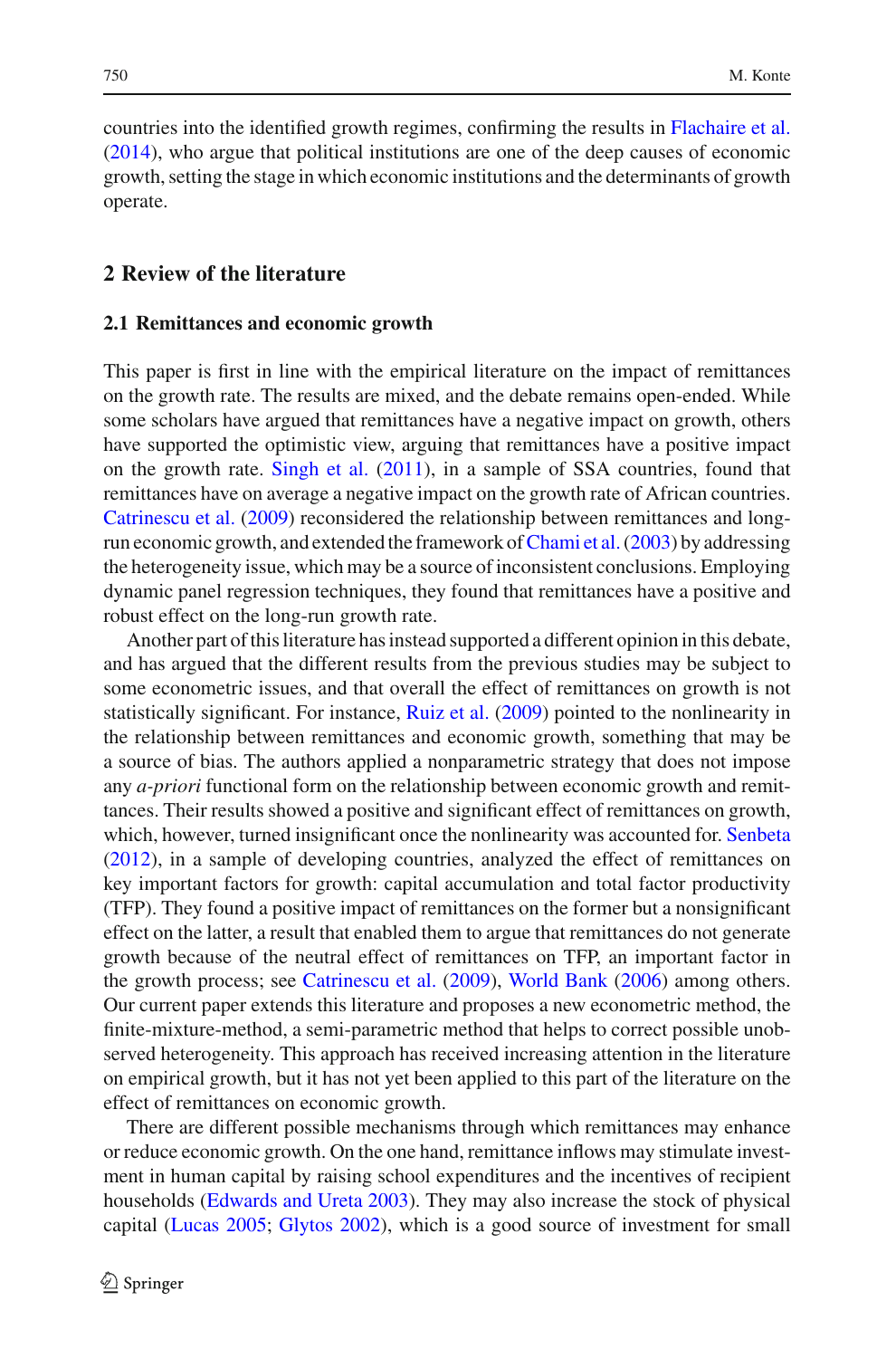businesses and tal[ented](#page-35-14) [entrepreneurs](#page-35-14) [who](#page-35-14) [do](#page-35-14) [not](#page-35-14) [have](#page-35-14) [access](#page-35-14) [to](#page-35-14) [finance](#page-35-14) [\(](#page-35-14)Amuedo-Dorantes and Pozo [2006a](#page-35-14)) in order to fully realize their potential. On the other hand, it has been pointed out that remittances are not particularly spent on growth-enhancing activities. Instead, these inflows have an altruistic effect since they are oriented to con-sumption [\(Stark 1995](#page-36-7)) rather than productive activities. It has also been argued that remittances may increase recipients' incentive to switch from labor activities to leisure, known as the moral hazard effect (e.g., [Amuedo-Dorantes and Pozo 2006b](#page-35-15)[;](#page-35-16) Lokshin and Glinskaya [2009](#page-35-16); [Cox-Edwards and Rodríguez-Oreggia 2009,](#page-35-17) and [Ebeke 2012](#page-35-18)). Remittance inflows are also associated with the appreciation of the real ex-change rate, slowing down export activity, a phenomenon known as the Dutch Disease Hypothesis [\(Acosta et al. 2009;](#page-35-19) [Bourdet and Falck 2006](#page-35-20)).

#### **2.2 Remittances, economic growth and financial development**

This paper also contributes to the literature that tries to determine the possible indirect mechanisms through which remittances may affect growth. One of the most explored channels is that linking remittances and the level of financial development. For instance, [Giuliano and Ruiz-Arranz](#page-35-2) [\(2009\)](#page-35-2) tested whether remittances and financial development are substitutes or complements, using panel data of developing countries. They found that remittances do not have a directly significant impact on growth, but their effect depends on the level of financial development. Similar findings were also provided by [Nyamongo et al.](#page-36-8) [\(2012](#page-36-8)), but these results are not robust and depend on the indicator of financial development used. In contrast, [Bettin and Zazzaro](#page-35-3) [\(2011\)](#page-35-3) did not support the substitution theory; instead, their results are in line with the complementary view. These authors used different indicators of financial development that capture the efficiency of the financial system in a country, unlike previous studies that focused on indicators of depth. Additional mechanisms through which remittances may affect growth have been tested, among them, investment in physical capital (see [Ahamada and Coulibaly 2013\)](#page-35-11), and capital accumulation and total factor productivity (see [Senbeta 2012\)](#page-36-4). In this paper, we propose a new strategy to link financial development to the marginal impact of remittances on the growth rate. We test whether financial development helps to explain the likelihood that a given country follows the growth path where remittances increase the economic growth rate. Our main finding is that financial development is not a significant determinant of the classification of the countries into the remittance growth-enhancing regime.

#### **2.3 Multiple growth regimes**

Finally, our paper also follows the recent literature on the existence of multiple growth regimes in growth analysis, placing particular emphasis on the unobserved heterogeneity that [may](#page-35-0) [provide](#page-35-0) [biased](#page-35-0) [estimates](#page-35-0) [in](#page-35-0) [growth](#page-35-0) [regressions.](#page-35-0) [Starting](#page-35-0) [with](#page-35-0) Durlauf and Johnson [\(1995](#page-35-0)), the hypothesis that all countries follow the same unique growth regime has been rejected in favor of multiple regimes in a number of papers with different econometric[s](#page-35-2) [tools.](#page-35-2) [In](#page-35-2) [the](#page-35-2) [literature](#page-35-2) [of](#page-35-2) [remittances](#page-35-2) [and](#page-35-2) [economic](#page-35-2) [growth,](#page-35-2) Giuliano and Ruiz-Arranz [\(2009\)](#page-35-2) have applied an endogenous method to classify countries using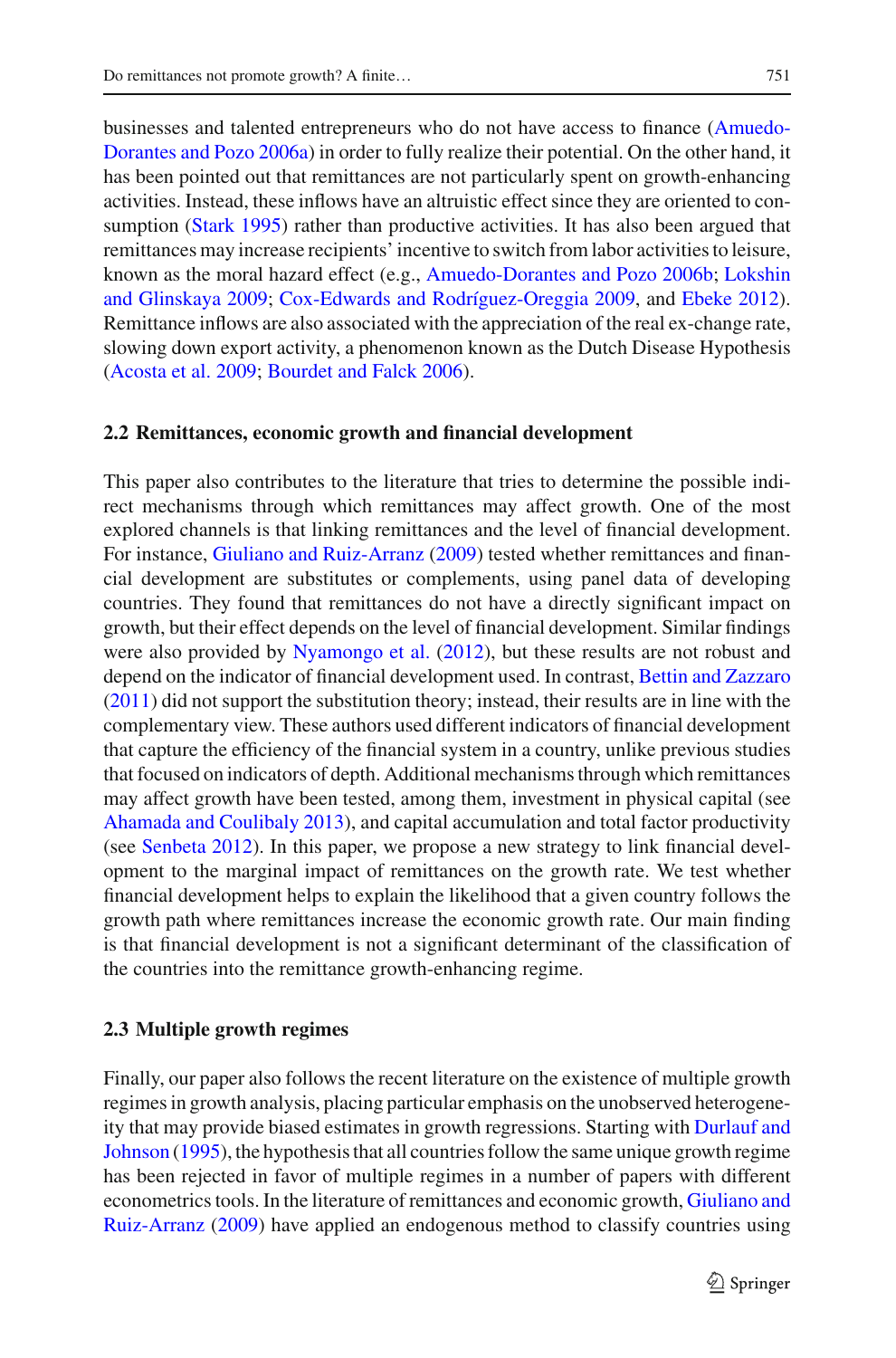classification and regression tree analysis [\(Breiman et al. 1984](#page-35-21)), where countries are grouped based on an optimal determined threshold value for financial development. However, this approach presents a number of limitations in profiling the countries in terms of growth regimes. First, the determination of the different groups of countries is based on a single variable, financial development, without testing the influence that the other variables included in the model may have in grouping countries into regimes. Second, the classification analysis and regression tree method has been criticized because of its lack of an appropriate asymptotic assumption needed for inference on the selection of the threshold values for the sorting variables [\(Tan 2010](#page-36-9)). Recently, scholars have proposed the use of the mixture-of-regressions method, which is an endogenous semiparametric clustering method. This approach presents desirable features in terms of flexi[bility](#page-36-10) [and](#page-36-10) [goodness](#page-36-10) [of](#page-36-10) [fit,](#page-36-10) [which](#page-36-10) [explain](#page-36-10) [its](#page-36-10) [use](#page-36-10) [in](#page-36-10) [recent](#page-36-10) [studies.](#page-36-10) [Starting](#page-36-10) [with](#page-36-10) Paap et al. [\(2005\)](#page-36-10) and [Owen et al.](#page-36-0) [\(2009](#page-36-0)), who investigated the question of whether countries follow the same growth process/regime, a more recent line of the literature has used [this](#page-35-13) [methodology](#page-35-13) [to](#page-35-13) [re-analyze](#page-35-13) [some](#page-35-13) [open-ended](#page-35-13) [debates.](#page-35-13) [For](#page-35-13) [instance,](#page-35-13) Flachaire et al. [\(2014](#page-35-13)) used this approach to examine why it has been so difficult to find a positive and significant impact of political institutions on the growth rate, despite the existing theory that has proven their importance in the growth process. [Konte](#page-35-12) [\(2013](#page-35-12)) also used this approach and showed that the impact of natural resources on growth depends on countries' growth regime. No studies have applied this clustering approach in the study of the effect of remittances on economic growth. This paper will fill this gap.

The rest of the paper is organized as follows. Section [2](#page-4-0) describes the data used for the estimations, while Sect. [3](#page-6-0) presents the econometric method. Section [4](#page-7-0) discusses the main findings and provides some robustness checking, and the last section concludes.

#### <span id="page-6-0"></span>**3 Data description**

We use 5-year panel data that contain more than 120 developing countries for the period 1970–2010, which yields eight different time periods. The dependent variable is the average annual growth of real GDP per capita  $(growth_{i,t})$  over 5-year time periods. Data on the GDP per capita are taken from Penn World Table PW 7.1. Our variable remittances is measured as the ratio of total personal inflows to total GDP. Both, the remittance inflows data and the GDP are taken from the World Development Indicators database. The remittance inflows' calculation is based on a number of different sources, including data from the IMF Balance of Payments Statistics database, as well as data from central banks, national statistical agencies, and the World Bank country desks.

As additional explanatory variables, we include the initial level of GDP per capita from PW 7.1, which allows us to assess the convergence versus the divergence hypothesis in our data. We also control for investment in physical capital taken from PW 7.1, averaged over the 5-year periods. Furthermore, we include the following explanatory variables: the average population growth rate from PW 7.1 augmented by a term that accounts for the depreciation rate of the capital and technological change as expressed in [Mankiw et al.](#page-36-11) [\(1992\)](#page-36-11), who equalized it to 0.05; a proxy for the degree of trade openness defined as the share of the total amount of imports and exports in total GDP from PW 7.1; a variable that measures government consumption relative to GDP; and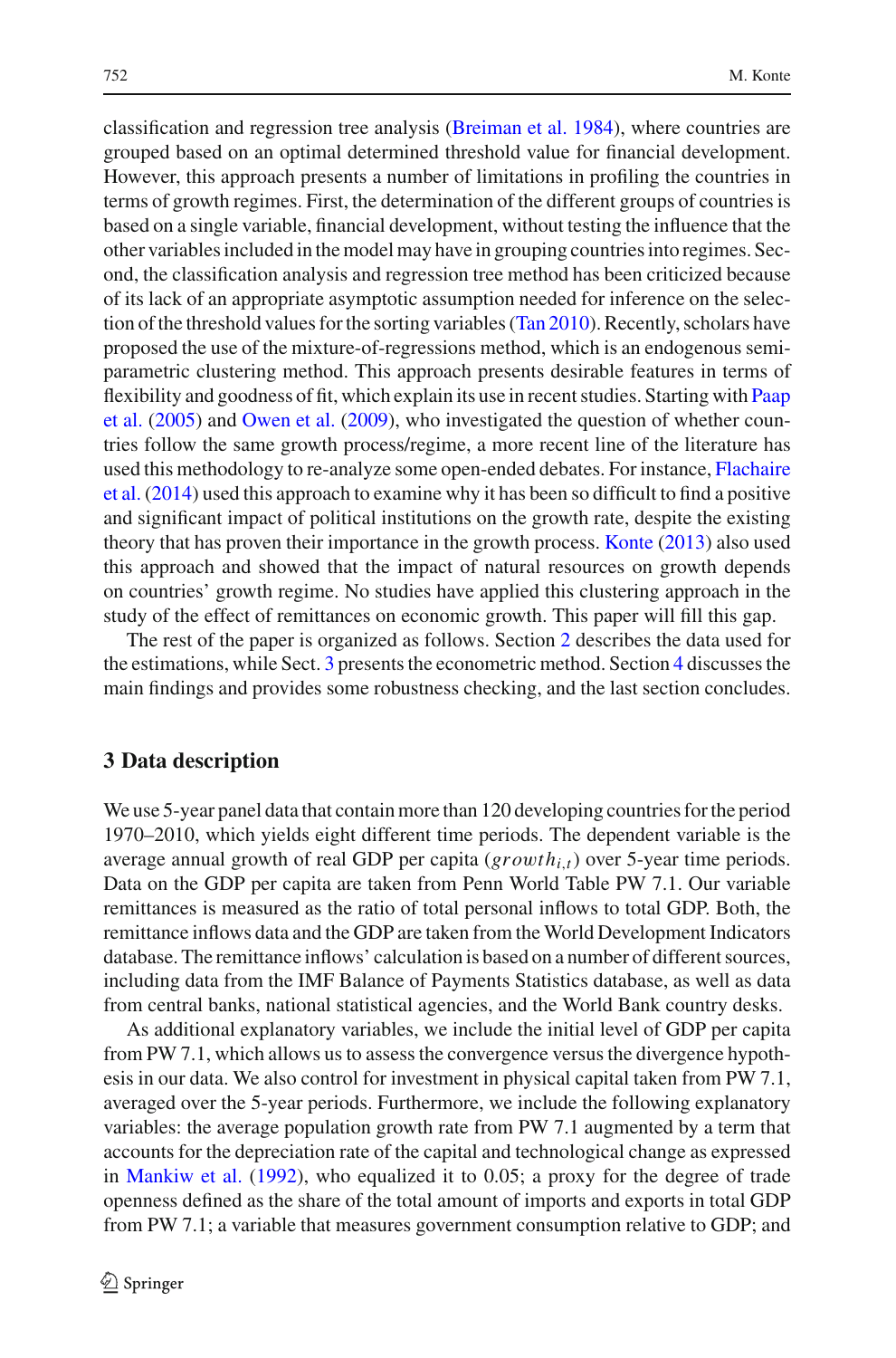We also control for financial development using quantitative indicators of financial depth such as domestic credit relative to GDP averaged over the 5-year periods. This indicator is taken from the World Development Indicators. In some of our specifications, we also control for the initial level of human capital as well as for indicators of institutions, distinguishing economic institutions from political institutions since they capture different features and may affect growth differently [\(Flachaire et al. 2014](#page-35-13)). Education is measured as the average years of schooling for the total population aged over 15 taken from [Barro and Lee](#page-35-22) [\(2013](#page-35-22)). We use the indicator of Economic Freedom of the World (EFW) from the Fraser Institute as our proxy of economic institutions, and the indicator of democracy from the Polity 4 as our main indicator of political institutions. This index is ranked from 0 to 10, where 0 is allocated to full autocracies like Syria and 10 to full democracies like Costa Rica. It is, however, important to highlight that the inclusion of education, economic and political institutions reduces our sample significantly due to a large number of missing values. In order to keep as many observations as possible, we do not control for education and institutions in all our specifications.

Another important question that we address in this paper is the determinants of the classification of the countries into the different growth regimes identified. For that we include concomitant variables in the analysis of the determinants of growth regime membership. We test, for instance, whether financial development helps to explain the likelihood that a given country is better classified in the remittances growth-enhancing regime. We also look at the importance of geographical location, such as being a SSA country or a Latin American (hereafter LA) country in the classification of the countries. Following the recent literature on growth regimes and institutions, we, to some extent, include indicators of institutions in the analysis of the classification of the countries into the various regimes. For the continuous concomitant variables such as financial development, we use the average value over the entire period 1970-2010. In fact, in our framework we do not allow countries to switch from one regime to another over time, following previous studies that have applied the mixture-of-regressions method in other circumstances [\(Owen et al. 2009;](#page-36-0) [Flachaire et al. 2014](#page-35-13)).

Table [1](#page-8-0) presents the descriptive statistics of the main variables used in the empirical analysis, and some coefficients of correlation among the main variables are shown in Table [2.](#page-10-0)

#### <span id="page-7-0"></span>**4 Empirical strategy**

#### **4.1 Baseline model**

Our baseline parametric model of estimation is expressed as follows:

<span id="page-7-1"></span>
$$
\text{growth}_{i,t} = \beta_0 + \beta_1 \text{remit}_{i,t} + \beta_2 \text{gdp}_{i,t} + \beta_3 (\text{pop}_{i,t} + 0.05) + \beta_4 \text{invest}_{i,t} + \beta_5 \text{openness}_{i,t} + \beta_6 \text{inflat}_{i,t} + \beta_7 \text{govconsump}_{i,t} + \beta_8 \text{credit}_{i,t} + \beta_8 w_{i,t} + \varepsilon_{i,t}
$$
\n(1)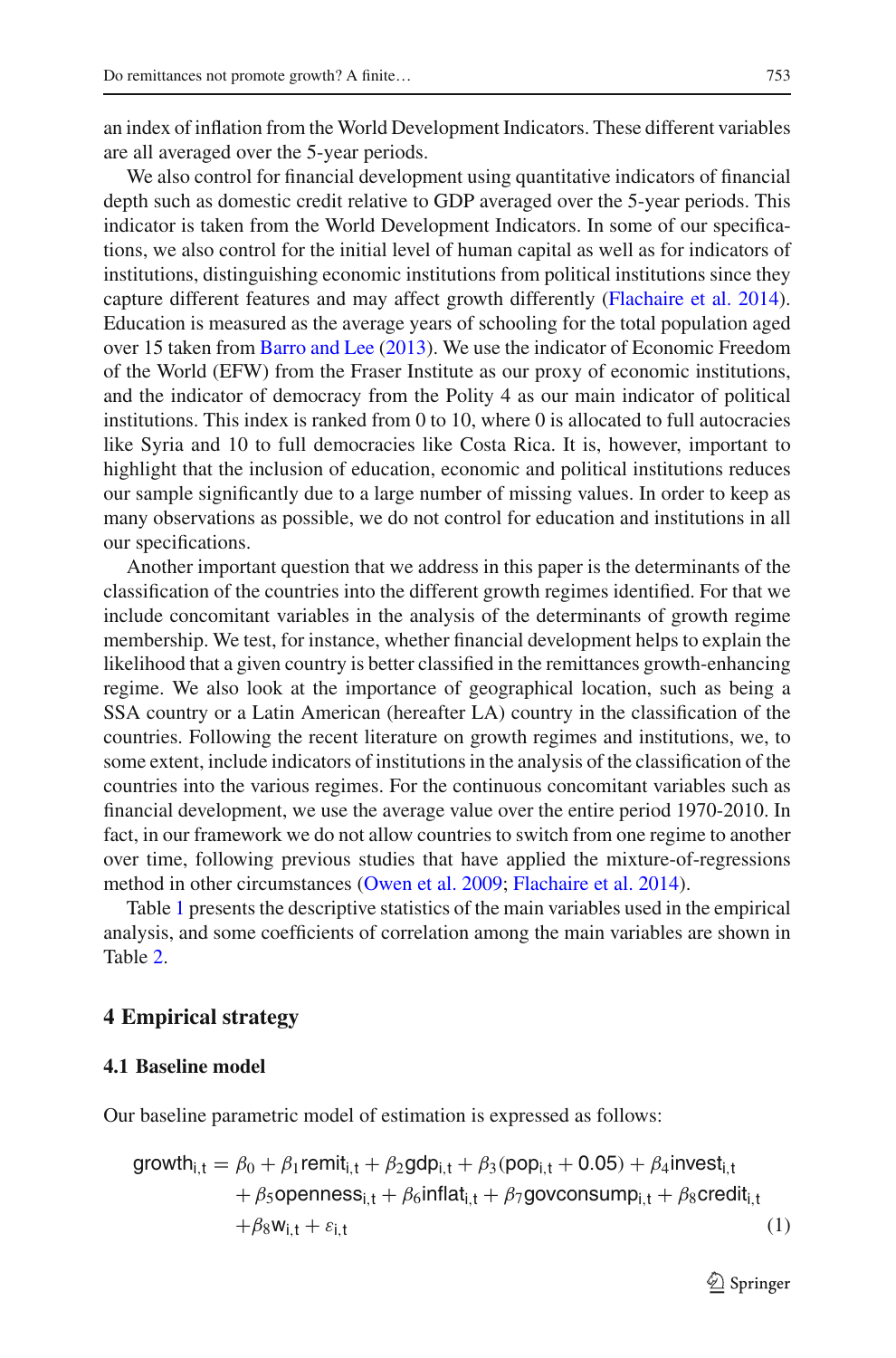<span id="page-8-0"></span>

| Table 1 Descriptive statistics and data sources |      |                |                        |                      |           |                                                                                                 |                              |
|-------------------------------------------------|------|----------------|------------------------|----------------------|-----------|-------------------------------------------------------------------------------------------------|------------------------------|
| Variable                                        | Obs  | Mean           | $\overline{\text{SD}}$ | Min                  | Max       | Description                                                                                     | Data source                  |
| Growth                                          | 951  | $\frac{48}{5}$ |                        | $3.94 - 23.14$ 24.14 |           | Average annual growth rate over 5-year period                                                   | Penn World Table 7.1         |
| Remit                                           | 674  |                | $\overline{6}$         |                      | 89.       | Average remittance inflows over 5 year period                                                   | World Development Indicators |
| $ln(C_{\rm redit})$                             | 798  | 3.39           | 80                     | $-84$                | 5.77      | financial to GDP over 5 year period<br>Log of average domestic credit<br>provided by            | World Development Indicators |
| $n(Pop+0.05)$                                   | 1040 | 1.92           |                        | $.24 - 2.52$         | 2.61      | Log of population growth over 5 year                                                            | Penn World Table 7.1         |
| ln(Gdp)                                         | 951  | 7.74           | 95                     | 5.08                 | 10.17     | Log of initial GDP per capita                                                                   | Penn World Table 7.1         |
| In(Invest)                                      | 970  | 2.98           | 57                     | 43                   | 4.29      | Log of average investment over 5 year period                                                    | Penn World Table 7.1         |
| ln(Open)                                        | 970  | $4.08$<br>2.66 | 67                     | $\widetilde{z}$      | 5.53      | Log of average trade openness over 5 year period                                                | Penn World Table 7.1         |
| n(GovCons)                                      | 834  |                | $\overline{4}$         | 1.43                 | 4.89      | Log of average government consumption to<br>over 5 year period<br>GDP                           | Penn World Table 7.1         |
| n(Inflation)                                    | 847  | 2.39           |                        | $1.31 - 3.73$        | 8.68      | Log of average inflation over 5 year period                                                     | World Development Indicators |
| In(Educ)                                        | 712  | 40             |                        | $0.70 - 3.04$        | 2.39      | education of newline the total<br>Log of initial average years of<br>population aged over 15    | Barro and Lee (2013)         |
| Dem                                             | 802  | 3.12           | 3.40                   |                      | $\approx$ | Average index of democracy over 5 year period                                                   | Polity IV project            |
| Eco                                             | 567  | 5.48           | 1.09                   | 2.46                 | 7.81      | Average index of economic institutions over 5 year period Economic Freedom of the world project |                              |
|                                                 |      |                |                        |                      |           |                                                                                                 |                              |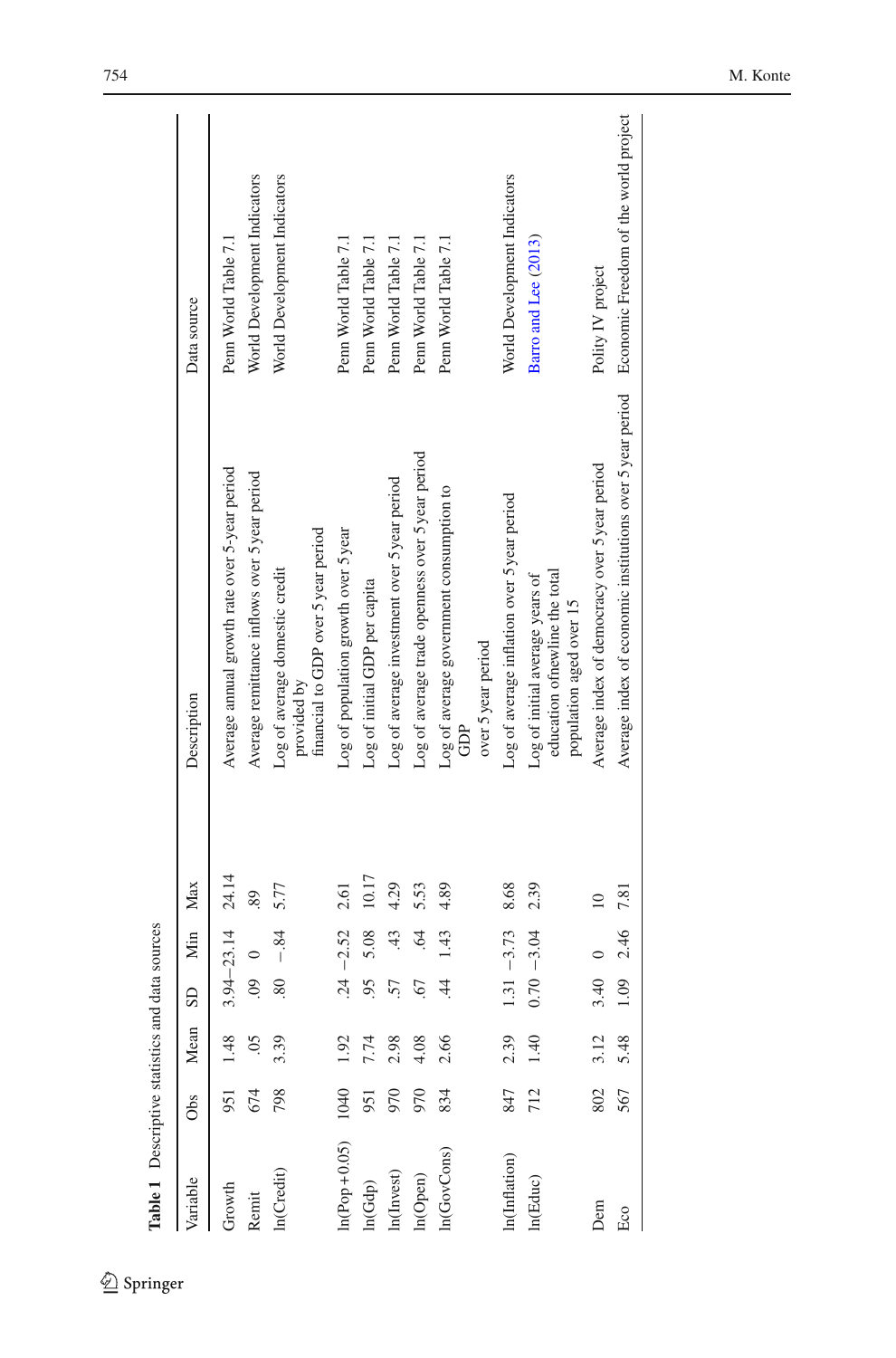| Table 1 continued               |     |      |                        |                   |           |                                                                                             |                                       |
|---------------------------------|-----|------|------------------------|-------------------|-----------|---------------------------------------------------------------------------------------------|---------------------------------------|
| Variable                        | Obs | Mean | $\overline{\text{SD}}$ | Min Max           |           | Description                                                                                 | Data source                           |
| n(Credit)                       | 952 |      |                        | $.65$ $2.14$ 4.93 |           | to GDP over the period 1970-2010<br>Log of average domestic credit<br>provided by financial | World Development Indicators          |
|                                 | 968 | 3.39 |                        | .56 1.84          | 5.38      | Log of average liquid liabilities to<br>over the period 1970-2010<br>GDP                    | World Development Indicators          |
| n(Broad)                        | 984 | 3.48 | 53.                    | 2.38              | 5.21      | Log of average broad money to GDP<br>over the period 1970-2010                              | World Development Indicators          |
| $\overline{\mathsf{Den}}$       | 896 | 3.19 | 2.76                   |                   | $\approx$ | Average index of democracy over the period<br>1970-2010                                     | Polity IV project                     |
| Eco                             | 720 | 6.01 | 69                     | 4.08              | 7.36      | over the period $1970-2010$<br>Average index of economic<br>institutions                    | Economic Freedom of the world project |
| All the variables at the bottom |     |      |                        |                   |           | averaged over the period 1970–2010 are concomitant variables                                |                                       |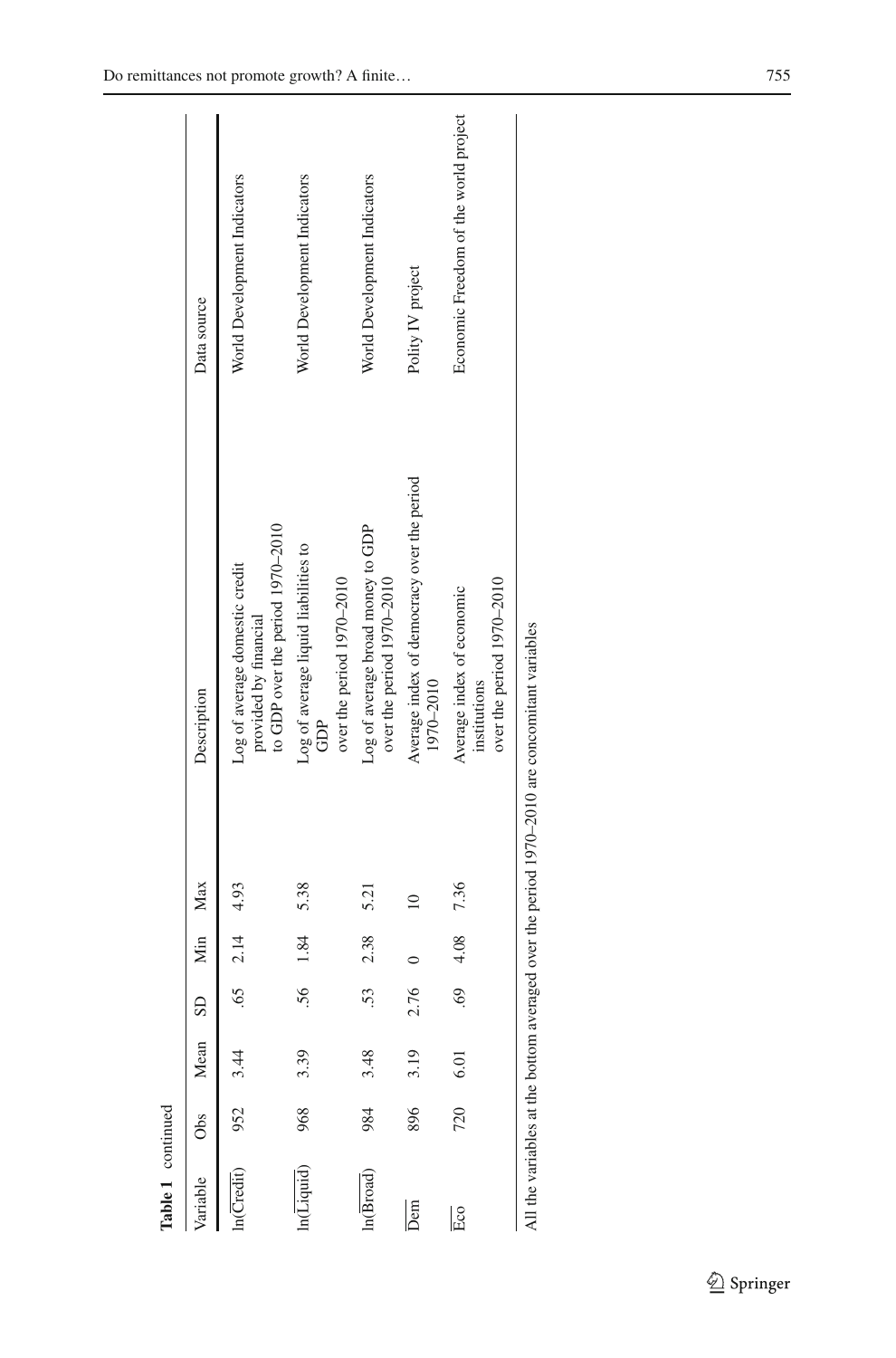|                          | Growth            | Remi     |                        | $ln(Credit)$ $ln(Pop+0.05)$ $ln(Gdp)$ |            |                      |                         |             | In(Invest) In(Open) In(GovCons) In(inflation) Eco |            | Dem                              | Latin-car | SSA |
|--------------------------|-------------------|----------|------------------------|---------------------------------------|------------|----------------------|-------------------------|-------------|---------------------------------------------------|------------|----------------------------------|-----------|-----|
| Growth                   |                   |          |                        |                                       |            |                      |                         |             |                                                   |            |                                  |           |     |
| Remit                    | $0.116**$         |          |                        |                                       |            |                      |                         |             |                                                   |            |                                  |           |     |
| In(Credit)               | $-0.015$          | 0.014    |                        |                                       |            |                      |                         |             |                                                   |            |                                  |           |     |
| $ln(Pop+0.05) -0.128***$ |                   |          | $-0.093***-0.115***$   |                                       |            |                      |                         |             |                                                   |            |                                  |           |     |
| 0.035<br>ln(Gdp)         |                   |          | $-0.039$ 0.449***      | $-0.254***$                           |            |                      |                         |             |                                                   |            |                                  |           |     |
| In(Invest)               | $0.232***$        |          | $0.178***00.209***$    | $-0.009$                              | $0.343***$ |                      |                         |             |                                                   |            |                                  |           |     |
| In(Open)                 | $0.134***$        | 0.241    | [*** 0.118**           | $-0.134***$                           | $0.238***$ | $0.363***$           |                         |             |                                                   |            |                                  |           |     |
| $ln(GovCons) -0.083***$  |                   |          | $0.138***0.217***$     | $-0.0300$                             | $0.162***$ | $0.249$ *** $0.360$  |                         |             |                                                   |            |                                  |           |     |
| In(inflation)            | $-0.107**$        |          | $-0.104** -0.123**$    | $-0.032$                              | 0.004      |                      | $-0.141***$ $-0.325***$ |             |                                                   |            |                                  |           |     |
| Eco                      | $0.357***$        |          | 0.275**** 0.179***     | $-0.140**$                            | $0.308***$ | $0.235***$           | $0.438***$              | 0.051       | $-0.416***$                                       |            |                                  |           |     |
| Dem                      | $0.082*$          | $-0.006$ | $0.224***$             | $-0.174***$                           | $0.339***$ | 0.064                | $-0.008$                | $-0.056$    | 0.015                                             | 0.409***   |                                  |           |     |
| Latin-car                | $-0.055$          | $-0.056$ | $0.178***$             | $-0.065$                              | $0.401***$ | 0.012                |                         | $-0.127***$ | $0.188***$                                        | $0.137***$ | $0.367***$                       |           |     |
| SSA                      | $-0.192***-0.053$ |          | $-0.316***$ $0.207***$ |                                       |            | $-0.512***-0.124***$ | $-0.022$                | $0.104**$   | $-0.078*$                                         |            | 1 ***166.01 +***120.01 +***26π01 |           |     |

<span id="page-10-0"></span>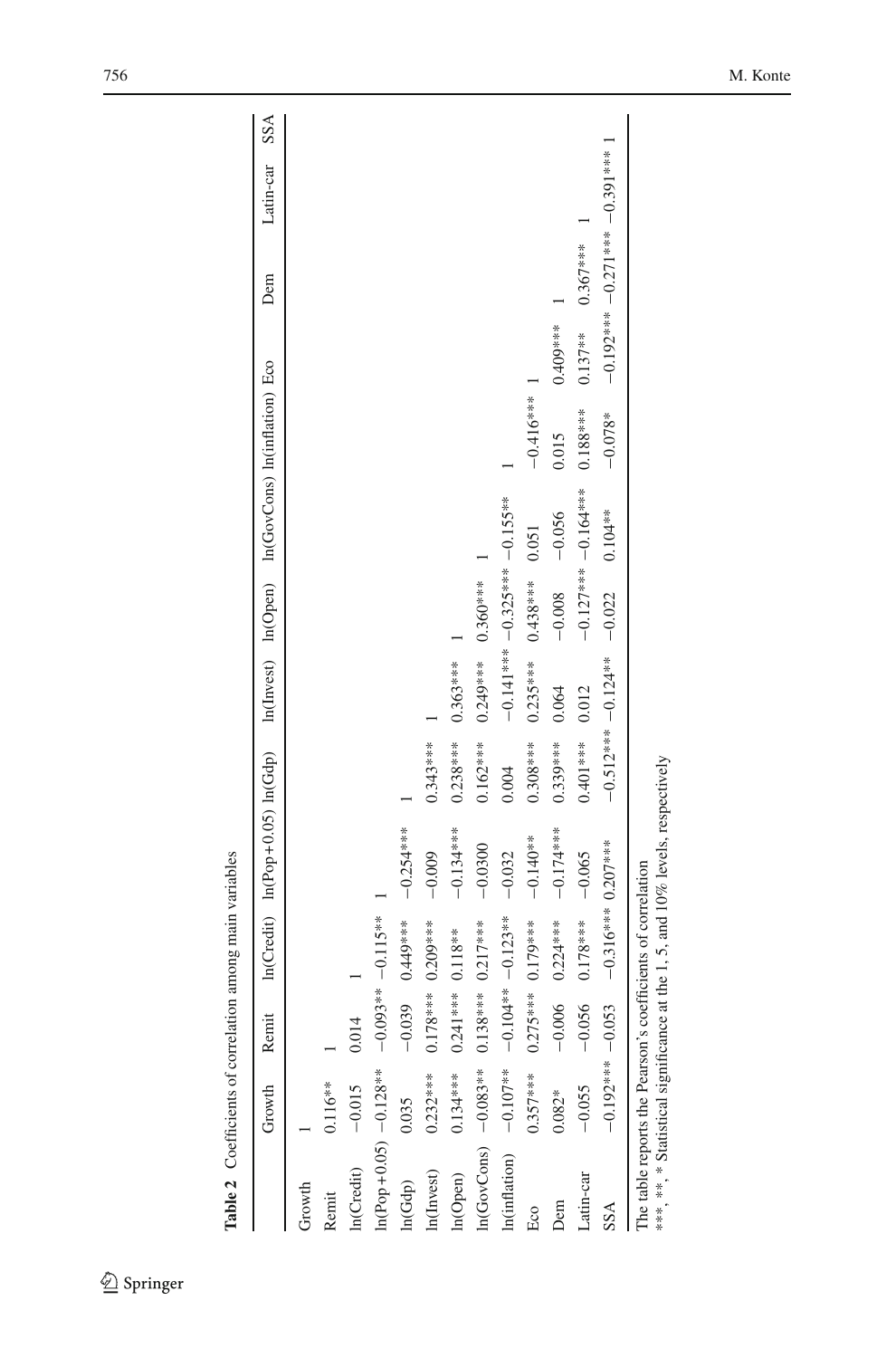Our dependent variable, 5-year growth rate, growth*i*,*<sup>t</sup>* is regressed on a set of explanatory variables, including remittances, remit<sub>i,t</sub>. The vector  $w_{it}$  contains additional explanatory variables that are controlled for in some of our estimations, such as education and institutions for instance. We assume that the error terms  $\varepsilon_{it}$  are identically and independently distributed and follow a normal distribution with mean zero and variance  $\sigma^2$ .

The key parameter of interest is  $\beta_1$ , which tells us the average marginal impact of increasing the level of remittances on the growth rate. This equation supposes that all countries follow the same unique growth regime or process and that the effects of the explanatory variables, such as remittances, on growth are similar for all countries. This hypothesis of homogeneity may be questionable given the recent literature that has investigated in depth the question of whether all countries follow the same growth process. It has been well established that the models with multiple growth regimes dominate the single growth-regime models. However, little effort has been made to test endogenously, without any ex ante assumption, whether the effect of remittances on growth is heterogeneous and depends on the growth regime to which a given country is assigned. We shall now introduce our mixture-of-regressions method that allows us to test whether the model with multiple growth regimes dominates the model with a single growth regime, expressed in Eq. [1.](#page-7-1)

Before we describe the mixture-of-regressions method, it is important to note that, while our main aim is to correct possible unobserved heterogeneity by employing the mixture-of-regressions method, our approach does not account for the bias that may result from cross-section error dependence, a source of spurious inference. In the literature, different approaches to correct cross-sectional dependence bias have been proposed (e.g., [Pesaran 2006](#page-36-12); [Chudik et al. 2011](#page-35-23)). As far as we know, no methods have been developed that enable us to account endogenously for both unobserved heterogeneity and cross-sectional dependence bias, leaving the door open for further research in tackling this econometrics topic.

#### **4.2 Finite mixture-of-regressions method**

The finite mixture-of-regressions method has recently been applied in the empirical growth literature in an attempt to detect the existence of multiple growth regimes or paths in different circumstances. It is a semi-parametric method suited to correct possible unobserved heterogeneity that may exist in the data without any a-priori grouping of countries based on observed characteristics (see, [Frühwirth-Schnatter](#page-35-24) [2006;](#page-35-24) [Ahamada and Flachaire 2010](#page-35-25)). This provides more flexibility and a better fit of the data. In order to define the model in a simple way, let us consider our dependent variable growth, the key explanatory variable of interest remit, and X, the set of additional controls defined above. The mixture-of-regressions model in its general specification is defined as follows:

<span id="page-11-0"></span>
$$
f(\text{growth}_{i,t}|\text{remit}_{i,t}, \mathbf{x}_{i,t}; \Theta) = \sum_{k=1}^{K} \pi_k f_k(\text{growth}_{i,t}|\text{remit}_{i,t}, \mathbf{x}_{i,t}; \beta_k, \sigma_k)
$$
(2)

 $\mathcal{L}$  Springer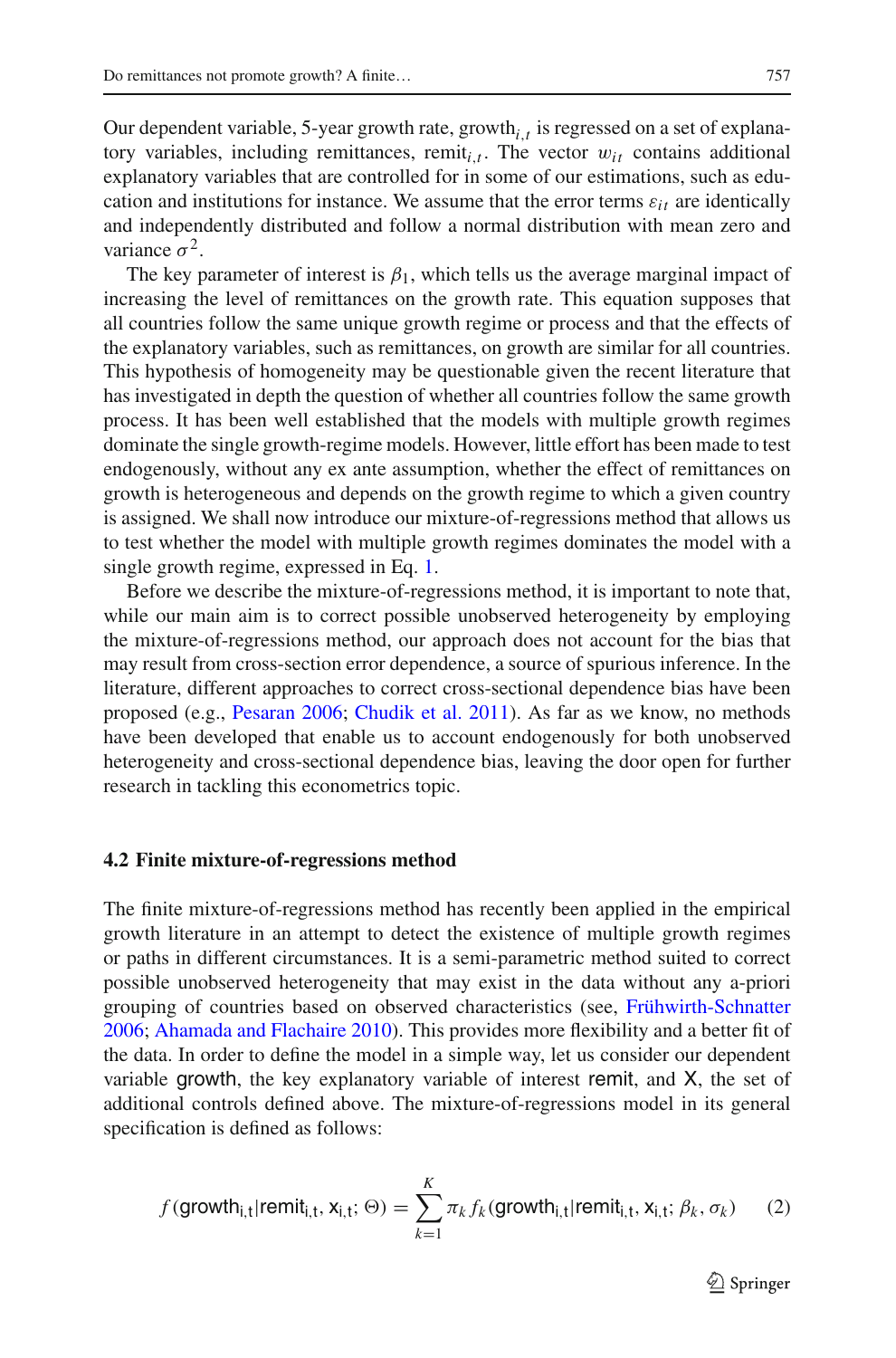The parameter  $K$  is the number of groups or growth regimes which is unknown, and its optimal value will be chosen using some goodness-of-fit criteria such as the Bayesian Information criterion (BIC) and the consistent Akaike information criterion (CAIC) statistics. The parameter  $\pi_k$  is the proportion of the countries that belong to the specific growth regime k;  $f_k$ (growth<sub>it</sub>|remit<sub>it,  $x_{i,t}$ ;  $\beta_k$ ,  $\sigma_k$ ) is the conditional density</sub> of the growth rate in the latent regime *k*. The parameters in the latent growth regime *k* are  $\beta_k$  and  $\sigma_k$ . Both  $\beta_k$  and  $\sigma_k$  are unknown and will be estimated. We suppose that  $f_k(\cdot)$  is a Gaussian distribution.

For simple illustration, if our data are generated by a model with a single growth regime, which implies that  $K = 1$ , then Eq. [2](#page-11-0) is identical to the parametric specification expressed in Eq. [1](#page-7-1) above, which can be rewritten as follows:

<span id="page-12-0"></span>
$$
\text{growth}_{i,t} = \beta_0 + \beta_1 \text{remit}_{i,t} + \beta_2 \mathbf{x}_{i,t} + \varepsilon_{i,t}, \quad \varepsilon_{i,t} \sim N(0, \sigma^2) \tag{3}
$$

In this case, the impact of remittances on growth is given by  $\beta_1$  and this value is identical for all countries. In contrast, if we suppose that the data are better generated by two different growth regimes, assuming that  $K = 2$  $K = 2$ , then equation 2 can be simplified as follows:

Group 1: growth<sub>i,t</sub> =
$$
\beta_{01} + \beta_{11}
$$
remit<sub>i,t</sub> +  $\beta_{21}$ x<sub>i,t</sub> +  $\varepsilon_{1i,t}$ ,  $\varepsilon_1 \sim N(0, \sigma_1^2)$ ,  
Group 2: growth<sub>i,t</sub> = $\beta_{02} + \beta_{12}$ remit<sub>i,t</sub> +  $\beta_{22}$ x<sub>i,t</sub> +  $\varepsilon_{2i,t}$ ,  $\varepsilon_2 \sim N(0, \sigma_2^2)$  (4)

In this second scenario, the error terms  $\varepsilon_1$  and  $\varepsilon_2$  are assumed to be independent. The coefficients on remittances may be different across the two regimes because the environment in which growth occurs may differ across regimes. This implies that countries are heterogeneous and behave differently in their growth process. Hence, ignoring the existence of multiple growth regimes may lead to wrong conclusions on the effect of remittances on the growth rate.

The choice of the number of regimes *K* is crucial, and to select its optimal value, we mainly refer to some statistical criteria to assess the goodness of fit of our estimations for the different values of *k*. Our best model will be the one that minimizes both the BIC and the CAIC. We also rely on previous studies to fix the maximum number of growth regimes to be estimated, which is defined as the highest value found in the literature. Once the number of regimes, *K*, is selected, and the parameters of the model estimated, we can compute the posterior probability of each country being assigned to a given latent growth regime *k*, using the Bayes rule such that:

$$
\hat{\pi}_{ik} = \frac{\hat{\pi}_k f_k(\text{growth}| \text{remit}, \mathbf{x}; \hat{\beta}_k, \hat{\sigma}_k)}{\sum_{k=1}^K \hat{\pi}_k f_k(\text{growth}| \text{remit}, \mathbf{x}; \hat{\beta}_k, \hat{\sigma}_k)}
$$
(5)

These estimated probabilities will be used to sort countries into the different growth regimes found in our sample. The rule is that a given country *i* belongs to the growth regime *k* rather than *j* if its estimated probability  $\hat{\pi}_{ik}$  is higher than its probability  $\hat{\pi}_{ij}$ where  $k \neq i$ .

For our analysis of the determinants of the classification of the countries into the different growth regimes, we add to the model in Eq. [3](#page-12-0) a set of variables Z commonly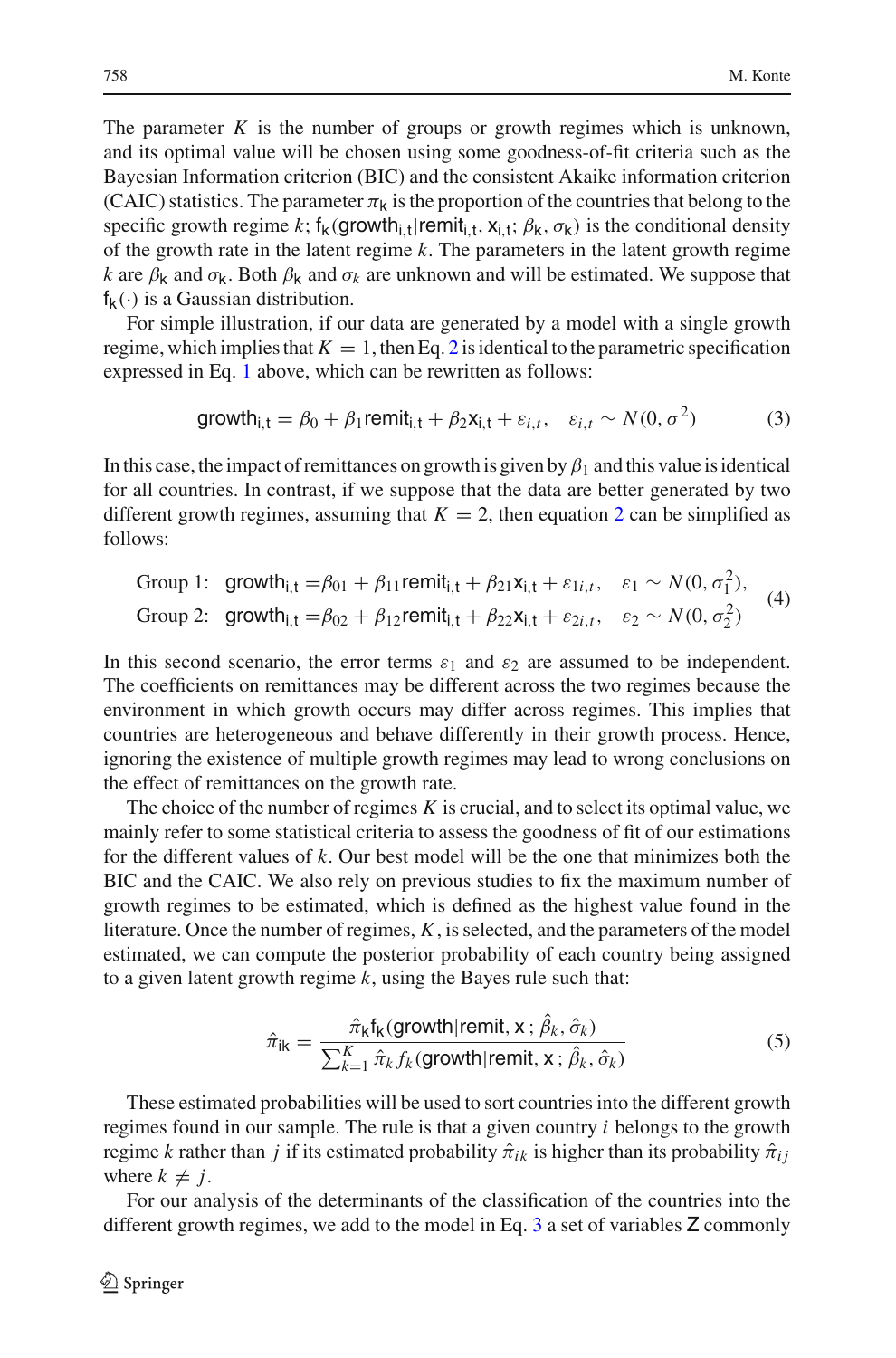known in the literature as concomitant variables. The variables Z include a measure of financial development averaged over the entire period, dummies on geographical location such as being a SSA or a LA country, and different indicators of institutions averaged over the entire period. While standard variables X help to explain interheterogeneity within each growth regime, concomitant variables help to explain intraheterogeneity across the different growth regimes identified. As already mentioned in Sect. [2,](#page-4-0) we do not allow countries to switch from one regime to another over time, foll[owing](#page-36-0) [the](#page-36-0) [same](#page-36-0) [approach](#page-36-0) [used](#page-36-0) [in](#page-36-0) [the](#page-36-0) [literature](#page-36-0) [in](#page-36-0) [other](#page-36-0) [circumstances](#page-36-0) [\(e.g.,](#page-36-0) Owen et al. [2009;](#page-36-0) [Flachaire et al. 2014\)](#page-35-13). Addressing the move of the countries across different regimes over time remains an important research question and can be investigated using the Hidden Markov mixture-of-regression approach. However, we should note that this approach may require more data than that we have in our analysis.

As determinants of regime membership, concomitant variables act like covariates in a multinomial regression model. Our estimation model augmented with the concomitant variables consists, then, in endogenizing the parameter  $\pi$ , and then we obtain the following model: *K*

$$
f(\text{growth}_{i,t}|\text{remit}_{i,t}, \mathbf{x}_{i,t}, \mathbf{z}_i; \Theta) = \sum_{k=1}^{K} \pi_k(z_i, \alpha) f_k(\text{growth}_{i,t}|\text{remit}_{i,t}, \mathbf{x}_{i,t}; \beta_k, \sigma_k)
$$
\n(6)

#### **5 Empirical results**

#### **5.1 Parametric method results**

Table [3](#page-14-0) presents the results of the parametric approach where we assume that all the countries follow the same growth regime or process. For the purpose of robustness, we consider two different sample sizes. The main data include all the 120 countries for which data on remittances are available. The second sample, which contains 93 developing countries, is restricted to countries for which information on remittances is available for at least four time periods, meaning half the total number of periods in our data. The table reports the pooled, FE and RE effects' estimations with and without instrumenting remittances using the first lag. Time dummies are also included in all the different estimations. Results reported in the first five columns are those with the extended sample, while the results in the last seven columns are obtained with the restricted sample. We should mention that, due to significant missing values on education and on the indicators of institutions, the sample size is drastically reduced to 88 and 74 countries, with the extended data as shown in columns (2) and (3). This value decreases to 66 when controlling for both education and institutions using the restricted sample in column (7). Across the different rows, the coefficient on remittances is never significant, even though the sign varies across the columns. Under the hypothesis of a single growth regime, the results seem to indicate that remittances do not help to promote economic growth in developing countries.

Regarding the other explanatory variables included in the model, we can see that the convergence hypothesis, indicated by the negative sign on the coefficient of the initial level of GDP per capita, is strongly supported in our sample, while the negative effect of the growth rate of the population on economic growth remains less robust. The investment in physical capital, which has been considered as one of the most robust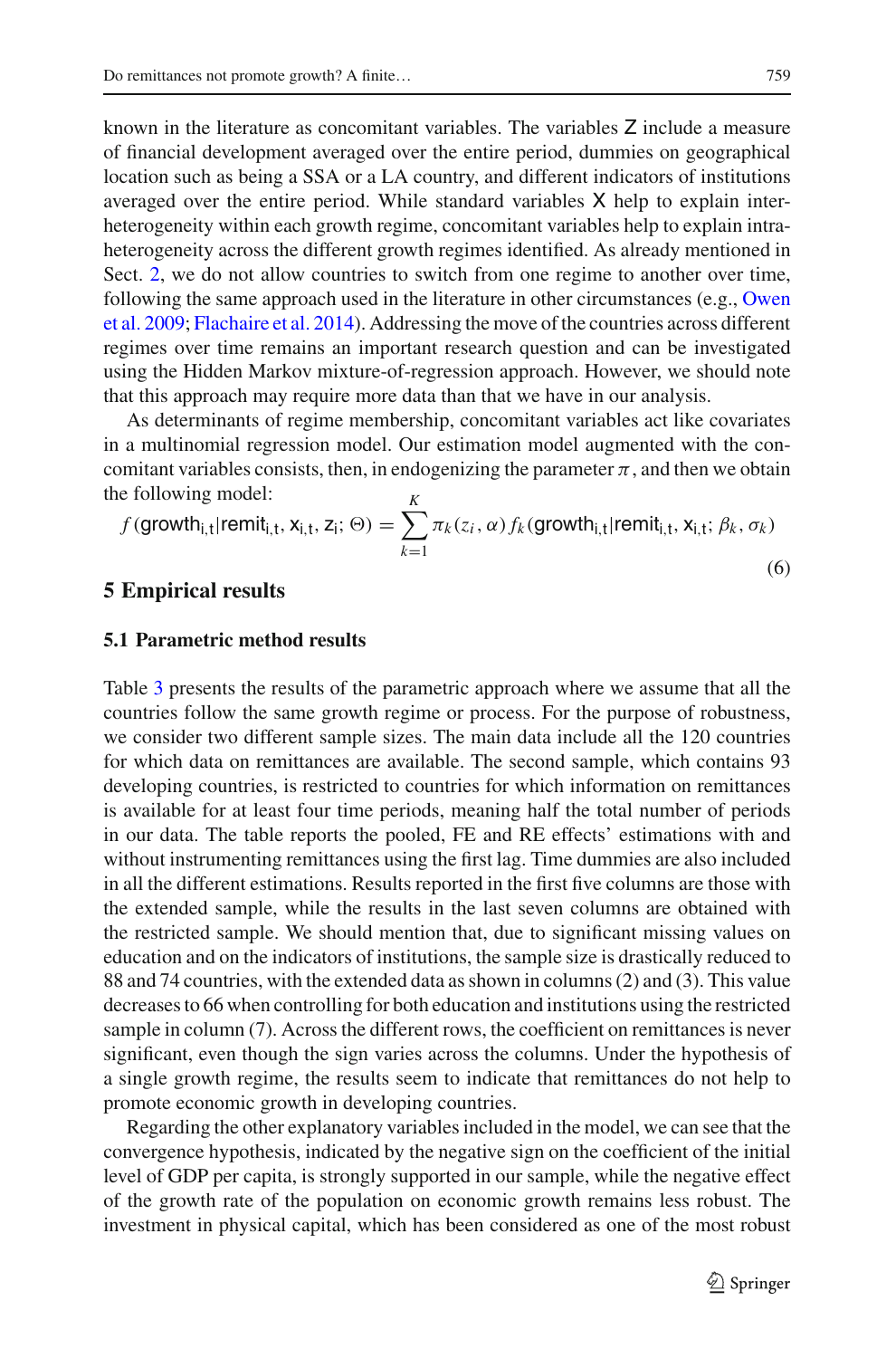| Table 3 Standard regression results |                 |                        |               |             |             |                   |               |             |                          |                     |                                        |            |
|-------------------------------------|-----------------|------------------------|---------------|-------------|-------------|-------------------|---------------|-------------|--------------------------|---------------------|----------------------------------------|------------|
|                                     | Pooled-OLS      |                        |               | Ë           | RE          | Pooled-OLS        |               | Ë           | RE                       | IV Pooled-OLS IV FE |                                        | IV RE      |
|                                     | $\widehat{\Xi}$ | $\widehat{c}$          | $\widehat{c}$ | $\bigoplus$ | $\tilde{c}$ | $\widehat{\circ}$ | $\widehat{C}$ | $\circledS$ | $\widehat{\mathfrak{S}}$ | (10)                | $\begin{pmatrix} 1 \\ 2 \end{pmatrix}$ | (12)       |
| Remit                               | 0.560           | $-0.889$               | $-2.446$      | $-3.365$    | 0.184       | 0.669             | $-1.159$      | $-1.326$    | 0.157                    | 0.864               | $-2.403$                               | 0.000584   |
|                                     | (1.472)         | (1.432)                | (2.530)       | (3.336)     | (1.901)     | (1.533)           | (2.651)       | (3.513)     | (1.924)                  | (1.629)             | (6.042)                                | (2.160)    |
| $ln(Pop+0.05)$ -1.424**** -0.361    |                 |                        | $-0.431$      | 0.634       | $-0.547$    | $-1.033**$        | $-0.122$      | 0.659       | $-0.313$                 | $-0.947*$           | $0.848*$                               | $-0.164$   |
|                                     | (0.487)         | (0.476)                | (0.467)       | (0.468)     | (0.482)     | (664.0)           | (0.473)       | (0.466)     | (0.489)                  | (0.498)             | (0.467)                                | (0.485)    |
| ln(Gdp)                             | $-0.253$        | $-0.859***$            | $-1.055***$   | $-5.939***$ | $-0.544***$ | $-0.321*$         | $-1.109***$   | $-5.526***$ | $-0.600$                 | $-0.252$            | $-5.844***$                            | $-0.409*$  |
|                                     | (0.159)         | (0.193)                | (0.209)       | (0.554)     | (0.212)     | (0.170)           | (0.217)       | (0.563)     | (0.224)                  | (0.182)             | (0.748)                                | (0.239)    |
| In(Invest)                          | $1.607***$      | 1.601 ***              | $2.028***$    | $2.070***$  | $1.875***$  | 1.685****         | $2.100***$    | $2.091***$  | 1.954 ***                | $1.546***$          | 1.766***                               | $1.687***$ |
|                                     | (0.274)         | (0.277)                | (0.330)       | (0.378)     | (0.316)     | (0.290)           | (0.338)       | (0.381)     | (0.329)                  | (0.315)             | (0.409)                                | (0.350)    |
| ln(Open)                            | 0.385           | $-0.013$               | $-0.187$      | $1.784***$  | $0.781**$   | 0.334             | $-0.284$      | $1.876***$  | $0.717**$                | 0.179               | $2.098***$                             | 0.550      |
|                                     | (0.245)         | (0.247)                | (0.263)       | (0.450)     | (0.318)     | (0.255)           | (0.271)       | (0.453)     | (0.322)                  | (0.277)             | (0.540)                                | (0.353)    |
| $ln(GovCons)$ -1.158***             |                 | $-1.131$               | $-0.943**$    | $-1.161**$  | $-1.126***$ | $-1.269***$       | $-1.157***$   | $-1.132***$ | $-1.268***$              | $-1.196***$         | $-0.808$                               | $-1.074**$ |
|                                     | $(0.317)$       | (0.356)                | (0.390)       | (0.505)     | (0.382)     | (0.350)           | (0.403)       | (0.523)     | (0.415)                  | (0.364)             | (0.605)                                | (0.436)    |
| In(Credit)                          | $-0.069$        | 0.061                  | 0.175         | 0.0323      | $-0.283$    | 0.136             | 0.265         | $-0.0128$   | $-0.105$                 | 0.0854              | $-0.0501$                              | $-0.178$   |
|                                     | (0.178)         | 182)<br>$\overline{6}$ | (0.205)       | (0.282)     | (0.210)     | (0.197)           | (0.209)       | (0.295)     | (0.233)                  | (0.210)             | (0.370)                                | (0.249)    |
| In(Inflation)                       | $-0.009$        | $-0.127$               | $-0.0184$     | $-0.326***$ | $-0.101$    | $-0.0311$         | 0.0122        | $-0.257***$ | $-0.0798$                | 0.0684              | $-0.175$                               | $-0.00159$ |
|                                     | (0.113)         | (0.119)                | (0.136)       | (0.123)     | (0.118)     | (0.121)           | (0.139)       | (0.128)     | (0.126)                  | (0.129)             | (0.142)                                | (0.135)    |
| In(Educ)                            |                 | $1.234***$             | $169***$      |             |             |                   | $1.068***$    |             |                          |                     |                                        |            |
|                                     |                 | (0.293)                | (0.325)       |             |             |                   | (0.328)       |             |                          |                     |                                        |            |

<span id="page-14-0"></span> $\underline{\textcircled{\tiny 2}}$  Springer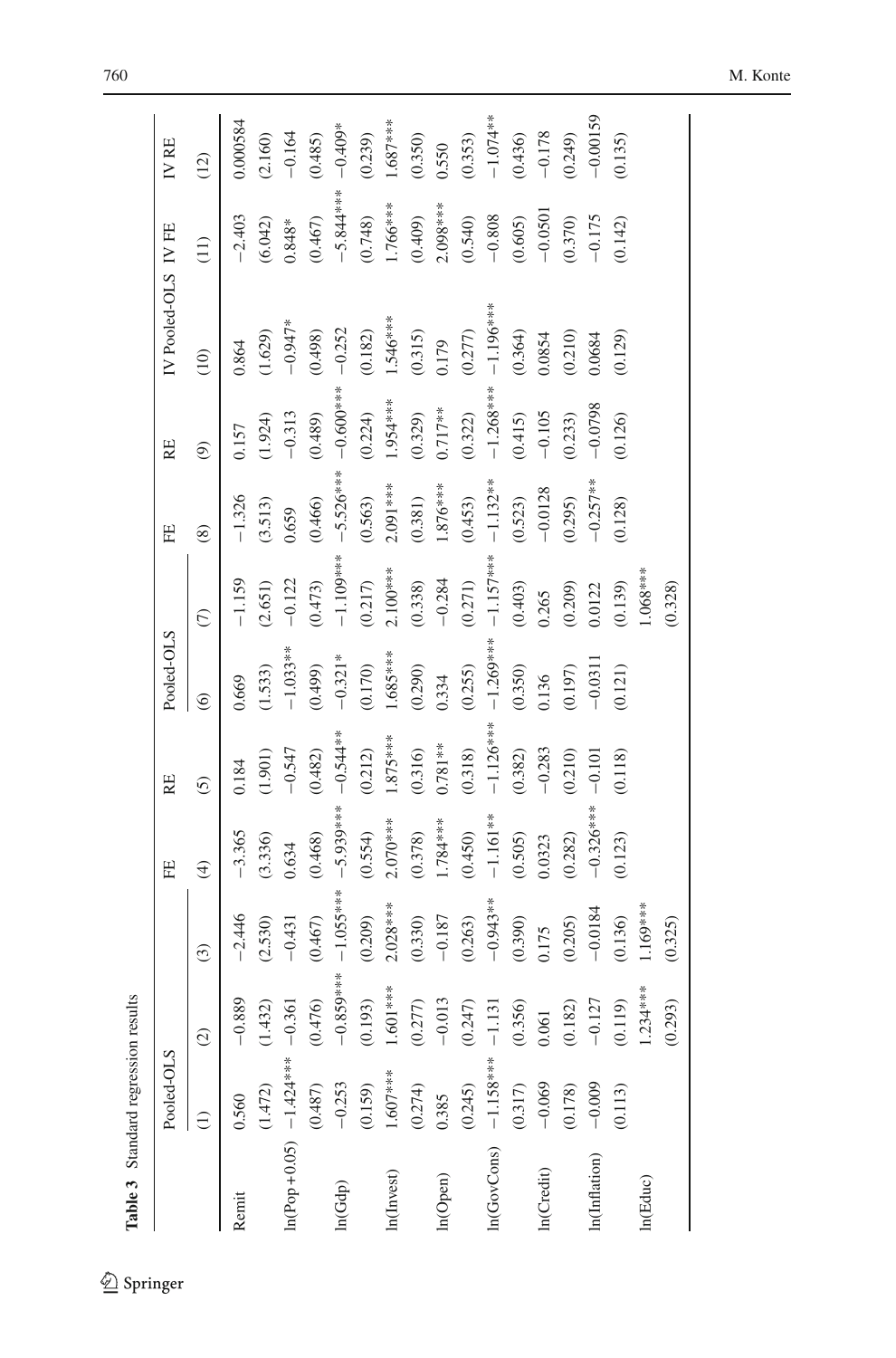|                | Pooled-OLS |                        |            | E                                                                               | RE      | Pooled-OLS |           | 田             | RE             | IV Pooled-OLS                                                                                                                                                                                                                                                                                                                                                          | IV FE    | IV RE   |
|----------------|------------|------------------------|------------|---------------------------------------------------------------------------------|---------|------------|-----------|---------------|----------------|------------------------------------------------------------------------------------------------------------------------------------------------------------------------------------------------------------------------------------------------------------------------------------------------------------------------------------------------------------------------|----------|---------|
|                |            | $\odot$                | ි          | E)                                                                              | 6       | ତି         | E         | $\circledast$ | $\circledcirc$ | (10)                                                                                                                                                                                                                                                                                                                                                                   | Ξ        | (12)    |
| Dem            |            |                        | 0.0260     |                                                                                 |         |            | 0.0119    |               |                |                                                                                                                                                                                                                                                                                                                                                                        |          |         |
|                |            |                        | (0.0435)   |                                                                                 |         |            | (0.0447)  |               |                |                                                                                                                                                                                                                                                                                                                                                                        |          |         |
| Eco            |            |                        | $0.657***$ |                                                                                 |         |            | 0.749**** |               |                |                                                                                                                                                                                                                                                                                                                                                                        |          |         |
|                |            |                        | (0.205)    |                                                                                 |         |            | (0.213)   |               |                |                                                                                                                                                                                                                                                                                                                                                                        |          |         |
| Constant       | $4.082**$  | 7.063***               | 2.995      | 36.44***                                                                        | 3.190   | 3.446*     | 2.647     | 32.77***      | 2.827          | 3.094                                                                                                                                                                                                                                                                                                                                                                  | 36.04*** | 2.144   |
|                | (1.877)    | (2.009)                | (2.229)    | (4.636)                                                                         | (2.225) | (1.920)    | (2.240)   | (4.704)       | (2.256)        | (2.010)                                                                                                                                                                                                                                                                                                                                                                | (6.164)  | (2.363) |
| Nb country 120 |            | 88                     | 74         | 120                                                                             | 120     | 93         | 66        | 93            | 93             | 93                                                                                                                                                                                                                                                                                                                                                                     | 93       | 93      |
| Nb obs         | 593        | 472                    | 398        | 593                                                                             | 593     | 536        | 379       | 536           | 536            | 457                                                                                                                                                                                                                                                                                                                                                                    | 457      | 457     |
| R-squared      | 0.185      | $\overline{6}$<br>0.21 | 0.285      | 0.368                                                                           | 0.2117  | 0.184      | 0.293     | 0.363         | 0.2205         | 0.186                                                                                                                                                                                                                                                                                                                                                                  | 0.3326   | 0.1850  |
|                |            |                        |            | for at least 4 different time periods. Standard errors are shown in parentheses |         |            |           |               |                | used as instrument for the variable remit. Columns 6–12 show results where we used the restricted sample that includes countries for which data on remittances are available<br>This table reports results of the standard regression models. Time fixed-effects are included across the different specifications. For IV estimations, the first lag of remittances is |          |         |

| used as instrument for the variable remit. Columns $0-12$ show results where we used the restricted |                                                                                 |                                                                   |
|-----------------------------------------------------------------------------------------------------|---------------------------------------------------------------------------------|-------------------------------------------------------------------|
|                                                                                                     |                                                                                 |                                                                   |
|                                                                                                     |                                                                                 |                                                                   |
|                                                                                                     |                                                                                 |                                                                   |
|                                                                                                     | for at least 4 different time periods. Standard errors are shown in parentheses |                                                                   |
|                                                                                                     |                                                                                 |                                                                   |
|                                                                                                     |                                                                                 |                                                                   |
|                                                                                                     |                                                                                 |                                                                   |
|                                                                                                     |                                                                                 |                                                                   |
|                                                                                                     |                                                                                 |                                                                   |
|                                                                                                     |                                                                                 | *Significant at 10%, *** significant at 5%, *** significant at 1% |
|                                                                                                     |                                                                                 |                                                                   |
|                                                                                                     |                                                                                 |                                                                   |
|                                                                                                     |                                                                                 |                                                                   |
|                                                                                                     |                                                                                 |                                                                   |
|                                                                                                     |                                                                                 |                                                                   |

 $\underline{\textcircled{\tiny 2}}$  Springer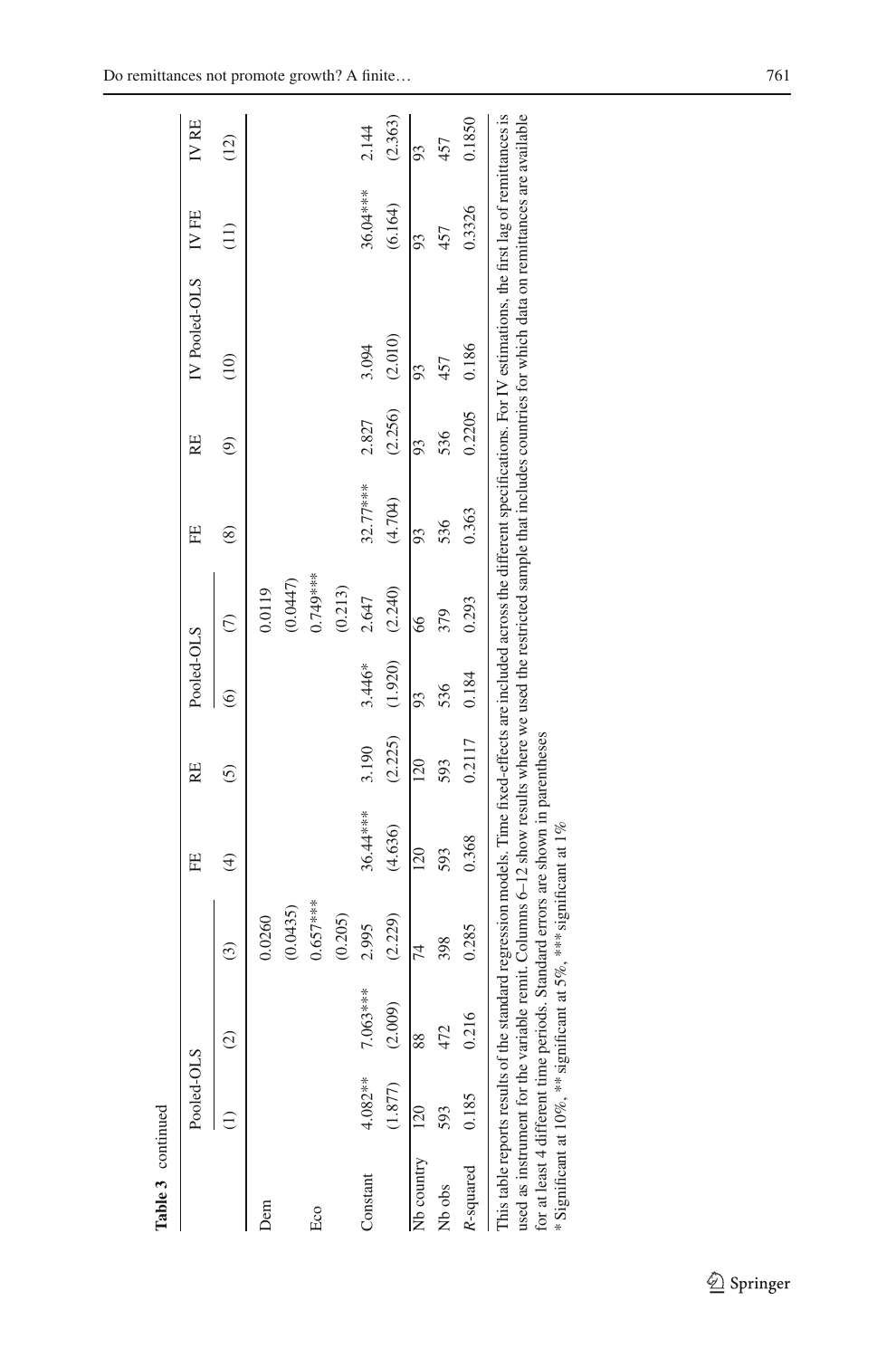determinants of growth (see [Sala-I-Martin et al. 2004\)](#page-36-13), is positive and significant across the different specifications. The investment in human capital, measured as the initial average years of schooling for the total population aged over 15, affects growth positively in the different specifications where we have controlled for it. Degree of openness and inflation affect growth differently, but neither of these effects is robust. Similar to the results on remittances, across the different specifications, the effect of the level of financial development on the growth rate remains insignificant. The effect of financial development on economic growth has been widely discussed and the question of whether financial development benefits the growth rate of less developed countries remains unclear. While some evidence supports the hypothesis that financial development is more beneficial for the economic growth of less advanced countries (e.g., [Arcand et al. 2015](#page-35-26); [Samargandi et al. 2015](#page-36-14); [Law and Singh 2014](#page-35-27)), other evidence indicates a limited effect of financial development on economic growth for developing countries (e.g, [Menyah et al. 2014;](#page-36-15) [Henderson et al. 2013](#page-35-28)).

In summary, the results in Table [3](#page-14-0) show that under the hypothesis of the existence of a single, unique growth regime for all countries, remittances have neither a negative nor a positive significant impact on growth. Indeed, across the different columns, remittances have a neutral effect on the growth rate of countries. Such a result confirms the findings in previous studies that have supported a neutral effect of remittances on the growth rate using different samples and different techniques (e.g., [Rao and Hassan](#page-36-3) [2011;](#page-36-3) [Barajas et al. 2009;](#page-35-10) [Ahamada and Coulibaly 2013](#page-35-11) among others). However, if our data are better generated by a model with more than one growth regime, the results presented in this section may be biased, and the conclusion found on the impact of remittances on the growth rate would be inappropriate. To deal with this issue, we proceed by trying to determine whether or not the observations in our data are generated by multiple growth regimes and test whether the effect of remittances on the growth rate varies across the identified regimes using the mixture-of-regressions method.

#### **5.2 Finite-mixture-of-regressions results**

We estimate a finite-mixture-of-regressions model where we assume that our data may be generated between one and four growth regimes, estimating four different mixtureof-regressions models. In fact, the previous investigation on the existence of multiple growth regimes using the mixture-of-regressions method have generally supported the existence between two and three different growth regimes (e.g., [Paap et al. 2005](#page-36-10); [Alfo et al. 2008;](#page-35-29) [Owen et al. 2009\)](#page-36-0).<sup>[5](#page-16-0)</sup> Therefore, in our study the maximum number of regimes is fixed at four. It is also worth noting that the number of parameters to estimate increases significantly with the number of growth regimes, which may induce some instability in the results if the number of observations is not sufficient enough. For instance, we have observed that, in some of our estimations, results are unstable when the number of growth regimes is higher than three. $6$ 

<sup>5</sup> See also [Owen and Temesvary](#page-36-16) [\(2014\)](#page-36-16), [Flachaire et al.](#page-35-13) [\(2014](#page-35-13)) and [Konte](#page-35-12) [\(2013](#page-35-12)) among others.

<span id="page-16-1"></span><span id="page-16-0"></span><sup>&</sup>lt;sup>6</sup> We consider that the results are unstable when the results change each time we run the same model with the same number of growth regimes.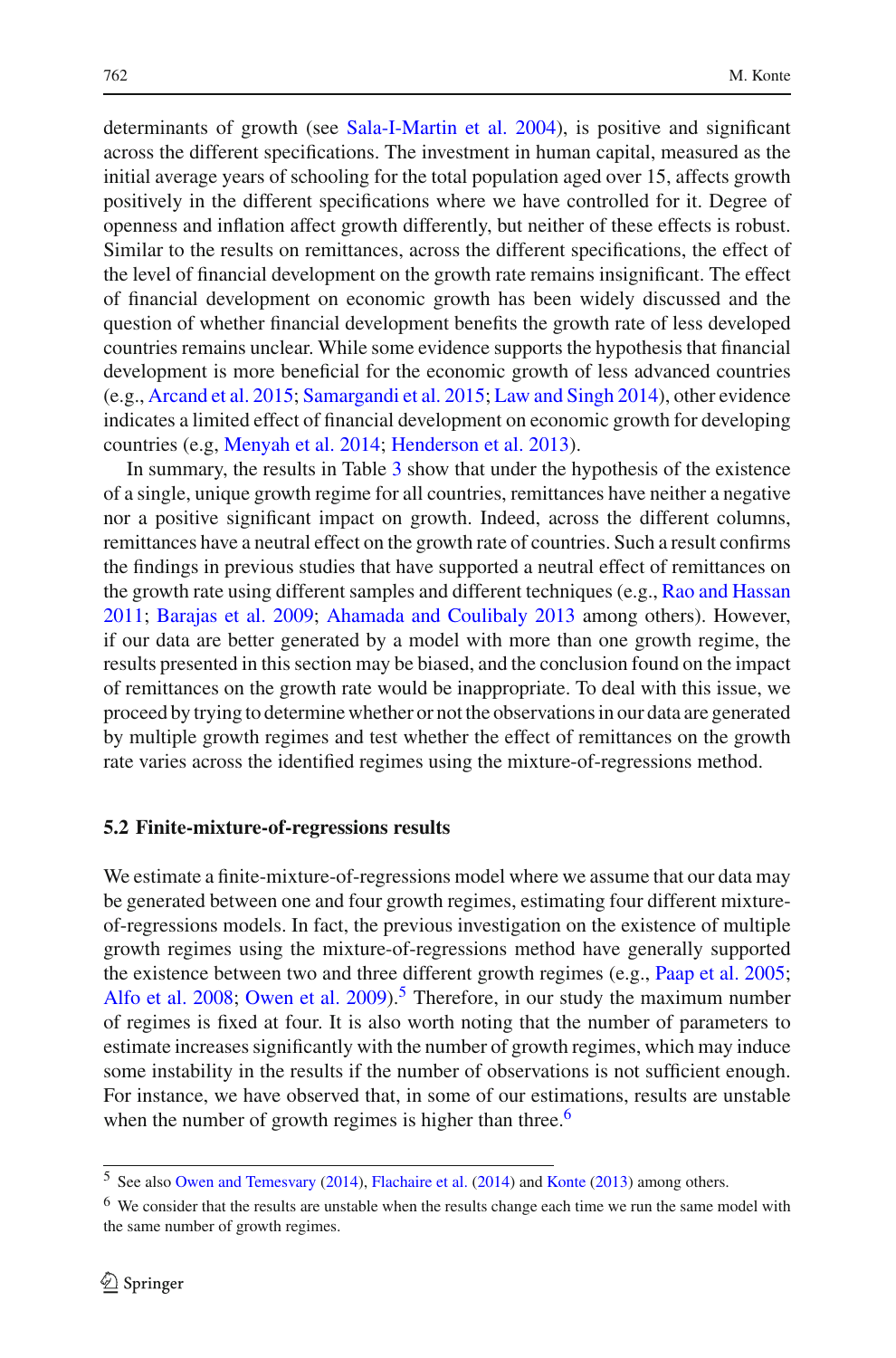#### <span id="page-17-0"></span>**Table 4** Goodness of fit

| Number of regimes | <b>BIC</b> | <b>CAIC</b> |
|-------------------|------------|-------------|
| $K=1$             | 2971.48    | 2988.48     |
| $K = 2$           | 2939.42    | 2974.42     |
| $K=3$             | 2951.92    | 3004.92     |
| $K=4$             | 2977.90    | 3048.90     |
|                   |            |             |

| The table presents the goodness |
|---------------------------------|
| of fit for the                  |
| mixture-of-regressions model    |
| using the full sample. Selected |
| model is in bold                |

The table presents the goodness

## **Table 5** Finite

<span id="page-17-1"></span>mixture-of-regressions results

|                    | Group 1<br>$\pi_1 = 60\%$ | Group 2<br>$\pi_2 = 40\%$ |
|--------------------|---------------------------|---------------------------|
| Remit              | 0.1692                    | 2.3447**                  |
|                    | (3.3756)                  | (1.1249)                  |
| ln(Credit)         | $-0.4288$                 | $-0.1034$                 |
|                    | (0.2707)                  | (0.2169)                  |
| ln(Inflation)      | 0.0223                    | $-0.1701$                 |
|                    | (0.1763)                  | (0.1125)                  |
| $ln(Pop+0.05)$     | $-5.8341***$              | 0.1954                    |
|                    | (1.0468)                  | (0.3503)                  |
| ln(Gdp)            | $-1.2479***$              | $-0.0291$                 |
|                    | (0.2868)                  | (0.1665)                  |
| ln(Invest)         | 2.0194***                 | 1.2892***                 |
|                    | (0.431)                   | (0.2574)                  |
| ln(Open)           | 2.7455***                 | $-1.1678***$              |
|                    | (0.5229)                  | (0.2165)                  |
| ln(GovCons)        | $-2.1055***$              | $-0.1856$                 |
|                    | (0.4598)                  | (0.3515)                  |
| Constant           | 13.3338***                | 3.3563**                  |
|                    | (3.5996)                  | (1.5809)                  |
| $R$ -squared       | 0.3070                    | 0.3752                    |
| Nb country         | 72                        | 48                        |
| N <sub>b</sub> obs | 314                       | 279                       |

This table reports results the mixture-of-regression mo selected from Table [4](#page-17-0) with t components. The dependent va able is output growth. E mations include time dummi Standard errors are shown parentheses \* Significant at 10%, \*\* significant at 5%, \*\*\* significant at 1%

Table [4](#page-17-0) shows the goodness of fit obtained when we estimate the model in Eq. [2](#page-11-0) using different values for the number of growth regimes named *K* in the equation. Recall that the model in Eq. [2](#page-11-0) does not include any concomitant variables since we want first to test whether there exist different growth regimes such that the marginal effect of remittances on economic growth varies across the regimes. Table [4](#page-17-0) reports the Bayesian and the consistent Akaike information criterion, which allow us to select our best model, meaning the one that minimizes these two statistical values. To ensure convergence in our estimations, we run each model several times with different starting values and 10,000 iterations. We find that the econometric model with two regimes records the lowest BIC (2939.42) and the lowest CAIC (2974.42), which indicates that our data are best generated by a model that contains two growth regimes.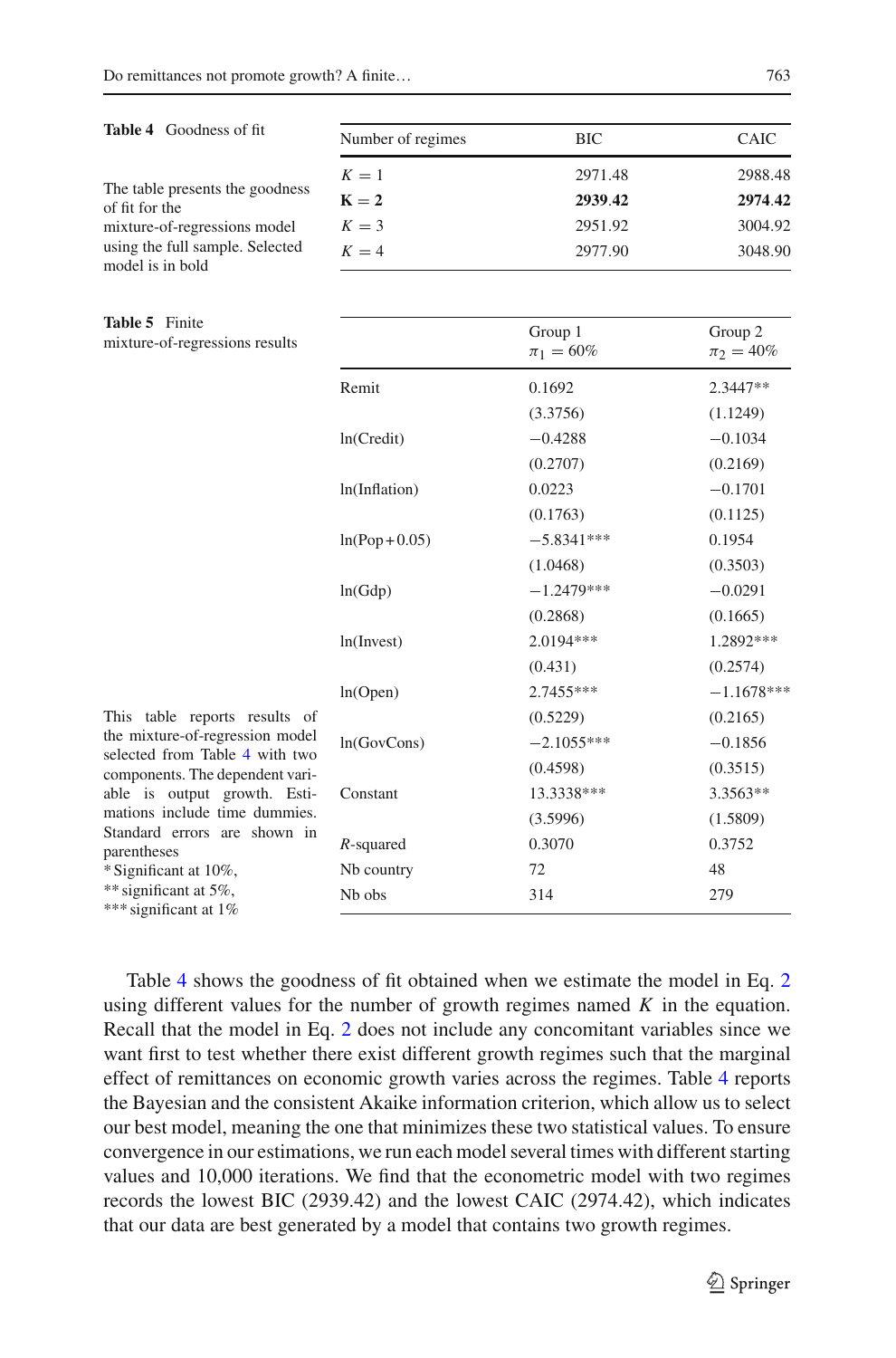Table [5](#page-17-1) presents the estimated coefficients of our selected model with  $K = 2$ . We observe that 60% of the countries are more likely to be classified in the first growth regime versus 40% in the second growth regime. When we focus on our parameter of interest, the coefficient on remittances, we find that in the first regime remittances do not have a significant impact on the growth rate, while in the second group the coefficient on remittances is positive and significant at the conventional 1% level. This result is in line with the hypothesis that the effect of remittances on economic growth is heterogeneous and depends on the growth regime to which a country belongs.

Turning now to the other variables included in our model, we observe that our indicator of financial development measured as domestic credit relative to GDP does not have a significant effect in either the first or the second regime. Recent empirical studies have highlighted a lack of common consensus on the effect of financial development on economic growth, and related literature on this issue has been highlighted in the previous section on the parametric results. The convergence hypothesis indicated by the sign of the coefficient on the initial level of GDP is well established within the first regime where the coefficient on *ln*(*Gdp*) is negative and very significant. Similarly, the population growth rate and the share of government consumption relative to GDP reduce the growth rate in the first regime but remain insignificant in the second. The investment in physical capital, which has been one of the most robust determinants of economic growth in different studies, stimulates the growth rate of the GDP in the two regimes but with a greater impact in the first regime than in the second. Countries in the first regime have a higher gain in terms of economic growth by increasing their degree of trade openness than do countries in the second growth regime, where the degree of trade openness seems to be negatively associated with the growth rate.

Table [6](#page-19-0) presents the classification of the countries into the two growth regimes, including the estimated posterior probability membership. Countries are classified into the regime where they record the highest estimated probability. For instance, Afghanistan is placed in the first growth regime, where its estimated probability is 0.86, while Benin is placed in the second growth regime, where its estimated probability is 0.68. There is substantial heterogeneity of countries within growth regimes, indicating that our classification does not coincide with those obtained in ad hoc *ex ante* classifications.

We next extend our model by incorporating concomitant variables in order to analyze the determinants of the classification of the countries into the different growth regimes. We run a number of estimations using the model set in Eq. [2](#page-11-0) where we use different combinations of concomitant variables, thus running six independent models with a different number of growth regimes for each model. For the first three models we control only for financial development as a concomitant variable, using different indicators of financial development. In model 4, we use dummies on being a SSA country and being a LA country as concomitants. In model 5, we control for both financial development and the dummies for geographical location. Finally, model 6 uses the same specification than that in model 5, but in addition it includes education and institutions as explanatory variables. The goodness-of-fit criteria are reported in Table [7](#page-21-0) where the first number in each bracket is the BIC and the second number is the CAIC. We can highlight that across these different specified models, the specifications with two growth regimes are the ones that minimize the BIC and the CAIC.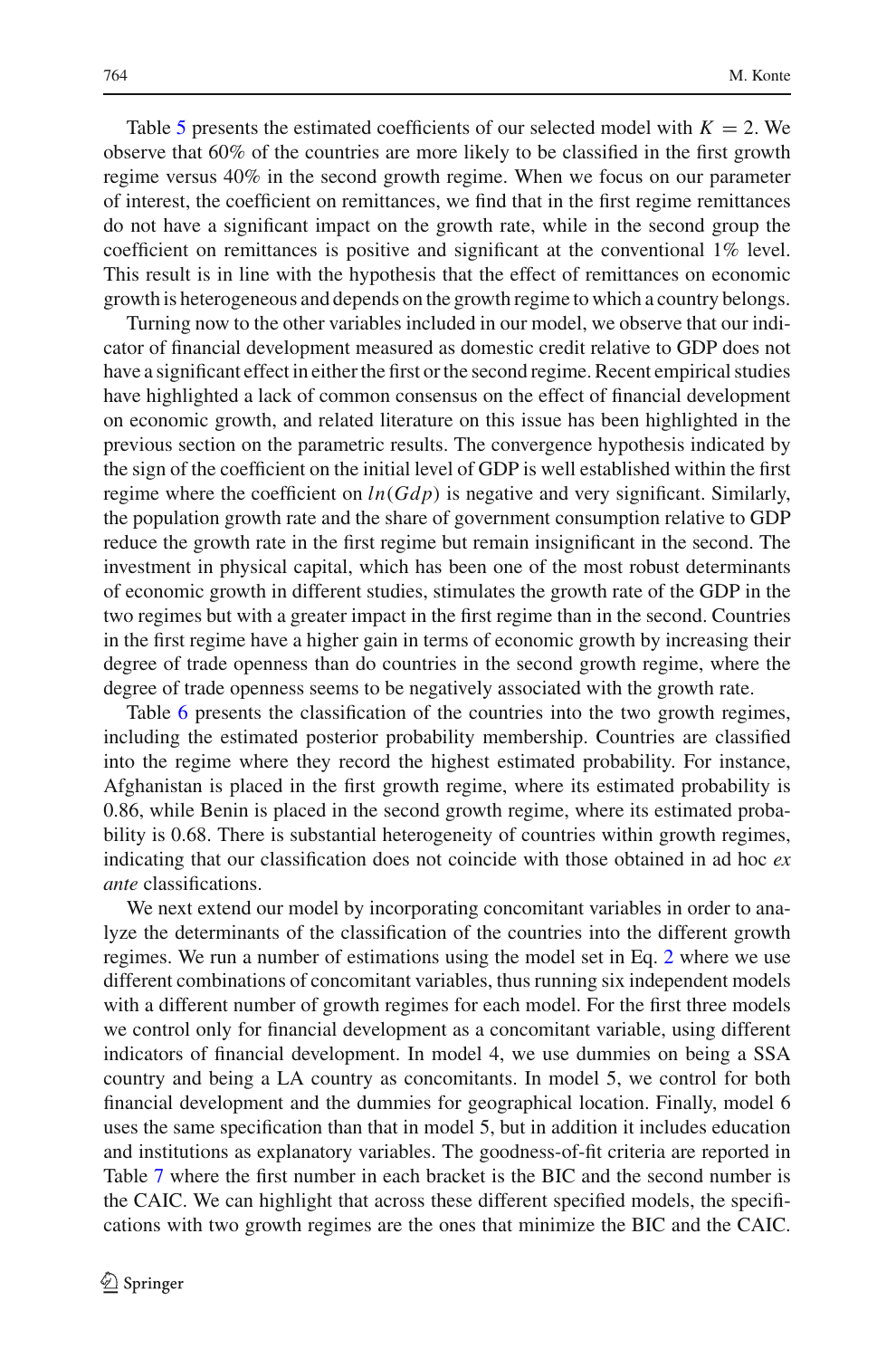<span id="page-19-0"></span>**Table 6** Classification of countries into regimes

| Group 1                  |              | Group 2                |      |
|--------------------------|--------------|------------------------|------|
| Country                  | Prob         | Country                | Prob |
| Afghanistan              | 0.86         | Algeria                | 0.77 |
| Albania                  | 0.99         | Argentina              | 0.89 |
| Angola                   | 1            | Bangladesh             | 0.98 |
| Armenia                  | 1            | Benin                  | 0.68 |
| Azerbaijan               | 1            | Bolivia                | 0.99 |
| <b>Belarus</b>           | 1            | Bosnia and Herzegovina | 0.59 |
| Belize                   | 0.99         | <b>Brazil</b>          | 1    |
| Bhutan                   | 0.82         | <b>Burkina Faso</b>    | 0.99 |
| <b>Botswana</b>          | 0.89         | Colombia               | 0.99 |
| Bulgaria                 | 0.96         | Congo, Dem, Rep,       | 0.94 |
| Burundi                  | 0.78         | Costa Rica             | 0.99 |
| Cambodia                 | 0.99         | Cote d'Ivoire          | 0.82 |
| Cameroon                 | 1            | Djibouti               | 0.53 |
| Cape Verde               | 0.71         | Ecuador                | 0.91 |
| Central African Republic | 0.99         | El Salvador            | 0.56 |
| Chad                     | 1            | Fiji                   | 0.93 |
| Comoros                  | $\mathbf{1}$ | Ghana                  | 0.86 |
| Congo, Republic of       | 0.99         | Guatemala              | 0.89 |
| Dominica                 | 0.99         | Guinea                 | 0.96 |
| Dominican Republic       | 0.97         | Haiti                  | 0.56 |
| Egypt                    | 1            | Honduras               | 0.93 |
| Eritrea                  | 0.94         | India                  | 0.99 |
| Ethiopia                 | 0.65         | Iran                   | 0.87 |
| Gabon                    | 0.99         | Iraq                   | 0.52 |
| Gambia, The              | 0.97         | Kenya                  | 0.98 |
| Georgia                  | 1            | Lebanon                | 0.58 |
| Grenada                  | 1            | Lesotho                | 0.99 |
| Guinea-Bissau            | 0.99         | Libya                  | 0.87 |
| Guyana                   | 0.99         | Macedonia              | 0.76 |
| Indonesia                | 0.99         | Madagascar             | 0.99 |
| Jamaica                  | 0.99         | Mali                   | 0.98 |
| Jordan                   | 1            | Mexico                 | 0.99 |
| Kazakhstan               | 1            | Morocco                | 0.95 |
| Kyrgyzstan               | 0.91         | Namibia                | 0.81 |
| Laos                     | 0.99         | Nepal                  | 0.85 |
| Liberia                  | 0.99         | Pakistan               | 0.97 |
| Malawi                   | 0.74         | Paraguay               | 0.92 |
| Malaysia                 | 1            | Philippines            | 0.97 |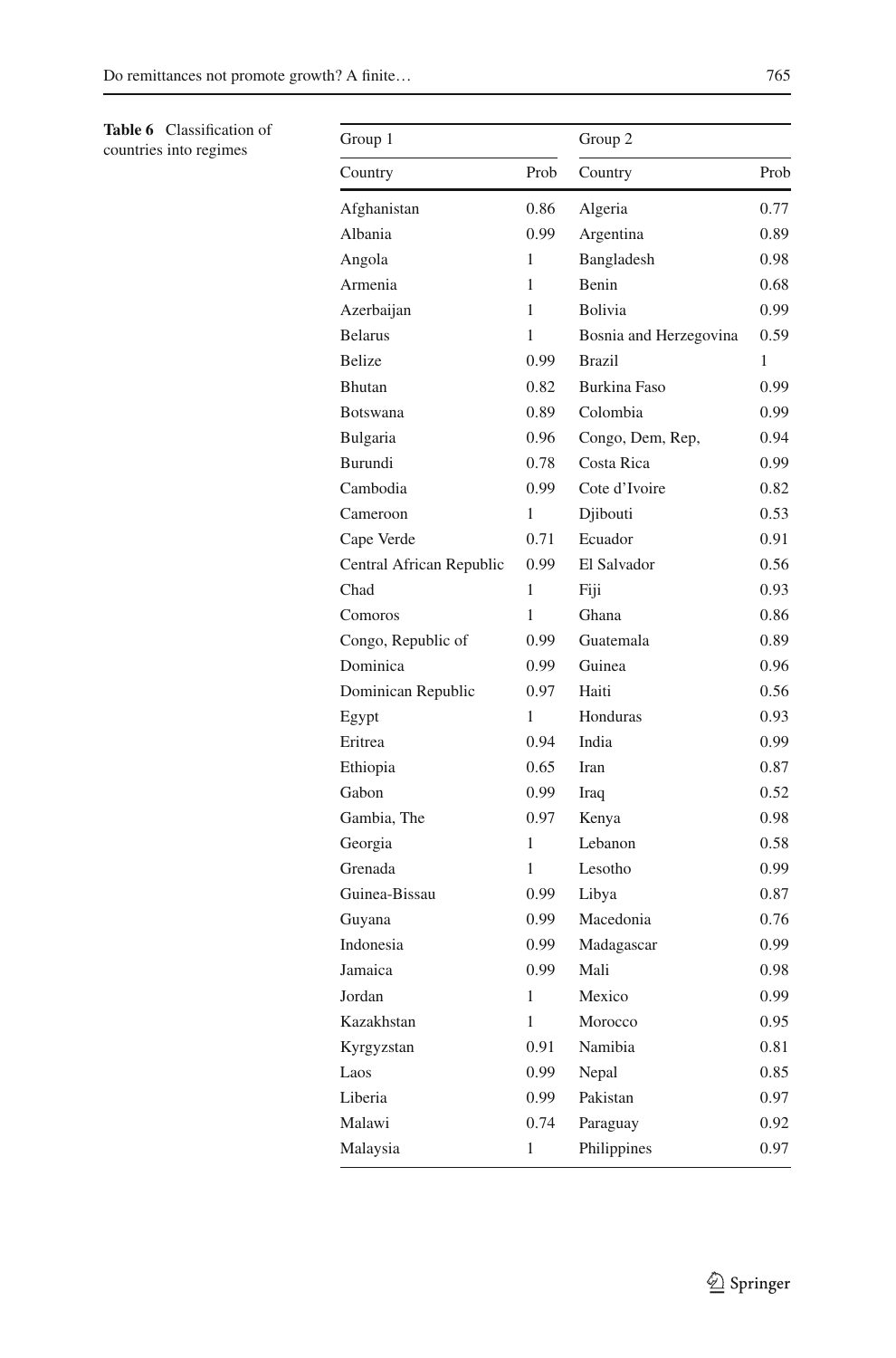| Table 6 | continued |
|---------|-----------|
|---------|-----------|

| Table 6 continued                                               | Group 1                       |      | Group 2      |              |
|-----------------------------------------------------------------|-------------------------------|------|--------------|--------------|
|                                                                 | Country                       | Prob | Country      | Prob         |
|                                                                 | Maldives                      | 0.90 | Rwanda       | $\mathbf{1}$ |
|                                                                 | Mauritania                    | 0.69 | Senegal      | 0.89         |
|                                                                 | Mauritius                     | 0.89 | South Africa | 0.99         |
|                                                                 | Moldova                       | 0.99 | Sudan        | $\mathbf{1}$ |
|                                                                 | Mongolia                      | 0.63 | Togo         | 0.95         |
|                                                                 | Montenegro                    | 0.89 | Tunisia      | 0.95         |
|                                                                 | Mozambique                    | 0.99 | Turkey       | $\mathbf{1}$ |
|                                                                 | Nicaragua                     | 0.99 | Uganda       | 0.92         |
|                                                                 | Niger                         | 0.99 | Yemen        | 0.88         |
|                                                                 | Nigeria                       | 0.82 | Zimbabwe     | 0.97         |
|                                                                 | Panama                        | 1    |              |              |
|                                                                 | Papua New Guinea              | 0.99 |              |              |
|                                                                 | Peru                          | 0.89 |              |              |
|                                                                 | Romania                       | 0.99 |              |              |
|                                                                 | Sao Tome and Principe         | 0.78 |              |              |
|                                                                 | Serbia                        | 0.54 |              |              |
|                                                                 | Sierra Leone                  | 1    |              |              |
|                                                                 | Solomon Islands               | 0.99 |              |              |
|                                                                 | Sri Lanka                     | 0.99 |              |              |
|                                                                 | St. Lucia                     | 0.99 |              |              |
|                                                                 | <b>St. Vincent Grenadines</b> | 0.99 |              |              |
|                                                                 | Suriname                      | 1    |              |              |
|                                                                 | Swaziland                     | 1    |              |              |
|                                                                 | Syria                         | 0.72 |              |              |
|                                                                 | Tajikistan                    | 1    |              |              |
|                                                                 | Tanzania                      | 0.81 |              |              |
|                                                                 | Thailand                      | 1    |              |              |
|                                                                 | Tonga                         | 0.77 |              |              |
|                                                                 | Turkmenistan                  | 0.82 |              |              |
| This table reports the                                          | Ukraine                       | 1    |              |              |
| classification of the countries                                 | Vanuatu                       | 0.99 |              |              |
| into the two growth regimes<br>identified. For each country, we | Venezuela                     | 0.54 |              |              |
| report the estimated posterior                                  | Vietnam                       | 0.99 |              |              |
| probability of belonging to<br>either regime 1 or regime 2      | Zambia                        | 0.74 |              |              |

One exception is for model 3, where the value of the BIC is slightly lower for  $K = 3$ than for  $K = 2$ , but the CAIC is higher for the former case than for the latter. For parsimony, we prefer the case with  $K = 2$ , which also introduces less parameters to be estimated than the case where the number of growth regimes is fixed at three.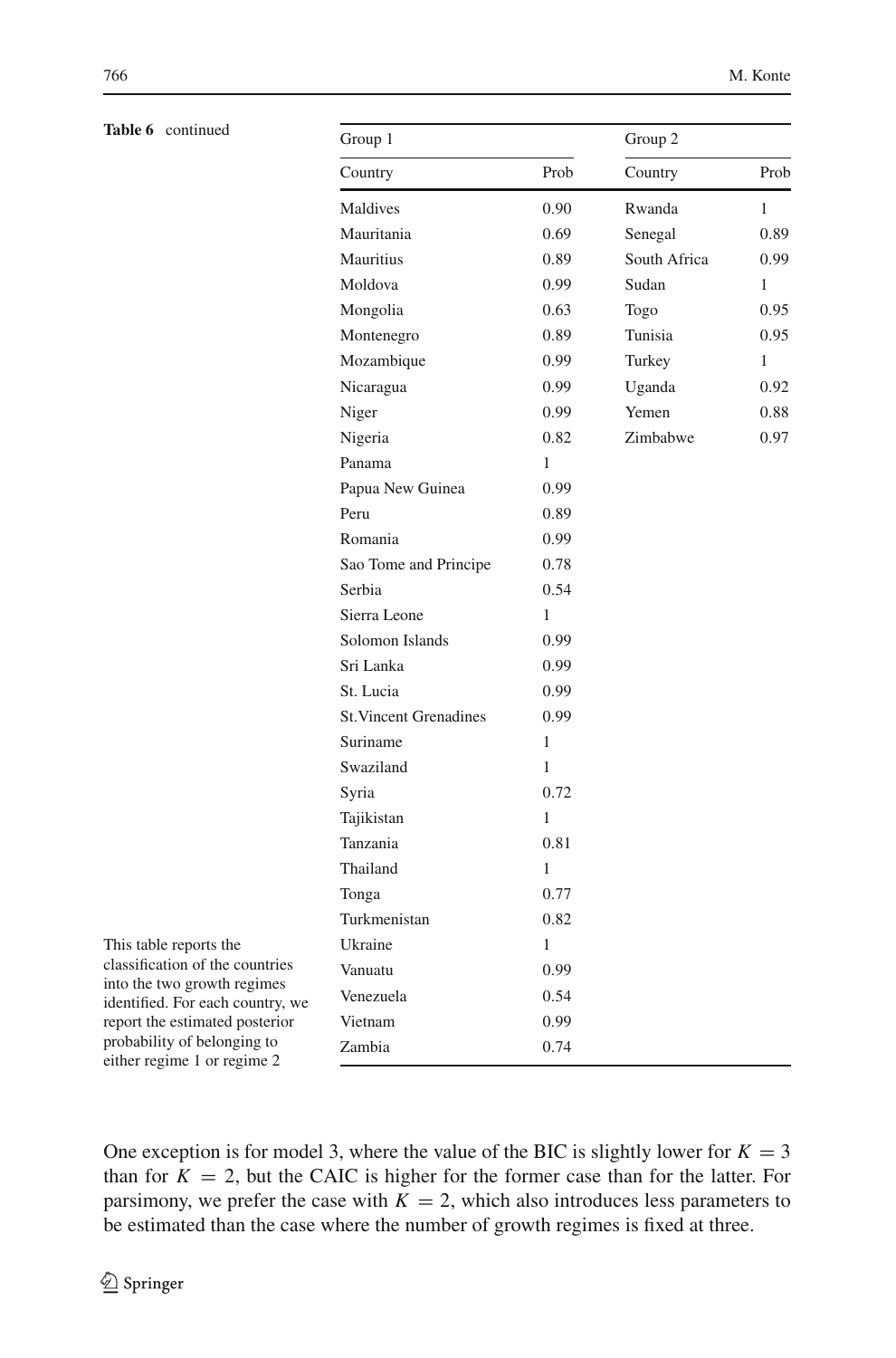|         | <b>Table 7</b> Goodness of fit for models with concomitant variables |                                                                                                                                                                                |                    |                   |                    |                    |
|---------|----------------------------------------------------------------------|--------------------------------------------------------------------------------------------------------------------------------------------------------------------------------|--------------------|-------------------|--------------------|--------------------|
|         | Model 1                                                              | Model 2                                                                                                                                                                        | Model 3            | Model 4           | Model 5            | Model 6            |
| $K = 1$ | [2946.45; 2963.45]                                                   | [3036.17:3053.17]                                                                                                                                                              | [2786.49:2803.49]  | [2967.43:2984.43] | [2767.33:2784.33]  | [2068.57;2110.57]  |
| $K = 2$ | [2918.03; 2954.03]                                                   | [3009.495:3045.49]                                                                                                                                                             | [2748.54:2784.54]  | [2939.50:2976.50] | [2732.78; 2770.78] | [2064.36;2083.36]  |
| $K=3$   | [2924.01; 2979.01]                                                   | [3013.95;3068.95]                                                                                                                                                              | [2742.98, 2797.98] | [2948.88:3005.88] | [2742.36;2801.36]  | [2080.85:2145.85]  |
| $K = 4$ | [2946.41;3020.41]                                                    | [3030.78, 3104, 78]                                                                                                                                                            | [2778.18; 2852.18] | [2972.07;3049.07] | [2763.16;2843.16]  | [2105.38; 2193.38] |
|         |                                                                      | This table reports the goodness of fit for different models that include different concomitant variables. The first number in the brackets represents the BIC value, while the |                    |                   |                    |                    |
|         |                                                                      | second number is the CAIC value. In model 1, we use the logarithm of the average domestic credit to GDP over the period 1970-2010 as concomitant. Model 2 replaces the         |                    |                   |                    |                    |
|         |                                                                      | indicator of credit by broad money, while in model 3 we use the indicator of liquid liabilities as our proxy of financial development. In model 4, we use the indicators of    |                    |                   |                    |                    |
|         |                                                                      | geographical location as concomitant variables. In model 5, we control for both geographical location and liquid liabilities as concomitant variables. Model 6 adds education  |                    |                   |                    |                    |
|         |                                                                      | and democracy as explanatory variables. The specifications with two growth regimes have the lowest BIC and CAIC values and are in bold. For model 3, the BIC with $K = 3$      |                    |                   |                    |                    |

<span id="page-21-0"></span>is slightly lower than the BIC with

to estimate than the case where

*K*

*K*  $\frac{3}{2}$ 

 $= 2$  but the CAIC value is higher for the former than for the latter. By parsimony, we prefer the value

*K*

2 that contains less parameters

 $\sim$  $\sim$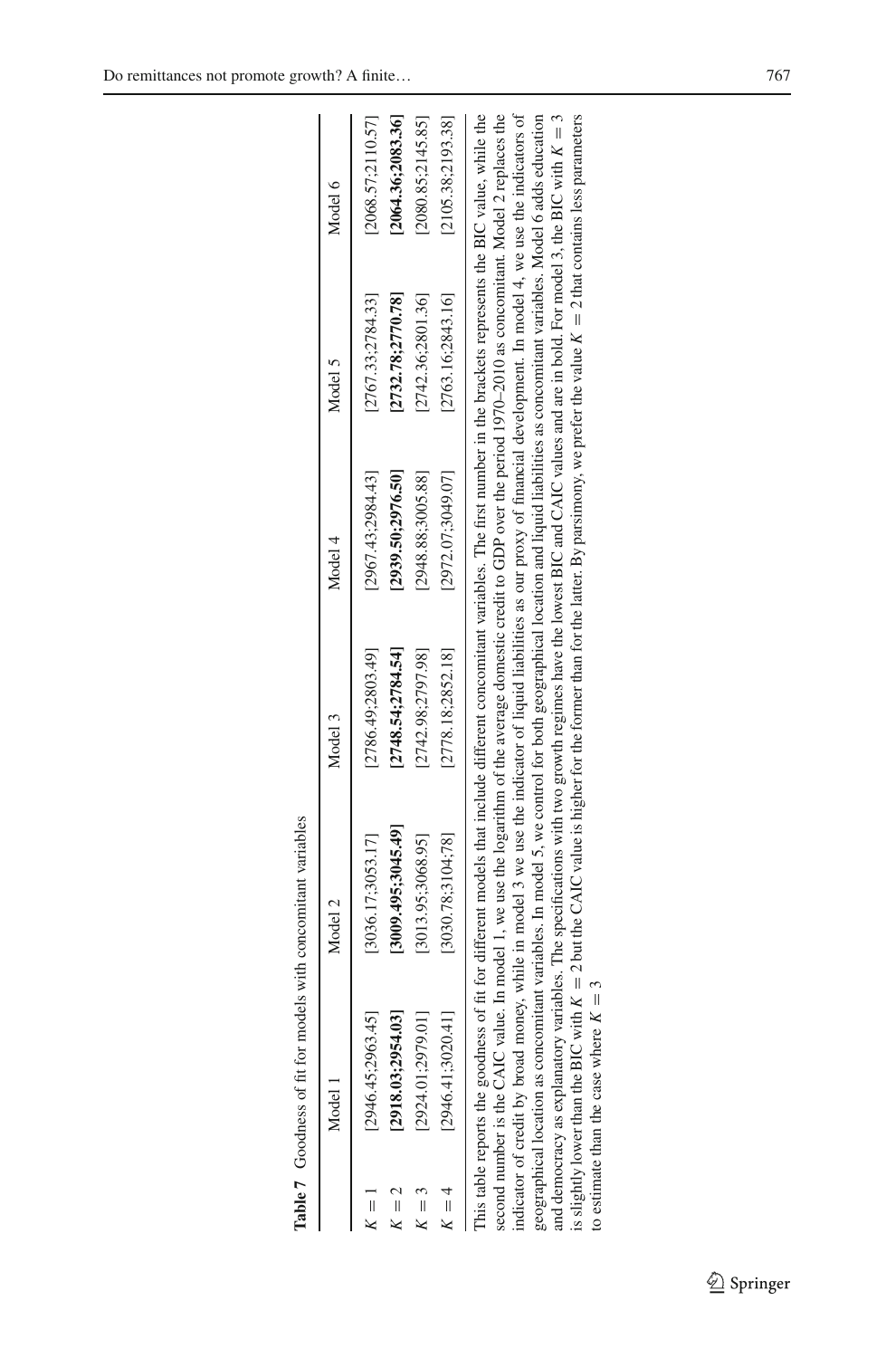The estimation results for each of these six models with two different growth regimes are reported in Table [8.](#page-23-0) Our previous results, in which remittance inflows have a positive effect on economic growth for the countries in the second regime but do not have a statistically significant effect in the first regime, remain robust across the different models. In models 1, 2 and 3, where we have controlled for financial development as a concomitant variable, we find that the coefficients on financial development are negative, indicating that higher the level of financial development, the lower the probability for a given country to be located in the growth regime where remittances have a positive effect on economic growth. This is a confirmation already found in the literature of the substitution effect between remittances and financial development in promoting economic growth [\(Giuliano and Ruiz-Arranz 2009](#page-35-2)). However, despite the expected sign on financial development, the coefficients are not significant. Therefore, we keep open the question of the role that financial development may play in defining the environment in which remittances may affect the economic growth of developing countries.

In contrast, results reported in model 4, where we have controlled for dummies for geographical location, show that being a SSA country or being a LA country seems to explain the classification of the countries into the remittances growth-enhancing regime. Indeed, being a SSA or being a LA country or increases significantly the probability for a country to be classified in the remittances growth-enhancing regime. Similar results hold in model 5, where we have controlled for both the dummies for geographical location and financial development. Table [9](#page-27-0) and Table [10](#page-29-0) show the classification of the countries into the different growth regimes using the estimations in model 1 and model 4, respectively. The obtained classifications are very similar to the ones drawn in the previous Table [6.](#page-19-0) Some countries like Bosnia and Herzegovina, Macedonia, Ethiopia, Gabon, Malawi, Niger, Nigeria are located in different regimes across Table [10](#page-29-0) and the baseline Table [6.](#page-19-0)

Overall, our findings have pointed out that countries follow two different growth regimes, one in which remittances have a positive effect on the growth rate and one in which they do not have a significant effect. Our analysis of the determinants of the probability of being in the remittances growth enhancing regime indicates that financial development has a weak effect; however, geographical location, such as being a SSA or a LA country, significantly increases the likelihood for a country to be located in the remittances growth-enhancing regime.

For purpose of robustness, we extend our analysis using restricted data, where we include only countries for which we have data on remittances available for at least four different time periods out of eight. We again run a number of models that include different combinations of concomitant variables. In the first model, we include as concomitant variable financial development measured as domestic credit to GDP; in the second model, we control only for dummies on geography as concomitants; in the third model, we include indicators of economic and political institutions simultaneously as standard explanatory variables and as concomitant variables. Finally, in the last model we add financial development, geographical location and political institutions all together.

The goodness-of-fit values are reported in Table [11](#page-31-0) and show that, for the different estimated models using different values for the number of regimes *K*, the BIC and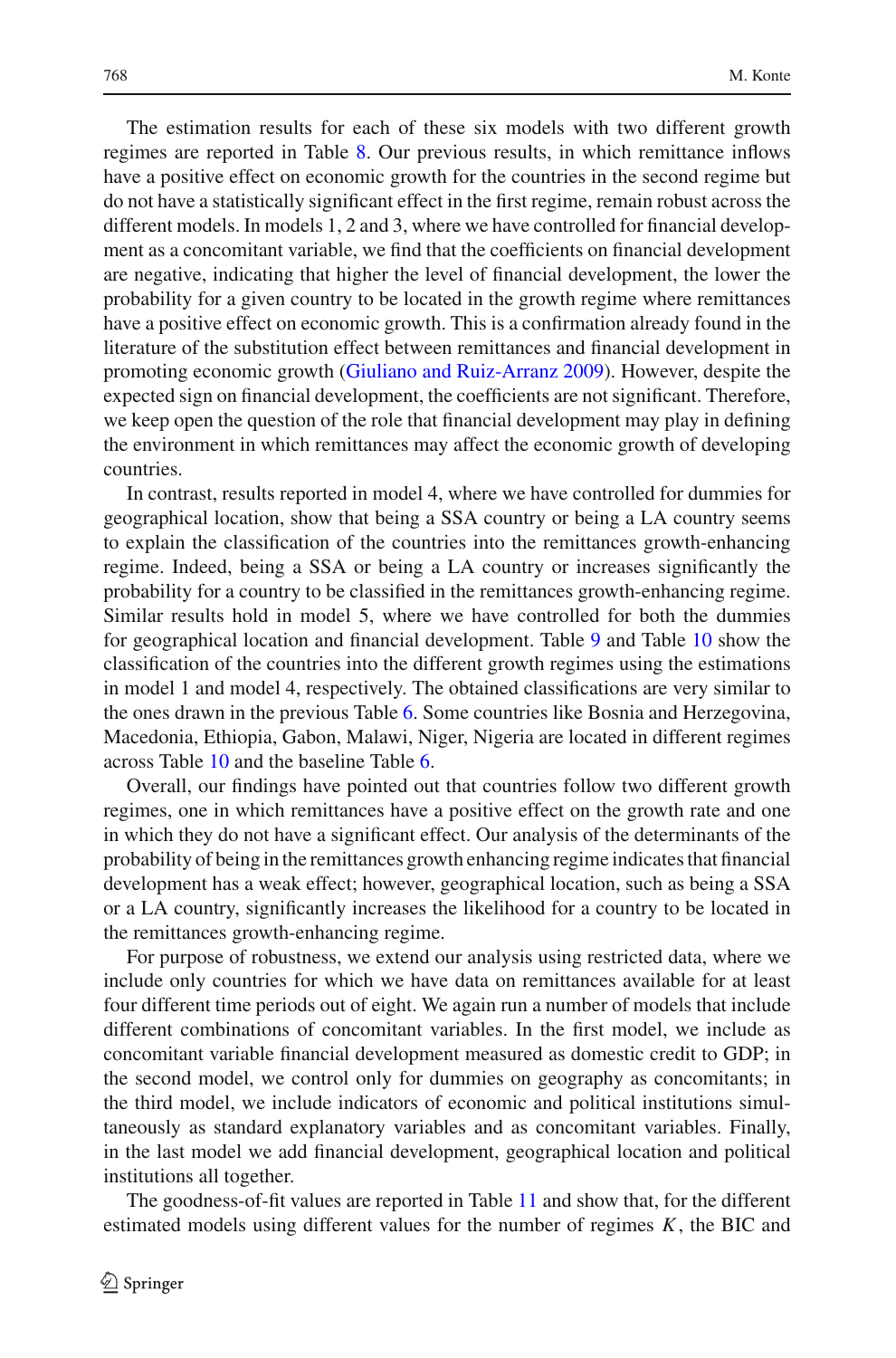|                | Model 1                     |                            | Model 2                  |                                     | Model 3                      |                            |
|----------------|-----------------------------|----------------------------|--------------------------|-------------------------------------|------------------------------|----------------------------|
|                | 60.7%)<br>Group $1(\pi_1 =$ | Group $2 (\pi_2 = 39.3\%)$ | Group $1 (\pi_1 = 64\%)$ | Group 2 ( $\pi$ <sub>2</sub> = 36%) | Group 1 ( $\pi_1 = 56.3\%$ ) | Group $2 (\pi_2 = 43.7\%)$ |
| Remit          | $-0.3204$                   | $2.212**$                  | $-0.2825$                | $2.6431***$                         | $-2.4842$                    | 3.3153***                  |
|                | (3.3686)                    | (1.1121)                   | (3.3717)                 | (1.1211)                            | (3.2441)                     | (1.2619)                   |
| In(Inflation)  | 0.0272                      | $-0.1495$                  | 0.0874                   | $-0.1354$                           | $-0.0745$                    | $-0.0736$                  |
|                | (0.1762)                    | (0.1122)                   | (0.1812)                 | (0.1132)                            | (0.1947)                     | (0.1135)                   |
| $ln(Pop+0.05)$ | $-5.8849***$                | 0.1773                     | $-5.5952***$             | 0.191                               | $-7.3019***$                 | 0.1274                     |
|                | (1.0451)                    | (0.3491)                   | (1.0386)                 | (0.3472)                            | (1.1231)                     | (0.362)                    |
| ln(Gdp)        | $-1.2516***$                | 0.0273                     | $-1.3434***$             | $-0.0362$                           | $-1.6778***$                 | 0.0429                     |
|                | (0.2838)                    | (0.1654)                   | (0.2887)                 | (0.1538)                            | (0.324)                      | (0.1389)                   |
| In(Invest)     | $2.0008***$                 | $1.4218***$                | 2.0496***                | 1.3589***                           | 2.1478***                    | $0.8937***$                |
|                | (0.4281)                    | (0.2672)                   | (0.44)                   | (0.2677)                            | (0.4928)                     | (0.2703)                   |
| ln(GovCon)     | $-2.1117***$                | $-0.2551$                  | $-2.0979***$             | $-0.1999$                           | $-1.9377$ ***                | $-0.2428$                  |
|                | (0.4598)                    | (0.3618)                   | (0.4272)                 | (0.3583)                            | (0.4418)                     | (0.3765)                   |
| In(Open)       | $2.8169***$                 | $-1.1129***$               | $2.7156***$              | $-1.0001$                           | $2.7625***$                  | $-1.093***$                |
|                | (0.5155)                    | (0.2175)                   | (0.5177)                 | (0.2135)                            | (0.5573)                     | (0.2206)                   |
| Educ           |                             |                            |                          |                                     |                              |                            |
| Dem            |                             |                            |                          |                                     |                              |                            |
| In(Credit)     | $-0.4374*$                  | $-0.1964$                  |                          |                                     |                              |                            |
|                | (0.2621)                    | (0.2016)                   |                          |                                     |                              |                            |

<span id="page-23-0"></span>Table 8 Mixture-of-regression results with concomitants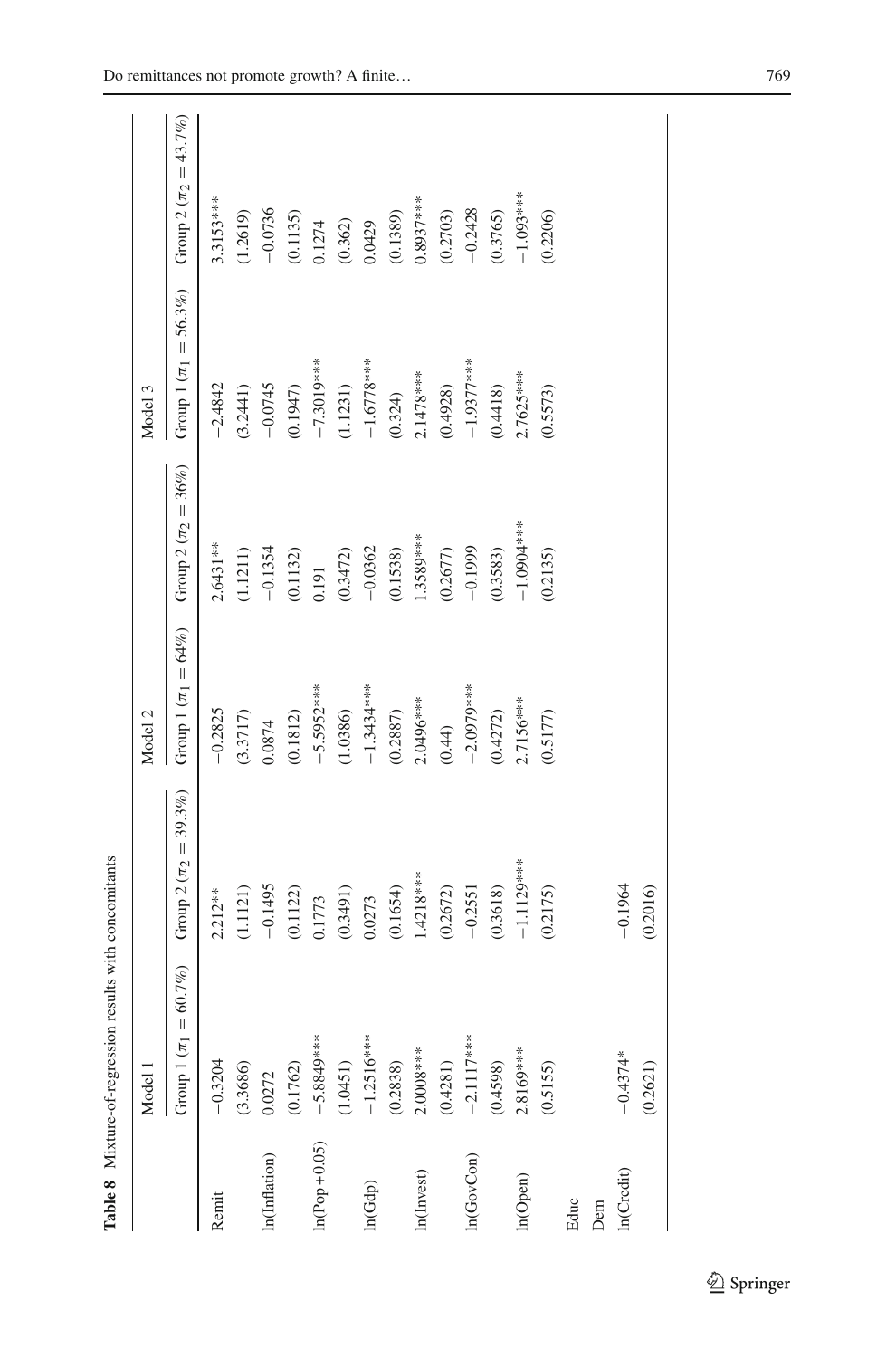| Group 1 $(\pi_1 =$<br>13.2282***<br>(3.5804)<br>Model 1<br>Concomitant<br>ln(Liquid)<br>ln(Creatit)<br>ln(Broad)<br>In(Liquid)<br>ln(Broad)<br>Constant |        |                            |                            |                                     |                              |                                       |
|---------------------------------------------------------------------------------------------------------------------------------------------------------|--------|----------------------------|----------------------------|-------------------------------------|------------------------------|---------------------------------------|
|                                                                                                                                                         |        |                            | Model 2                    |                                     | Model 3                      |                                       |
|                                                                                                                                                         | 60.7%) | Group $2 (\pi_2 = 39.3\%)$ | Group 1 ( $\pi_1 = 64\%$ ) | Group 2 ( $\pi$ <sub>2</sub> = 36%) | Group 1 ( $\pi_1 = 56.3\%$ ) | Group 2 ( $\pi$ <sub>2</sub> = 43.7%) |
|                                                                                                                                                         |        |                            | 0.0242                     | $-0.1396$                           |                              |                                       |
|                                                                                                                                                         |        |                            | (0.3526)                   | (0.2992)                            |                              |                                       |
|                                                                                                                                                         |        |                            |                            |                                     | $-0.523$                     | 0.2954                                |
|                                                                                                                                                         |        |                            |                            |                                     | $(0.344)$<br>20.7267***      | (0.248)                               |
|                                                                                                                                                         |        | $2.8148*$                  | 12.0767***                 | 2.9871*                             |                              | 1.8624                                |
|                                                                                                                                                         |        | (1.5752)                   | (3.5201)                   | (1.5851)                            | (3.9418)                     | (1.7582)                              |
|                                                                                                                                                         |        |                            |                            |                                     |                              |                                       |
|                                                                                                                                                         |        | $-0.0603$                  |                            |                                     |                              |                                       |
|                                                                                                                                                         |        | (0.3273)                   |                            |                                     |                              |                                       |
|                                                                                                                                                         |        |                            |                            | $-0.2503$                           |                              |                                       |
|                                                                                                                                                         |        |                            |                            | (0.4199)                            |                              |                                       |
|                                                                                                                                                         |        |                            |                            |                                     |                              | $-0.3584$                             |
|                                                                                                                                                         |        |                            |                            |                                     |                              | (0.4112)                              |
| Latin-car                                                                                                                                               |        |                            |                            |                                     |                              |                                       |
| Sub-Africa                                                                                                                                              |        |                            |                            |                                     |                              |                                       |
| Constant                                                                                                                                                |        | $-0.199$                   |                            | 0.4088                              |                              | 0.9371                                |
|                                                                                                                                                         |        | (1.1482)                   |                            | $(1.4627)$<br>0.3792                |                              | (1.3989)                              |
| 0.3121<br>R-squared                                                                                                                                     |        | 0.384                      | 0.2904                     |                                     | 0.3271                       | 0.3929                                |
| $\overline{7}$<br>Nb countries                                                                                                                          |        | 46                         | 77                         | 43                                  | 67                           | 52<br>286                             |
| 313<br>Nb obs                                                                                                                                           |        | 276                        | 333                        | 272                                 | 270                          |                                       |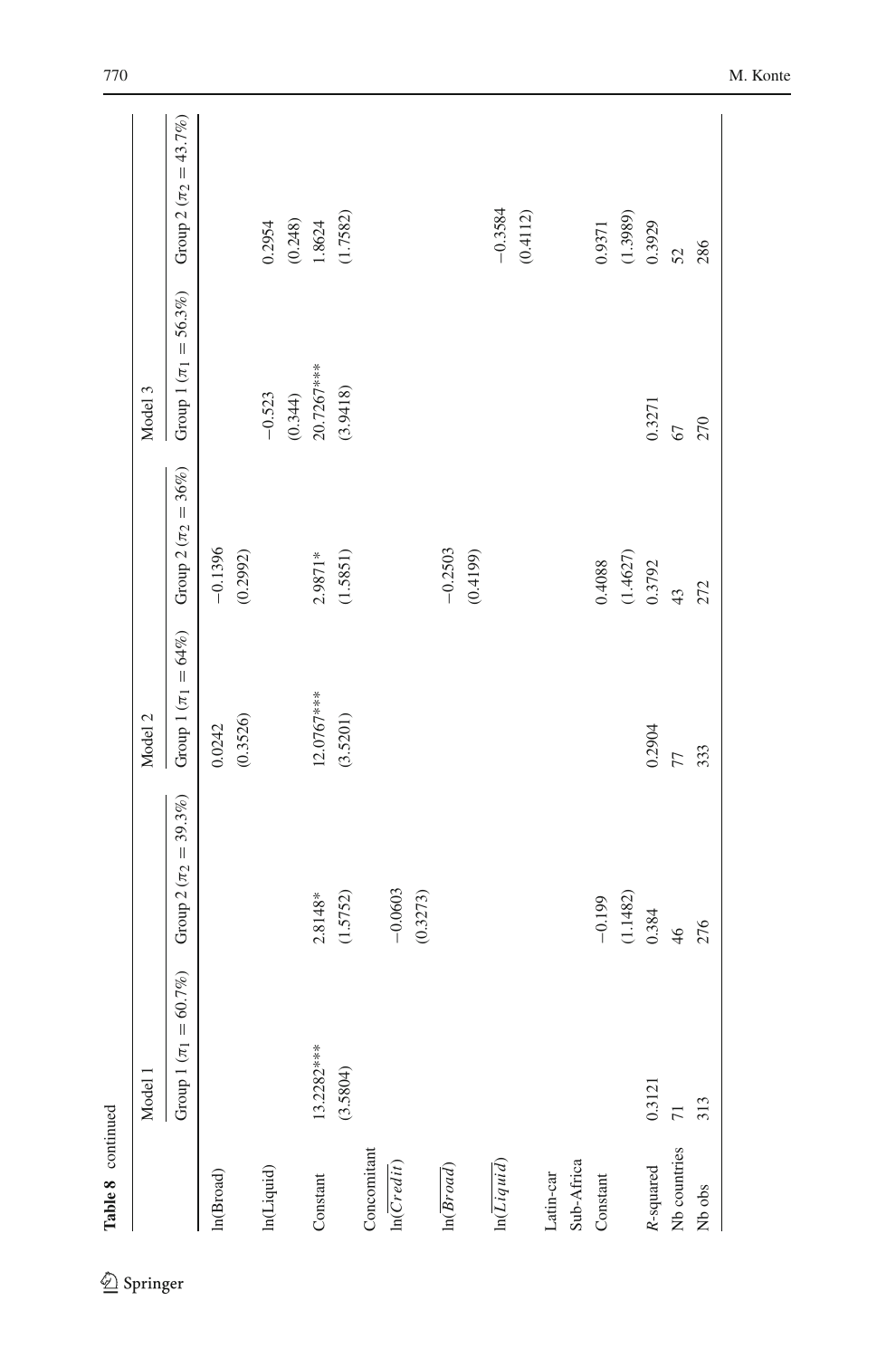| Table 8 continued |                            |                            |                              |                              |                            |                            |
|-------------------|----------------------------|----------------------------|------------------------------|------------------------------|----------------------------|----------------------------|
|                   | Model 4                    |                            | Model 5                      |                              | Model 6                    |                            |
|                   | $=55%$<br>Group 1 $(\pi_1$ | Group 2 ( $\pi_2 = 45\%$ ) | Group 1 ( $\pi_1 = 53.5\%$ ) | Group 2 ( $\pi_2 = 46.5\%$ ) | Group 1 ( $\pi_1 = 76\%$ ) | Group 2 ( $\pi_1 = 24\%$ ) |
| Remit             | $-0.7858$                  | 3.1145***                  | $-2.6453$                    | 3.3864***                    | 0.8226                     | 4.1727***                  |
|                   | (3.2763)                   | (1.1992)                   | (3.2745)                     | (1.2923)                     | (3.0201)                   | (1.1117)                   |
| In(Inflation)     | $-0.0284$                  | $-0.0843$                  | $-0.1097$                    | $-0.0503$                    | $-0.0568$                  | $-0.3864***$               |
|                   | (0.1745)                   | (0.1142)                   | (0.1994)                     | (0.1136)                     | (0.1495)                   | (0.1348)                   |
| $ln(Pop+0.05)$    | $-5.4232***$               | 0.2365                     | $-6.4652***$                 | 0.1376                       | $-0.1617$                  | 0.2347                     |
|                   | (1.0537)                   | (0.3787)                   | (1.1418)                     | (0.3749)                     | (0.5021)                   | (1.3121)                   |
| ln(Gdp)           | $-1.0735***$               | $-0.199$                   | $-1.3717***$                 | $-0.0595$                    | $-1.0409***$               | $-0.1151$                  |
|                   | (0.3225)                   | (0.1503)                   | (0.3698)                     | (0.135)                      | (0.2259)                   | (0.2511)                   |
| In(Invest)        | $2.2552***$                | $1.0393***$                | $2.2483***$                  | $0.8265***$                  | $1.1531***$                | $0.7961***$                |
|                   | (0.4368)                   | (0.272)                    | (0.4786)                     | (0.2734)                     | (0.3275)                   | (0.4027)                   |
| ln(GovCon)        | $-2.2931***$               | $-0.1972$                  | $-1.9098***$                 | $-0.1812$                    | $-1.2384***$               | $-0.0966$                  |
|                   | (0.4558)                   | (0.3713)                   | (0.4942)                     | (0.3922)                     | (0.4719)                   | (0.3486)                   |
| In(Open)          | $2.5867***$                | $-1.1733***$               | 1.6698***                    | $-1.1962***$                 | 0.2338                     | $-0.88***$                 |
|                   | (0.502)                    | (0.2312)                   | (0.5588)                     | (0.227)                      | (0.3034)                   | (0.2697)                   |
| Educ              |                            |                            |                              |                              | $1.235***$                 | 1.3974***                  |
|                   |                            |                            |                              |                              | (0.3899)                   | (0.3334)                   |
| Dem               |                            |                            |                              |                              | 0.0721                     | $0.1802***$                |
|                   |                            |                            |                              |                              | (0.0471)                   | (0.0428)                   |
| In(Credit)        | $-0.8268***$               | 0.3122                     |                              |                              |                            |                            |
|                   | (0.2735)                   | (0.1976)                   |                              |                              |                            |                            |
|                   |                            |                            |                              |                              |                            |                            |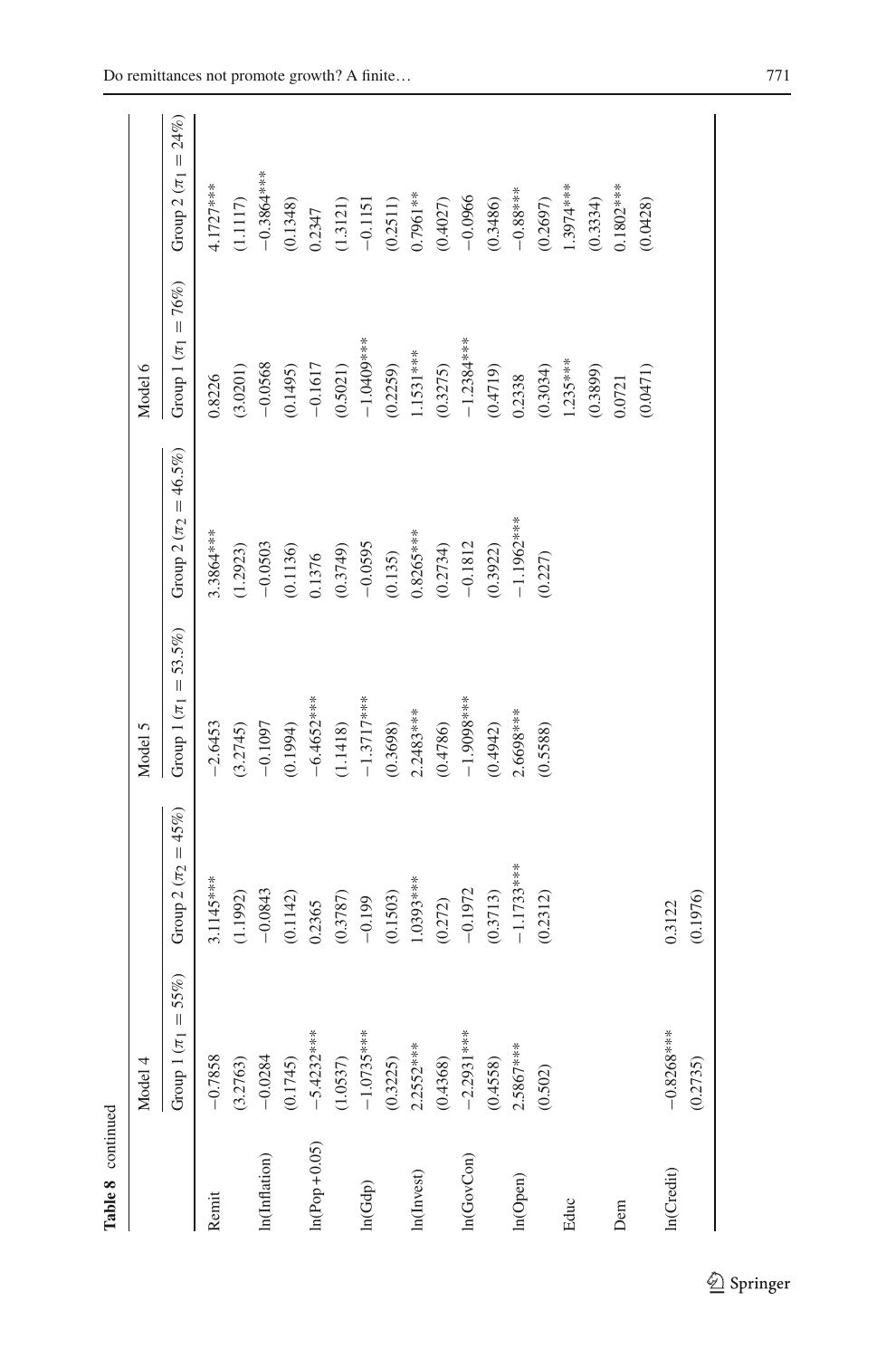|                         | Model 4                    |                         | Model 5                         |                                       | Model 6                    |                            |
|-------------------------|----------------------------|-------------------------|---------------------------------|---------------------------------------|----------------------------|----------------------------|
|                         | 55%)<br>Group 1 $(\pi_1 =$ | Group $2(\pi_2 = 45\%)$ | $= 53.5\%$<br>Group 1 $(\pi_1)$ | Group 2 ( $\pi$ <sub>2</sub> = 46.5%) | Group 1 ( $\pi_1 = 76\%$ ) | Group 2 ( $\pi_1 = 24\%$ ) |
| ln(Broad)               |                            |                         |                                 |                                       |                            |                            |
| In(Liquid)              |                            |                         | $-0.8425***$                    | 0.3903                                | $0.4807*$                  | $-0.7965***$               |
|                         |                            |                         | (0.4022)                        | (0.2544)                              | (0.2732)                   | (0.362)                    |
| Constant                | 14.3987***                 | $3.4244**$              | 17.8777***                      | 2.6834                                | 7.7353***                  | 3.6151                     |
|                         | (3.7314)                   | (1.6646)                | (4.0539)                        | (1.8403)                              | (2.2612)                   | (4.38)                     |
| Concomitant             |                            |                         |                                 |                                       |                            |                            |
| ln(Credit)              |                            |                         |                                 |                                       |                            |                            |
| ln(Broad)               |                            |                         |                                 |                                       |                            |                            |
| $ln(\overline{Liquid})$ |                            |                         |                                 | $-0.2247$                             |                            |                            |
|                         |                            |                         |                                 |                                       | (0.523)                    |                            |
| Latin-car               |                            | 1.1549*                 |                                 | 1.4264**                              |                            | 2.7593***                  |
|                         |                            | (0.6237)                |                                 | (0.6923)                              |                            | (0.9122)                   |
| Sub-Africa              |                            | 1.239**                 |                                 | 1.5416**                              |                            | 1.8348**                   |
|                         |                            | (0.5398)                |                                 | (0.6209)                              |                            | (0.9203)                   |
| Constant                |                            | $-1.0072**$             |                                 | $-0.388$                              |                            | $-4.8179*$                 |
|                         |                            | (0.4006)                |                                 | (1.8018)                              |                            | (2.6775)                   |
| R-squared               | 0.3389                     | 0.3434                  | 0.3184                          | 0.371                                 | 0.2247                     | 0.7377                     |
| Nb countries            | 66                         | 53                      | 65                              | 52                                    | 63                         | $\overline{20}$            |
| Nb obs                  | 279                        | 312                     | 262                             | 291                                   | 318                        | 110                        |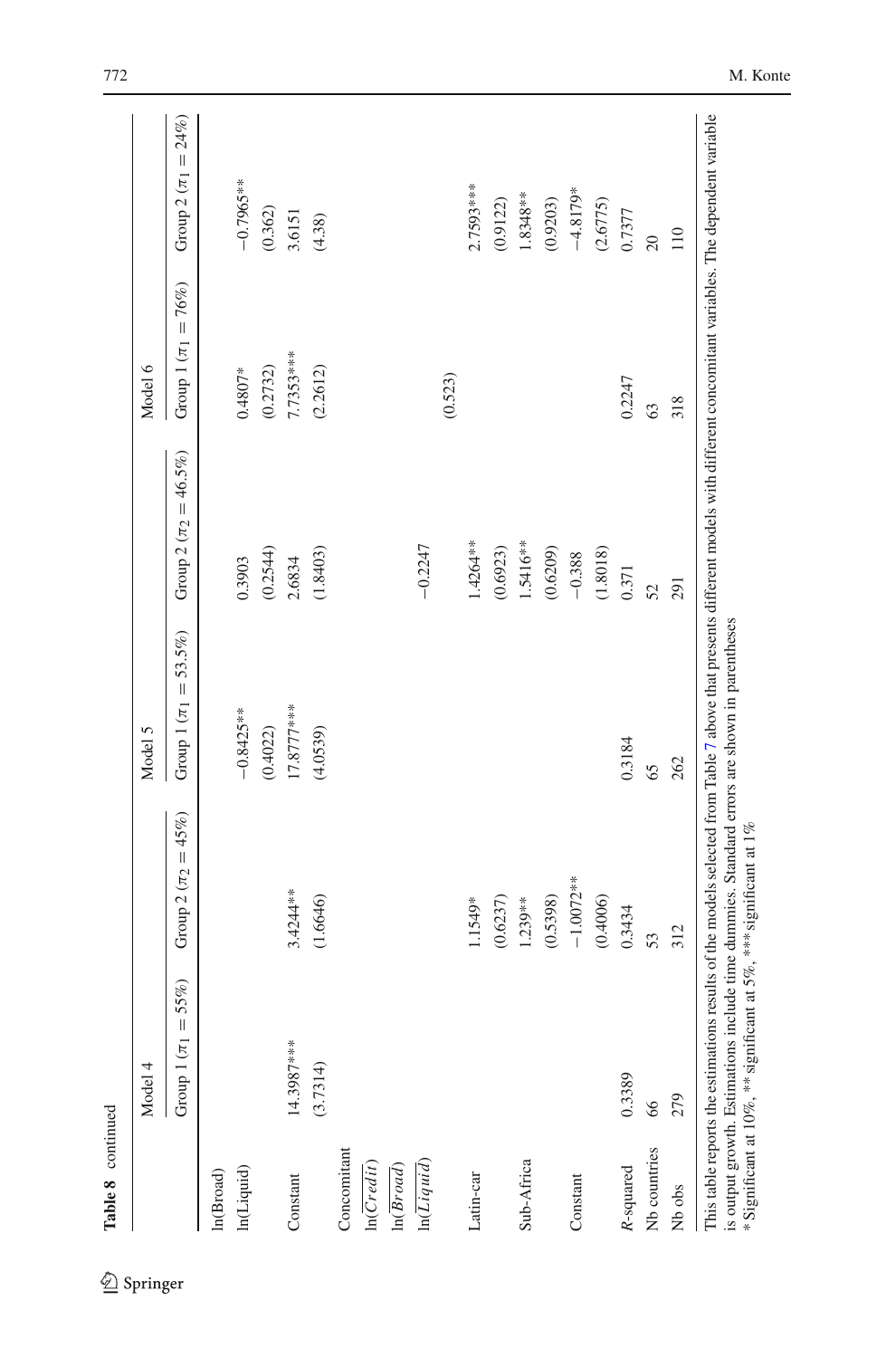**Table 9** Classification of

<span id="page-27-0"></span>

| Table 9 Classification of<br>countries | Country                     | Class 1      | Country                   | Class 2 |
|----------------------------------------|-----------------------------|--------------|---------------------------|---------|
|                                        | Afghanistan                 | 0.8051       | Algeria                   | 0.7832  |
|                                        | Albania                     | 0.9881       | Argentina                 | 0.9125  |
|                                        | Angola                      | 1            | Bangladesh                | 0.9775  |
|                                        | Armenia                     | 1            | Benin                     | 0.6435  |
|                                        | Azerbaijan                  | $\mathbf{1}$ | Bolivia                   | 0.9845  |
|                                        | <b>Belarus</b>              | 1            | Bosnia and<br>Herzegovina | 0.5874  |
|                                        | <b>Belize</b>               | 0.9982       | <b>Brazil</b>             | 1       |
|                                        | Bhutan                      | 0.7793       | <b>Burkina Faso</b>       | 0.9942  |
|                                        | Bulgaria                    | 0.9482       | Colombia                  | 0.9998  |
|                                        | Burundi                     | 0.7236       | Congo. Dem. Rep.          | 0.9597  |
|                                        | Cambodia                    | 0.9998       | Costa Rica                | 0.988   |
|                                        | Cameroon                    | 1            | Cote d'Ivoire             | 0.8362  |
|                                        | Cape Verde                  | 0.704        | Djibouti                  | 0.5625  |
|                                        | Central African<br>Republic | 0.9823       | Ecuador                   | 0.9233  |
|                                        | Chad                        | 1            | El Salvador               | 0.5806  |
|                                        | Comoros                     | $\mathbf{1}$ | Fiji                      | 0.9395  |
|                                        | Congo. Republic of          | 0.9998       | Ghana                     | 0.8503  |
|                                        | Dominica                    | 0.9998       | Guatemala                 | 0.8953  |
|                                        | Dominican Republic          | 0.9505       | Guinea                    | 0.9565  |
|                                        | Egypt                       | 1            | Haiti                     | 0.566   |
|                                        | Eritrea                     | 0.9246       | Honduras                  | 0.935   |
|                                        | Ethiopia                    | 0.6206       | India                     | 0.9986  |
|                                        | Gabon                       | 0.9996       | Iran                      | 0.8807  |
|                                        | Gambia                      | 0.9816       | Kenya                     | 0.9833  |
|                                        | Georgia                     | $\mathbf{1}$ | Lebanon                   | 0.5654  |
|                                        | Grenada                     | 1            | Lesotho                   | 0.9988  |
|                                        | Guinea-Bissau               | 0.9999       | Libya                     | 0.8711  |
|                                        | Guyana                      | 0.9994       | Macedonia                 | 0.7722  |
|                                        | Indonesia                   | 0.9912       | Madagascar                | 0.9864  |
|                                        | Jamaica                     | 0.9971       | Mali                      | 0.9734  |
|                                        | Jordan                      | 1            | Mexico                    | 0.9957  |
|                                        | Kazakhstan                  | 1            | Morocco                   | 0.9535  |
|                                        | Kyrgyzstan                  | 0.9078       | Namibia                   | 0.8185  |
|                                        | Laos                        | 0.9892       | Nepal                     | 0.8516  |
|                                        | Liberia                     | 0.9994       | Pakistan                  | 0.9732  |
|                                        | Malawi                      | 0.7309       | Paraguay                  | 0.9242  |
|                                        | Malaysia                    | $\mathbf{1}$ | Philippines               | 0.9665  |
|                                        | Maldives                    | 0.9011       | Rwanda                    | 1       |
|                                        | Mauritania                  | 0.657        | Senegal                   | 0.8879  |
|                                        | Mauritius                   | 0.866        | South Africa              | 0.9978  |
|                                        |                             |              |                           |         |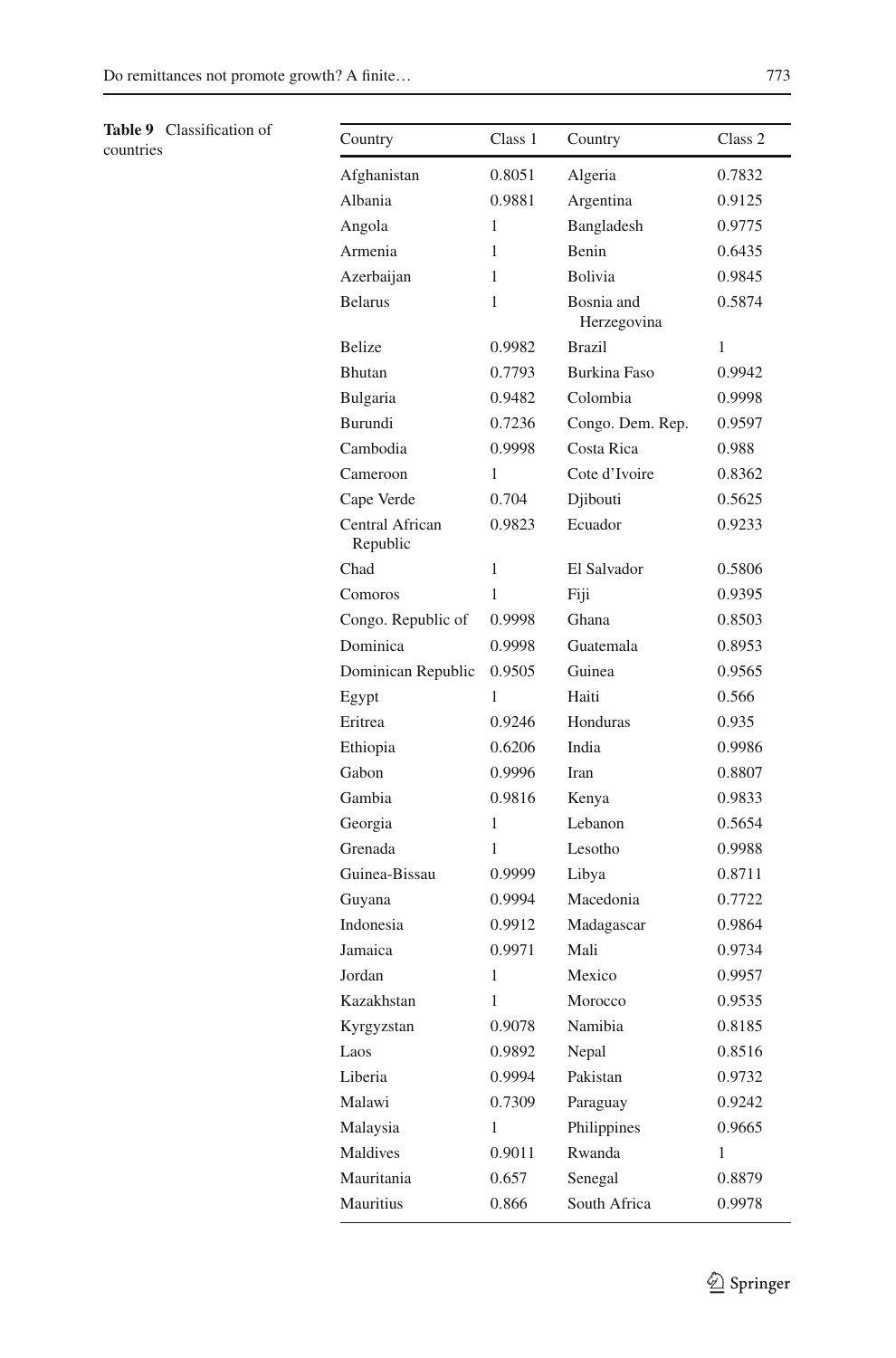| Table 9 continued                                                  | Country                       | Class 1      | Country | Class 2      |
|--------------------------------------------------------------------|-------------------------------|--------------|---------|--------------|
|                                                                    | Moldova                       | 0.9923       | Sudan   | $\mathbf{1}$ |
|                                                                    | Mongolia                      | 0.5352       | Togo    | 0.9558       |
|                                                                    | Montenegro                    | 0.8751       | Tunisia | 0.9547       |
|                                                                    | Mozambique                    | 0.9986       | Turkey  | $\mathbf{1}$ |
|                                                                    | Nicaragua                     | 0.9985       | Uganda  | 0.9209       |
|                                                                    | Niger                         | 0.9949       | Yemen   | 0.876        |
|                                                                    | Nigeria                       | 0.8138       |         |              |
|                                                                    | Panama                        | 1            |         |              |
|                                                                    | Papua New Guinea              | 0.9976       |         |              |
|                                                                    | Peru                          | 0.8868       |         |              |
|                                                                    | Romania                       | 0.9863       |         |              |
|                                                                    | Sao Tome and Principe         | 0.8009       |         |              |
|                                                                    | Serbia                        | 0.5345       |         |              |
|                                                                    | Sierra Leone                  | 1            |         |              |
|                                                                    | Solomon Islands               | 0.9992       |         |              |
|                                                                    | Sri Lanka                     | 0.9935       |         |              |
|                                                                    | St. Lucia                     | 0.9988       |         |              |
|                                                                    | <b>St. Vincent Grenadines</b> | 0.9998       |         |              |
|                                                                    | Suriname                      | $\mathbf{1}$ |         |              |
|                                                                    | Swaziland                     | 1            |         |              |
|                                                                    | Syria                         | 0.7444       |         |              |
|                                                                    | Tajikistan                    | 1            |         |              |
|                                                                    | Tanzania                      | 0.7781       |         |              |
|                                                                    | Thailand                      | 1            |         |              |
|                                                                    | Tonga                         | 0.8086       |         |              |
| This table reports the                                             | Turkmenistan                  | 0.733        |         |              |
| classification of the countries                                    | Ukraine                       | 1            |         |              |
| into the two growth regimes                                        | Vanuatu                       | 0.9998       |         |              |
| detected using the estimations of<br>model 1. For each country, we | Venezuela                     | 0.6493       |         |              |
| report the estimated posterior                                     | Vietnam                       | 0.9984       |         |              |
| probability of belonging to<br>either regime 1 or regime 2         | Zambia                        | 0.7321       |         |              |
|                                                                    |                               |              |         |              |

CAIC are minimized when we use the specifications with two growth regimes. We should note that for model 1 the BIC is higher when  $K = 3$  than when  $K = 2$ , but by parsimony we prefer the specification with  $K = 2$  that has a lower CAIC over the one with  $K = 3$ . The estimated coefficients are reported in Table [12.](#page-32-0) Estimates on our key variable, remittances, are similar to our previous findings, where remittances have a positive and significant effect on growth in the second regime but remain insignificant in the first regime. we have found that financial development has a weak effect on the classification of countries into different growth regimes, while the dummies, geogra-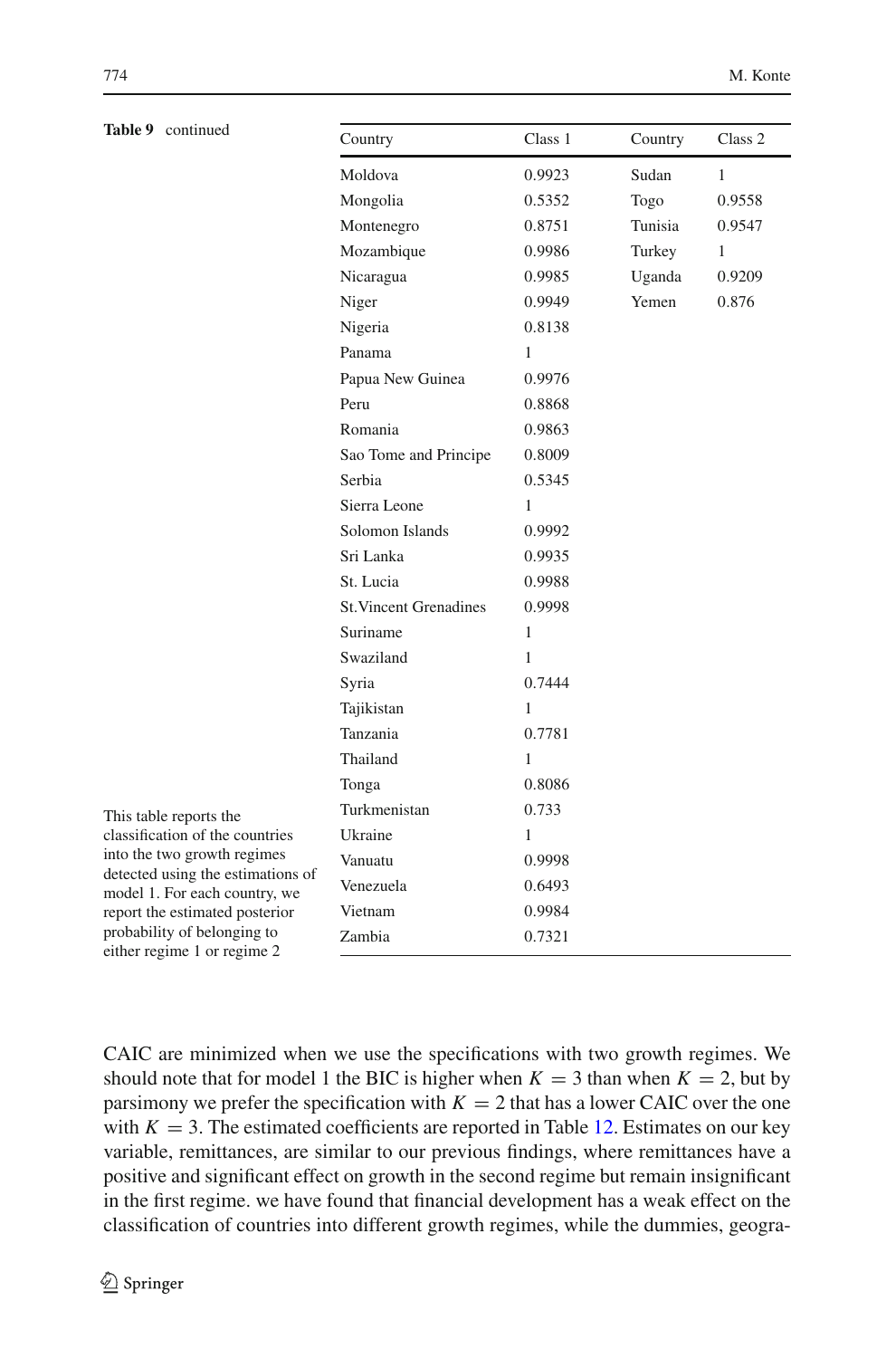<span id="page-29-0"></span>

| Country                             | Class 1      | Country               |              |
|-------------------------------------|--------------|-----------------------|--------------|
| Afghanistan                         | 0.9709       | Algeria               | 0.6311       |
| Albania                             | 0.9935       | Argentina             | 0.8695       |
| Angola                              | $\mathbf{1}$ | Bangladesh            | 0.9213       |
| Armenia                             | $\mathbf{1}$ | Benin                 | 0.9588       |
| Azerbaijan                          | $\mathbf{1}$ | Bolivia               | 0.9905       |
| <b>Belarus</b>                      | 1            | <b>Brazil</b>         | $\mathbf{1}$ |
| <b>Belize</b>                       | 0.9981       | <b>Burkina Faso</b>   | 0.998        |
| <b>Bhutan</b>                       | 0.917        | Colombia              | 0.9988       |
| Bosnia and Herzegovina <sup>a</sup> | 0.554        | Congo, Dem, Rep,      | 0.9813       |
| Botswana                            | 0.9672       | Costa Rica            | 0.9614       |
| Bulgaria                            | 0.9819       | Cote d'Ivoire         | 0.885        |
| Burundi                             | 0.7071       | Djibouti              | 0.6511       |
| Cambodia                            | 1            | Ecuador               | 0.7668       |
| Cameroon                            | 0.9999       | El Salvador           | 0.7533       |
| Cape Verde                          | 0.5359       | Ethiopia <sup>a</sup> | 0.7974       |
| Central African Republic            | 0.9098       | Fiji                  | 0.6274       |
| Chad                                | 0.9999       | Gabon <sup>a</sup>    | 0.9685       |
| Comoros                             | 0.9978       | Ghana                 | 0.9673       |
| Congo Republic of                   | 0.9998       | Guatemala             | 0.9333       |
| Dominica                            | 0.9996       | Guinea                | 0.9923       |
| Dominican Republic                  | 0.9884       | Haiti                 | 0.5929       |
| Egypt                               | $\mathbf{1}$ | Honduras              | 0.9482       |
| Eritrea                             | 0.949        | India                 | 0.9951       |
| Gambia                              | 0.7411       | Iran                  | 0.6739       |
| Georgia                             | 1            | Iraq                  | 0.9217       |
| Grenada                             | $\mathbf{1}$ | Kenya                 | 0.9899       |
| Guinea-Bissau                       | 0.9849       | Lebanon               | 0.5148       |
| Guyana                              | 0.9797       | Lesotho               | 0.9994       |
| Indonesia                           | 0.9975       | Libya                 | 0.7291       |
| Jamaica                             | 0.9726       | Madagascar            | 0.9995       |
| Jordan                              | 0.9999       | Malawi <sup>a</sup>   | 0.5984       |
| Kazakhstan                          | 1            | Mali                  | 0.9885       |
| Kyrgyzstan                          | 0.9469       | Mexico                | 0.9949       |
| Laos                                | 0.9989       | Morocco               | 0.8288       |
| Liberia                             | 0.9997       | Namibia               | 0.7545       |
| Macedonia <sup>a</sup>              | 0.5341       | Nepal                 | 0.6697       |
| Malaysia                            | 1            | Niger <sup>a</sup>    | 0.9951       |
| Maldives                            | 0.9456       | Nigeria <sup>a</sup>  | 0.623        |
|                                     |              |                       |              |

#### **Table 10** Classification of countries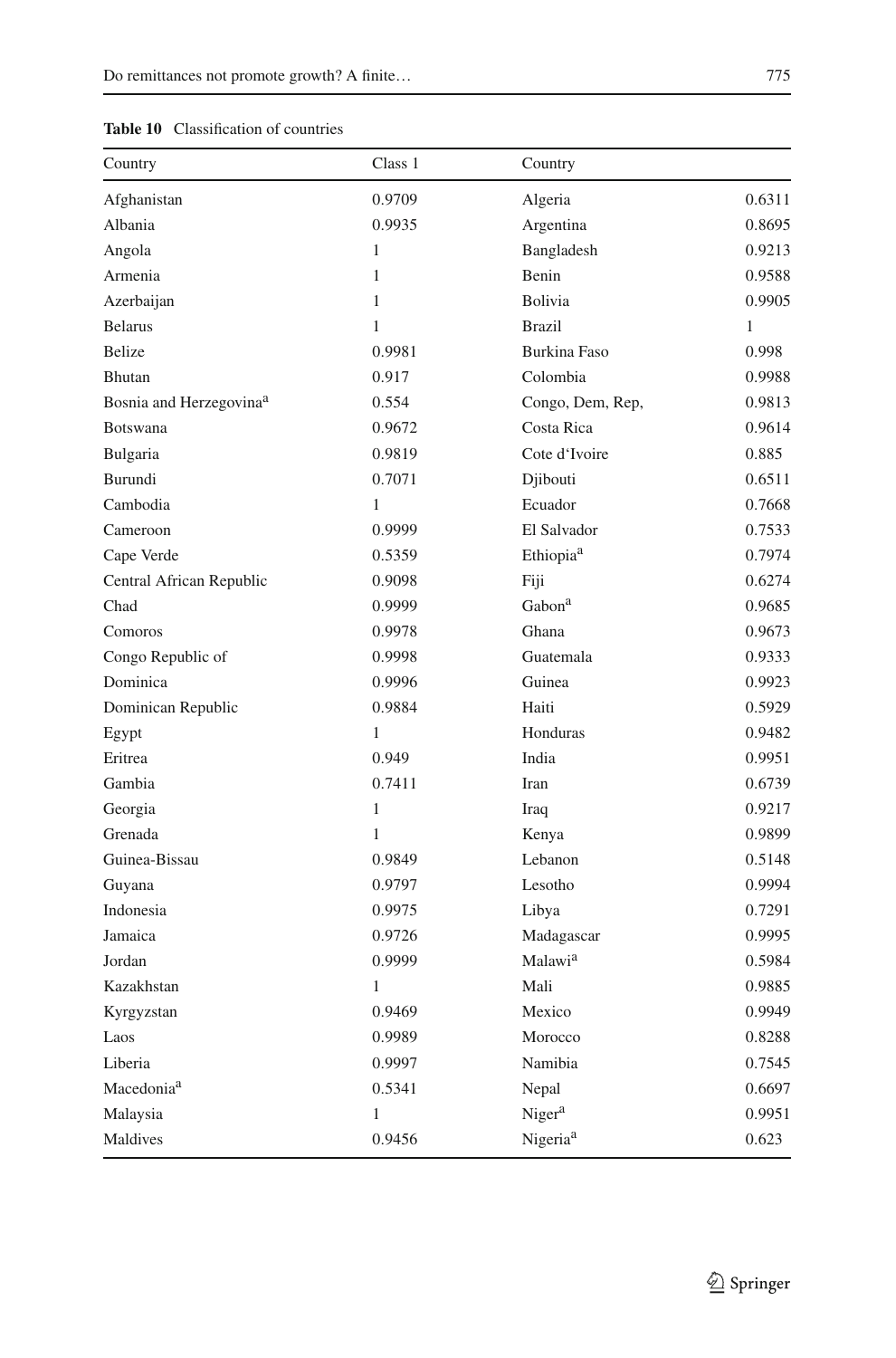| Country                       | Class 1 | Country               |              |
|-------------------------------|---------|-----------------------|--------------|
| Mauritania                    | 0.8539  | Pakistan              | 0.9185       |
| Mauritius                     | 0.8281  | Paraguay              | 0.9707       |
| Moldova                       | 0.9851  | Philippines           | 0.9519       |
| Mongolia                      | 0.8233  | Rwanda                | $\mathbf{1}$ |
| Montenegro                    | 0.9595  | Sao Tome and Principe | 0.5974       |
| Mozambique                    | 0.9983  | Senegal               | 0.9596       |
| Nicaragua                     | 0.991   | South Africa          | 0.9986       |
| Panama                        | 1       | Sudan                 | $\mathbf{1}$ |
| Papua New Guinea              | 0.951   | Togo                  | 0.9991       |
| Peru                          | 0.876   | Tunisia               | 0.8325       |
| Romania                       | 0.9933  | Turkey                | 0.9997       |
| Sierra Leone                  | 1       | Uganda                | 0.8829       |
| Solomon Islands               | 0.9955  | Venezuela             | 0.8476       |
| Sri Lanka                     | 0.9959  | Yemen                 | 0.833        |
| St. Lucia                     | 0.9986  | Zimbabwe              | 0.994        |
| <b>St. Vincent Grenadines</b> | 0.999   |                       |              |
| Suriname                      | 1       |                       |              |
| Swaziland                     | 1       |                       |              |
| Syria                         | 0.7808  |                       |              |
| Tajikistan                    | 0.9999  |                       |              |
| Tanzania                      | 0.8153  |                       |              |
| Thailand                      | 1       |                       |              |
| Tonga                         | 0.8352  |                       |              |
| Turkmenistan                  | 0.9378  |                       |              |
| Ukraine                       | 1       |                       |              |
| Vanuatu                       | 0.9999  |                       |              |
| Vietnam                       | 0.9981  |                       |              |
| Zambia                        | 0.5886  |                       |              |

#### **Table 10** continued

This table reports the classification of the countries into the two growth regimes identified using the estimations of model 4. For each country, we report the estimated posterior probability of belonging to either regime 1 or regime 2

<sup>a</sup> Countries that are in different regime compared to the classification in Tables [6](#page-19-0) and [9](#page-27-0)

phy in particular, show that being a SSA country significantly increases the probability for a given country to be classified into the remittances growth-enhancing regime.

In the last two models, we assess the role of institutions in the analysis of the classification of countries into the different identified growth regimes. During the last decade, a heated debate has occurred on the role of institutions in the growth process. The question whether institutions are deep causes or proximate causes in the growth process has been of major interest. Therefore, some scholars have recently applied the mixture-of-regressions method (e.g., [Flachaire et al. 2014](#page-35-13)) in an attempt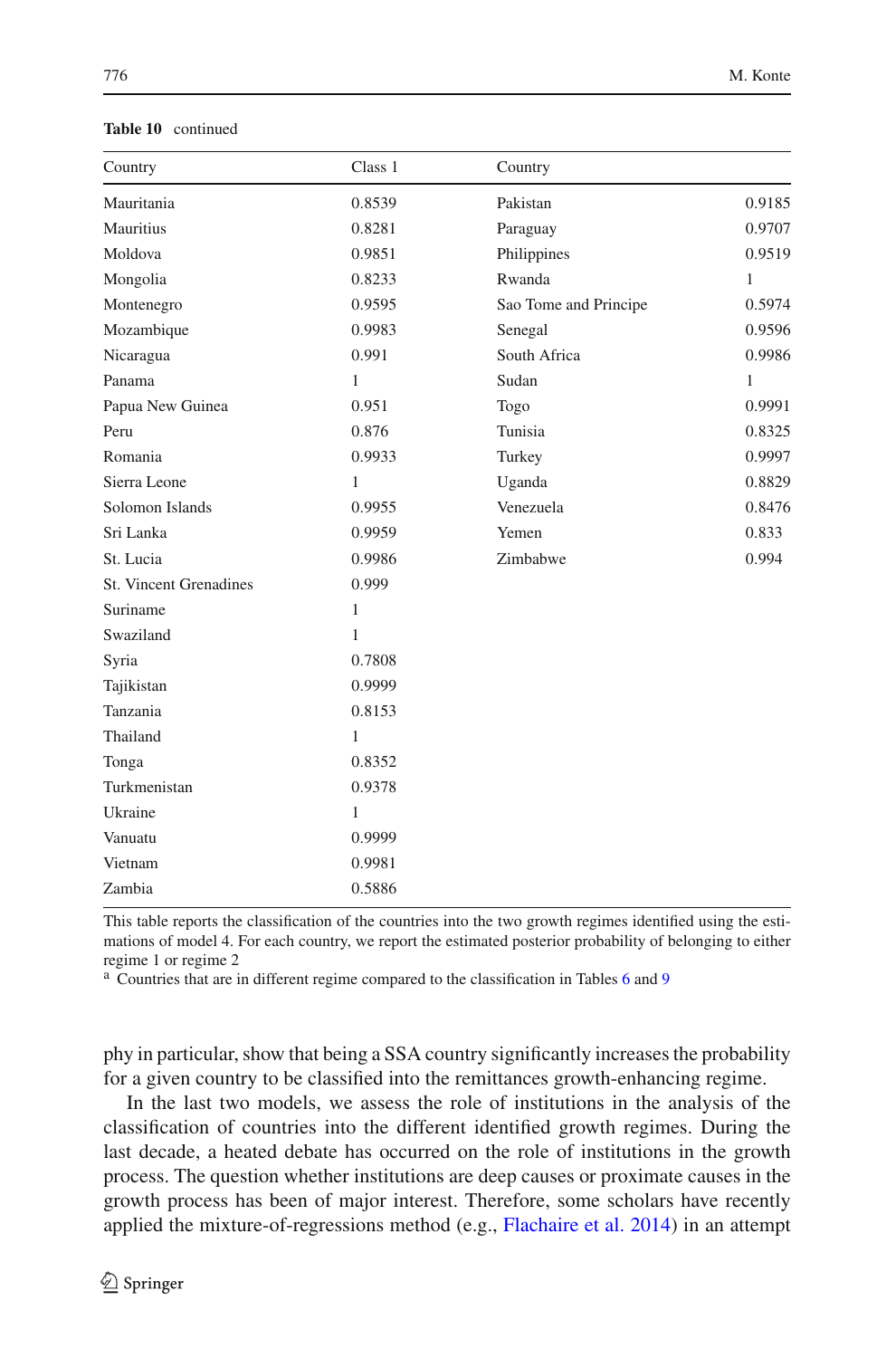|       | Model 1            | Model 2            | Model 3            | Model 4            |
|-------|--------------------|--------------------|--------------------|--------------------|
| $K=1$ | [2653.88;2670.88]  | [2670.88;2687.88]  | [1965.47;1984.47]  | [1956.16; 1975.16] |
| $K=2$ | [2624.12; 2660.12] | [2640.59; 2677.59] | [1938.10; 1979.10] | [1929.13; 1972.13] |
| $K=3$ | [2622.57;2677.57]  | [2644.64;2701.64]  | [1939.91;2002.91]  | [1945.74;2012.74]  |
| $K=4$ | [2636.57;2710.57]  | [2668.92;2745.82]  | [1959.97;2047.97]  | [1955.71; 2046.71] |

<span id="page-31-0"></span>**Table 11** Goodness of fit for estimations with the small sample

This table reports the BIC criteria for different models using the small sample that is restricted to countries for which data on remittances are available for at least 4 time periods. The specifications with two growth regimes have the lowest BIC values and are in bold

to test whether economic and political institutions play different roles in the growth process, testing whether political institutions such as democracy are a proximate cause of growth, as previously argued by [Acemoglu et al.](#page-35-30) [\(2005\)](#page-35-30). Our findings indicate that democracy has a significant effect in classifying countries into growth regimes, while economic institutions are deep causes of economic growth as shown by its positive and significant estimates, but do not explain this classification. This result confirms the recent findings by [Flachaire et al.](#page-35-13) [\(2014\)](#page-35-13). It is also worth noting that these results indicate that countries that have a high level of democracy are less likely to belong to the remittances growth-enhancing regime. This finding is in line with the conclusion in [Ruiz et al.](#page-36-5) [\(2009\)](#page-36-5) who find that the impact of remittances on economic growth diminishes with the quality of institutions. Turning to the other variables included in the analysis of the classification of countries into the different growth regimes, the coefficients on financial development and on SSA are robust to our previous findings even though we have lost some significance on the dummy SSA in the last model, where we have controlled for financial development and democracy.

#### **6 Concluding remarks**

This paper has sought to explain why it has been so difficult to find a positive impact of remittances on growth despite the growing amount of remittances in many developing countries and the different studies that have emphasized the positive effect of remittances on poverty and inequality. We take into account the possible unobserved heterogeneity that may exist in data and consider the possibility of the existence of multiple growth regimes or paths. We relax the hypothesis that all countries follow a single, unique growth regime in favor of multiple growth regimes such that the marginal impacts of the explanatory variables, including remittances, may differ across the different growth regimes identified. Our approach consists of applying the finite-mixture-of-regressions method, a semi-parametric method suitable for taking into account endogenously the possible heterogeneity that may exist in the data. This approach has recently gained a great deal of attention in other circumstances but has not yet been applied in the extensive literature on economic growth and remittances.

Our results have provided evidence that for the period 1970–2010 our data are better fitted with a model that contains two different growth regimes. In one regime,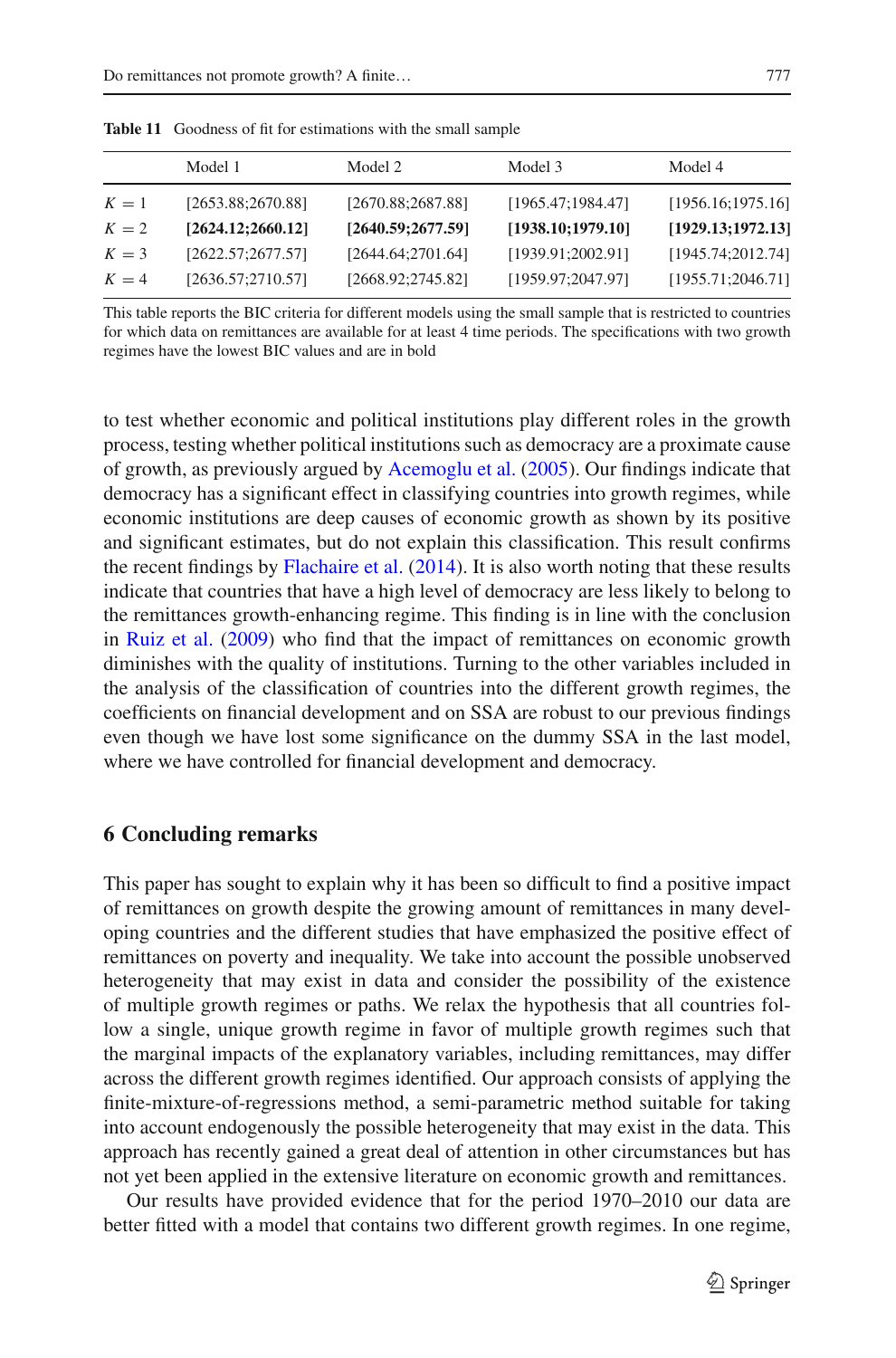|                |                             | Table 12 Mixture-of-regression results using the restricted data |                             |                                        |                             |                                        |                             |                                      |
|----------------|-----------------------------|------------------------------------------------------------------|-----------------------------|----------------------------------------|-----------------------------|----------------------------------------|-----------------------------|--------------------------------------|
|                | Model 1                     |                                                                  | Model 2                     |                                        | Model 3                     |                                        | Model 4                     |                                      |
|                | $(\pi_1 = 56\%)$<br>Group 1 | $(\pi_2 = 44\%)$<br>Group <sub>2</sub>                           | $(\pi_1 = 48\%)$<br>Group 1 | $(\pi_2 = 52\%)$<br>Group <sub>2</sub> | $(\pi_1 = 76\%)$<br>Group 1 | $(\pi_2 = 24\%)$<br>Group <sub>2</sub> | $(\pi_1 = 75\%)$<br>Group 1 | $(\pi_2=25\%)$<br>Group <sub>2</sub> |
| Remit          | 0.6897                      | $2.516***$                                                       | 0.035                       | 3.3215***                              | $-2.1476$                   | 35.8154**                              | $-3.3537$                   | 32.4614**                            |
|                | (3.8518)                    | (1.1134)                                                         | (3.7498)                    | (1.1933)                               | (2.3194)                    | (15.479)                               | (2.2458)                    | (14.0873)                            |
| In(Inflation)  | 0.024                       | $-0.1835$                                                        | $-0.0363$                   | $-0.1197$                              | $-0.1052$                   | $2.01***$                              | $-0.1255$                   | $1.6897***$                          |
|                | (0.1968)                    | (0.1132)                                                         | (0.1961)                    | (0.116)                                | (0.1208)                    | (0.5155)                               | (0.1203)                    | (0.5441)                             |
| In(Credit)     | $-0.1272$                   | $-0.0257$                                                        | $-0.6419***$                | $0.3948*$                              | $-0.0409$                   | $-0.1869$                              | $-0.2647$                   | 0.5798                               |
|                | (0.2975)                    | (0.2029)                                                         | (0.3198)                    | (0.2087)                               | (0.211)                     | (0.6768)                               | (0.2157)                    | (0.5652)                             |
| $ln(Pop+0.05)$ | $*$<br>$-5.5535*$           | 0.2561                                                           | $-5.2729***$                | 0.2799                                 | $-4.9722***$                | 0.814                                  | $-5.271***$                 | 0.9226                               |
|                | (1.173)                     | (0.3447)                                                         | (1.1724)                    | (0.3754)                               | (1.016)                     | (0.5791)                               | (0.9709)                    | (0.6015)                             |
| ln(Gdp)        | $*$<br>$-1.3717*$           | $-0.0285$                                                        | $-1.1539***$                | $-0.1734$                              | $-0.9177$ **                | $-1.60**$                              | $-0.6801$ ****              | $-2.6534***$                         |
|                | (0.305)                     | (0.163)                                                          | (0.3555)                    | (0.1503)                               | (0.1727)                    | (0.6419)                               | (0.1826)                    | (0.5382)                             |
| ln(Invest)     | $2.0106***$                 | $1.3387***$                                                      | $2.415***$                  | $0.9818***$                            | $2.3188***$                 | $3.41***$                              | $2.7818***$                 | 3.4329***                            |
|                | (0.4714)                    | (0.2736)                                                         | (0.5079)                    | (0.2723)                               | (0.3461)                    | (0.7689)                               | (0.3749)                    | (0.7692)                             |
| In(GovCons)    | $*$<br>$-2.5875*$           | $-0.3147$                                                        | $-2.8866***$                | $-0.1747$                              | $-0.5929*$                  | $-2.9538*$                             | $-0.7754**$                 | $-2.0869$                            |
|                | (0.5451)                    | (0.344)                                                          | (0.5644)                    | (0.3645)                               | (0.347)                     | (1.562)                                | (0.3455)                    | (1.4596)                             |
| In(Open)       | 3.0498***                   | $-1.1724***$                                                     | $2.842***$                  | $-1.1788***$                           | $-0.7965***$                | $3.403***$                             | $-0.6333***$                | 3.6419***                            |
|                | (0.565)                     | (0.2121)                                                         | (0.5506)                    | (0.2281)                               | (0.242)                     | (0.8991)                               | (0.2385)                    | (0.8473)                             |
| Eco            |                             |                                                                  |                             |                                        | $1.2057***$                 | $1.8667***$                            | $0.9812***$                 | 2.1429***                            |
|                |                             |                                                                  |                             |                                        | (0.2114)                    | (0.6353)                               | (0.2007)                    | (0.612)                              |
| Demo           |                             |                                                                  |                             |                                        | 0.0569                      | $-0.4542**$                            | 0.0216                      | $-0.6675***$                         |
|                |                             |                                                                  |                             |                                        | (0.0437)                    | (0.1932)                               | (0.0427)                    | (0.2008)                             |

<span id="page-32-0"></span> $\underline{\textcircled{\tiny 2}}$  Springer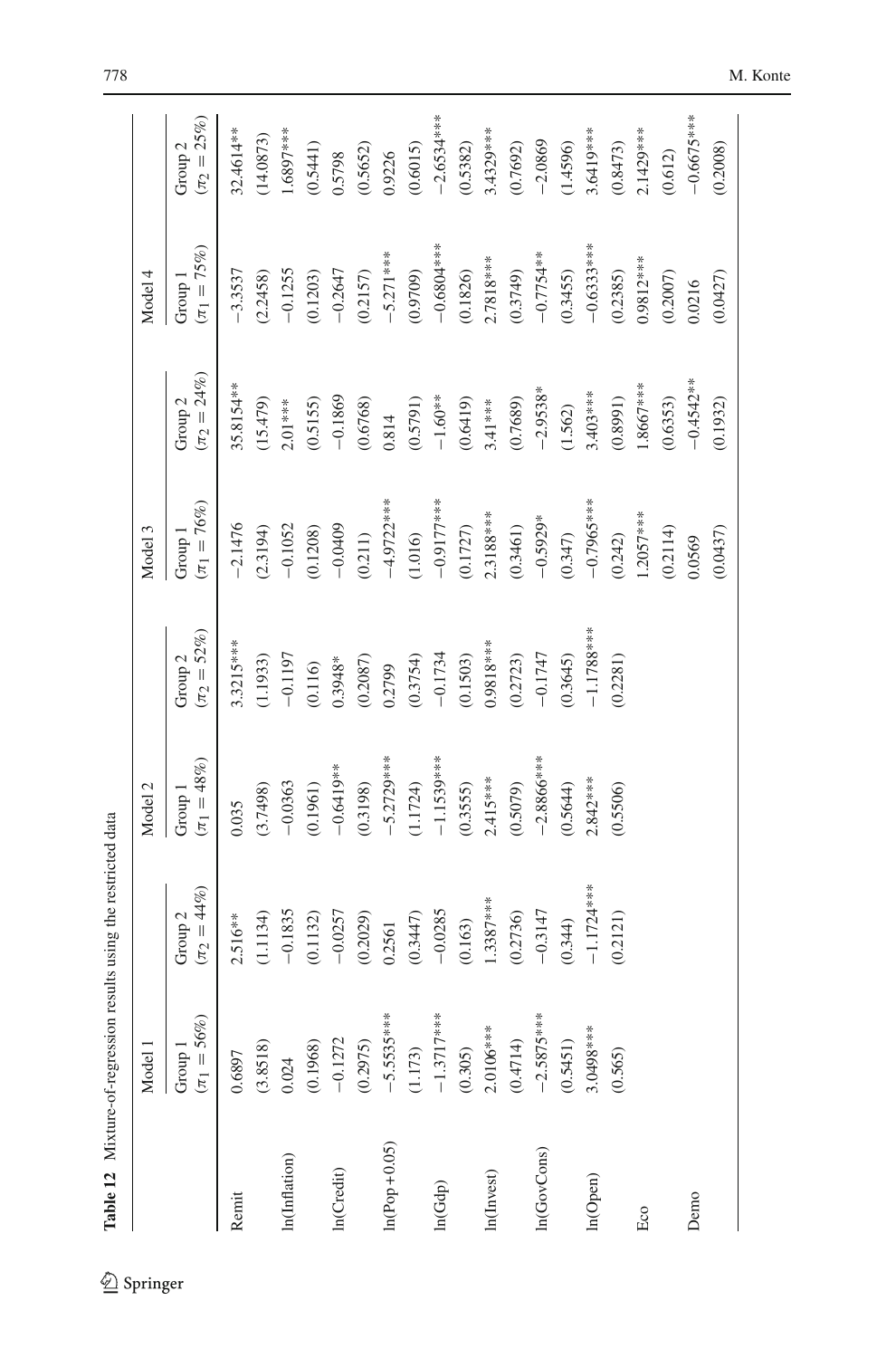|                 | Model 1                     |                                        | Model 2                     |                                        | Model 3                     |                                        | Model 4                     |                                      |
|-----------------|-----------------------------|----------------------------------------|-----------------------------|----------------------------------------|-----------------------------|----------------------------------------|-----------------------------|--------------------------------------|
|                 | $(\pi_1 = 56\%)$<br>Group 1 | $(\pi_2 = 44\%)$<br>Group <sub>2</sub> | $(\pi_1 = 48\%)$<br>Group 1 | $(\pi_2 = 52\%)$<br>Group <sub>2</sub> | $(\pi_1 = 76\%)$<br>Group 1 | $(\pi_2 = 24\%)$<br>Group <sub>2</sub> | $(\pi_1 = 75\%)$<br>Group 1 | $(\pi_2=25\%)$<br>Group <sub>2</sub> |
| Constant        | $12.8383***$<br>(3.8562)    | 3.2066***<br>(1.5869)                  | 14.0995***<br>(3.9848)      | 3.1139*<br>$(1.67)$                    | 10.6486***<br>(2.7822)      | $-24.9064***$<br>(7.3389)              | 10.0731 ***<br>(2.7382)     | $-22.8787***$<br>(6.9547)            |
| Concomitant     |                             |                                        |                             |                                        |                             |                                        |                             |                                      |
| ln(Credi)       |                             | $-0.0832$                              |                             |                                        |                             |                                        |                             | $-1.2042$                            |
|                 |                             | (0.3672)                               |                             |                                        |                             |                                        |                             | (0.9237)                             |
| Latin-car       |                             |                                        |                             | 1.0048                                 |                             |                                        |                             | 2.0043                               |
|                 |                             |                                        |                             | (0.6465)                               |                             |                                        |                             | (3.6147)                             |
| Sub-Africa      |                             |                                        |                             | 1.3927**                               |                             |                                        |                             | $2.2912*$                            |
|                 |                             |                                        |                             | (0.6138)                               |                             |                                        |                             | (1.2851)                             |
| Dem             |                             |                                        |                             |                                        |                             | $-0.9613***$                           |                             | $-1.6788**$                          |
|                 |                             |                                        |                             |                                        |                             | (0.3606)                               |                             | (0.6658)                             |
| Eco             |                             |                                        |                             |                                        |                             | $-0.9541$                              |                             |                                      |
|                 |                             |                                        |                             |                                        |                             | (0.7174)                               |                             |                                      |
| Intercept       |                             | 0.0321                                 |                             | $-0.8607***$                           |                             | 6.6215                                 |                             | 5.0583                               |
|                 |                             | (1.2916)                               |                             | (0.437)                                |                             | (4.263)                                |                             | (3.6529)                             |
| R-squared       | 0.315                       | 0.3761                                 | 0.3446                      | 0.3413                                 | 0.4098                      | 0.6278                                 | 0.4144                      | 0.5914                               |
| Nb country      | 51                          | $\frac{1}{4}$                          | 45                          | 48                                     | 55                          | $\overline{1}$                         | 53                          | $\overline{18}$                      |
| Nb observations | 267                         | 266                                    | 233                         | 303                                    | 319                         | $\frac{8}{4}$                          | 325                         | 77                                   |

Table 12 continued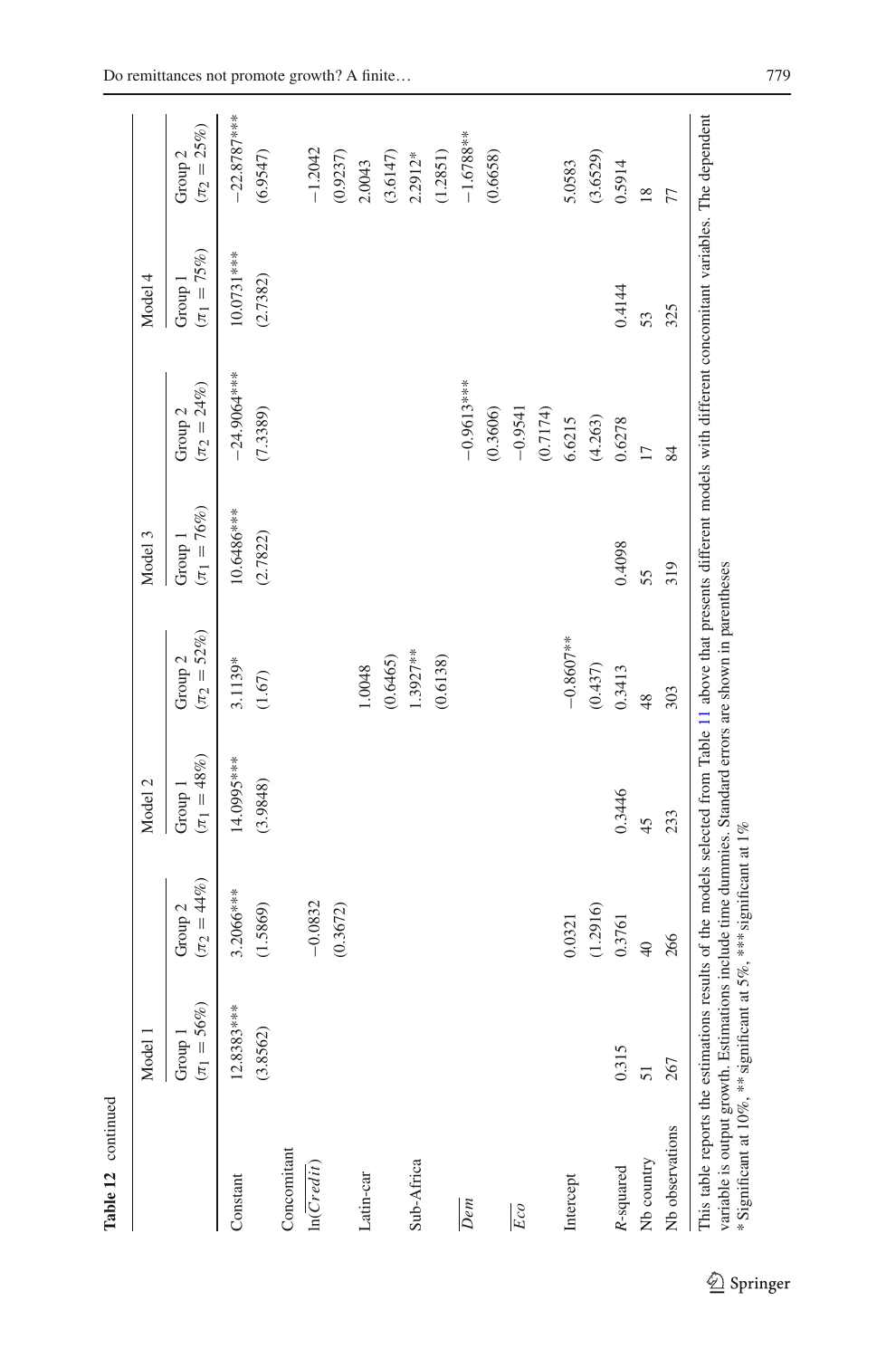remittances do not have a significant impact on growth, while in the second regime, remittances have a positive and significant impact on the growth rate. We have further tried to establish the determinants of the classification of the countries into the two identified growth regimes, focusing on the role that the level of financial development, the geographical location and to some extent the quality of institutions may play in sorting countries into the remittance growth-enhancing regime. Our evidence support strongly that being a Sub-Saharan African country significantly increases the probability for a country to be a member of that regime. The quality of the institutions, in particular the level of democracy, is a significant determinant of the growth regime membership, confirming the previous studies that have found that democracy is a proximate determinant of economic growth by determining the environment in which growth occurs.

However, our estimations on the different indicators of financial development used are statistically insignificant, keeping open the question of the role that financial development may play in classifying countries in the remittances growth-enhancing regime. This finding is indeed in contrast to the previous studies that have found a significant substitution effect between financial development and remittances, arguing that when the financial sector lags behind, remittances can be seen as sources of investment for good and talented entrepreneurs who do not have access to finance in order to fully realize their potential.

The classification of the countries into the different growth regimes detected shows substantial heterogeneity of countries in terms of level of development, financial development and geographical location within growth regimes. This suggests that our classification does not coincide with those obtained by ad hoc ex ante classifications.

As regards policy, our findings indicate that Sub-Saharan African countries that have received an increasing amount of remittances during recent years are likely to experience a considerable gain in terms of economic growth by receiving more remittances. It is also true that many Sub-Saharan African nations are lagged behind in terms of financial development. Therefore, if we interpret being a Sub-Saharan African country as proxy for the limited access to financial services, we may argue that in SSA remittance inflows are important sources of capital for the most prominent and profitable projects that have the potential to yield high growth performance. However, the poor statistical power on the estimates of our different indicators of financial development raises some questions on the role of financial development, and therefore, further analyses on the importance of financial development in setting countries into the remittance growth-enhancing regime need to be further explored. This calls for the use new indicators of financial development that better capture the quality of the financial sectors in contrast to the existing and commonly used indicators of financial depth that have been criticized for their limitation in capturing the efficiency of the financial sector.

**Acknowledgements** We would like to thank two anonymous referees, the participants at the CSAE conference, 2015, Oxford, as well as the participants at the DEGIT conference, 2015, Geneva, EMAEE conference, 2015, Maastricht.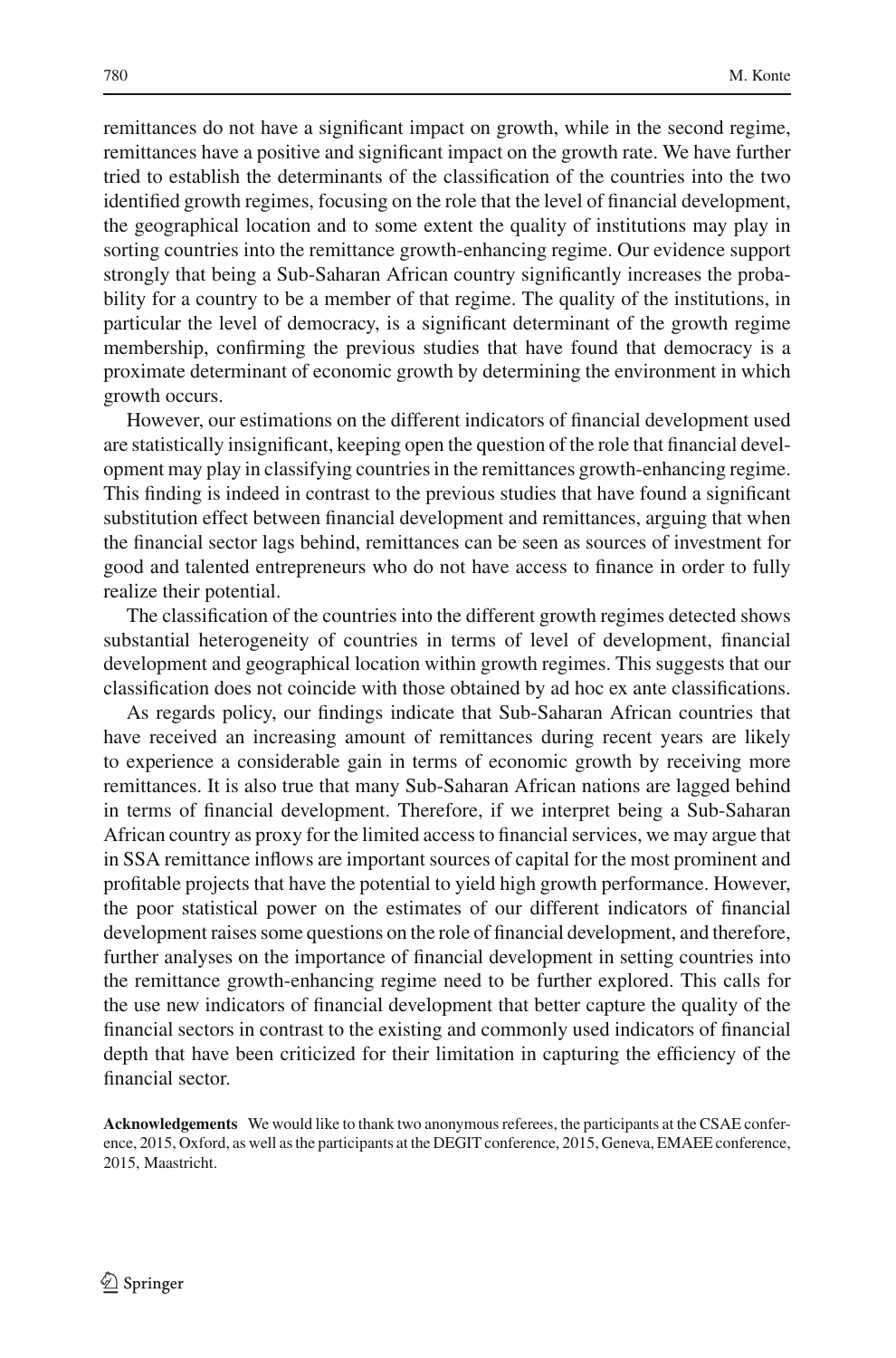#### **References**

- <span id="page-35-30"></span>Acemoglu D, Johnson S, Robinson JA (2005) Institutions as the fundamental cause of long-run economic growth. In: Aghion P, Durlauf S (eds) Handbook of economic growth. Elsevier, North Holland, pp 385–472
- <span id="page-35-19"></span>Acosta PA, Lartey EKK, Mandelman FS (2009) Remittances and the Dutch disease. J Int Econ 79:102–116
- <span id="page-35-6"></span>Adams RH, Page J (2005) Do international migration and remittances reduce poverty in developing countries? World Dev 33:1645–1669
- <span id="page-35-11"></span>Ahamada I, Coulibaly D (2013) Remittances and growth in Sub-Saharan African countries: evidence from a panel causality test. J Int Dev 25:310–324
- <span id="page-35-25"></span>Ahamada I, Flachaire E (2010) Non-parametric econometrics. Oxford University Press, Oxford
- <span id="page-35-29"></span>Alfo M, Trovato G, Waldmann R (2008) Testing for country heterogeneity in growth models using a finite mixture approach. J Appl Econ 23:487–514
- <span id="page-35-14"></span>Amuedo-Dorantes C, Pozo S (2006a) Migration, remittances and male and female employment patterns. Am Econ Rev 96:222–226
- <span id="page-35-15"></span>Amuedo-Dorantes C, Pozo S (2006b) Workers's remittances and business ownership in the Dominican Republic. World Econ 29:939–956
- <span id="page-35-26"></span>Arcand JL, Berkes E, Panizza U (2015) Too much finance? J Econ Growth 20:105–148

<span id="page-35-10"></span>Barajas A, Chami R, Fullenkam C, Gapen M, Montiel P (2009) Do workers remittances promote economic growth. IMF working paper WP 09/153

- <span id="page-35-22"></span>Barro R, Lee J-W (2013) A new data set of educational attainment in the world, 1950–2010. J Dev Econ 104:184–198
- <span id="page-35-3"></span>Bettin G, Zazzaro A (2011) Remittances and financial development: substitutes or complements in economic growth? Bull Econ Res 64:509–536
- <span id="page-35-1"></span>Bos J, Economidou C, Koetter M, Kolari J (2010) Do all countries grow alike? J Dev Econ 91:113–127

<span id="page-35-20"></span>Bourdet Y, Falck H (2006) Emigrants' remittances and Dutch disease in Cape Verde. Int Econ J 20:267–284

- <span id="page-35-21"></span>Breiman L, Friedman JH, Olshen RA, Stone CI (1984) Classification and regression trees. Wadsworth, Belmont
- <span id="page-35-8"></span>Catrinescu N, Leon-Ledesma M, Piracha M (2009) Remittances, institutions, and economic growth. World Dev 37:81–92
- <span id="page-35-9"></span>Chami R, Fullenkam, C, Jajah S (2003) Are immigrant remittance flows a source for development? IMF working paper 03/189
- <span id="page-35-23"></span>Chudik A, Hashem M, Tosetti E (2011) Weak and strong cross-section dependence and estimation of large panels. Econ J 14:C45–C90
- <span id="page-35-17"></span>Cox-Edwards A, Rodríguez-Oreggia E (2009) Remittances and labor force participation in Mexico: an analysis using propensity score matching. World Dev 37:1004–1014
- <span id="page-35-0"></span>Durlauf S, Johnson PA (1995) Multiple regimes and cross-country behavior. J Appl Econ 10:365–384
- <span id="page-35-18"></span>Ebeke CH (2012) Do remittances lead to a public moral hazard in developing countries? An empirical investigation. J Dev Stud 48:1009–1025
- <span id="page-35-4"></span>Edwards AC, Ureta M (2003) International migration, remittances, and schooling: evidence fron El Salvador. J Dev Econ 72:429–461
- <span id="page-35-13"></span>Flachaire E, García-Peñalosa C, Konte M (2014) Political versus economic institutions in the growth process. J Comp Econ 42:212–229
- <span id="page-35-24"></span>Frühwirth-Schnatter S (2006) Finite mixture of markov switching models. Springer series in statistics. Springer, New York
- <span id="page-35-2"></span>Giuliano P, Ruiz-Arranz M (2009) Remittances, financial development, and growth. J Dev Econ 90:144–152
- <span id="page-35-5"></span>Glytos NP (2002) The role of migrant remittances in development: evidence from Mediterranean countries. Int Migr 40:5–26
- <span id="page-35-7"></span>Gupta S, Pattillo CA, Wagh S (2009) Effect of remittances on poverty and financial development in Sub-Saharan Africa. World Dev 37:104–115
- <span id="page-35-28"></span>Henderson DJ, Papageorgiou C, Parmeter CF (2013) Who benefits from financial development? New methods, new evidence. Eur Econ Rev 63:47–67
- <span id="page-35-12"></span>Konte M (2013) A curse or a blessing? Natural resources in a multiple growth regimes analysis. Appl Econ 45:3760–3769
- <span id="page-35-27"></span>Law SH, Singh N (2014) Does too much finance harm economic growth? J Bank Finance 41:36–44
- <span id="page-35-16"></span>Lokshin M, Glinskaya E (2009) The effect of male migration on employment patterns of women in nepal. World Bank Econ Rev 23:481–507